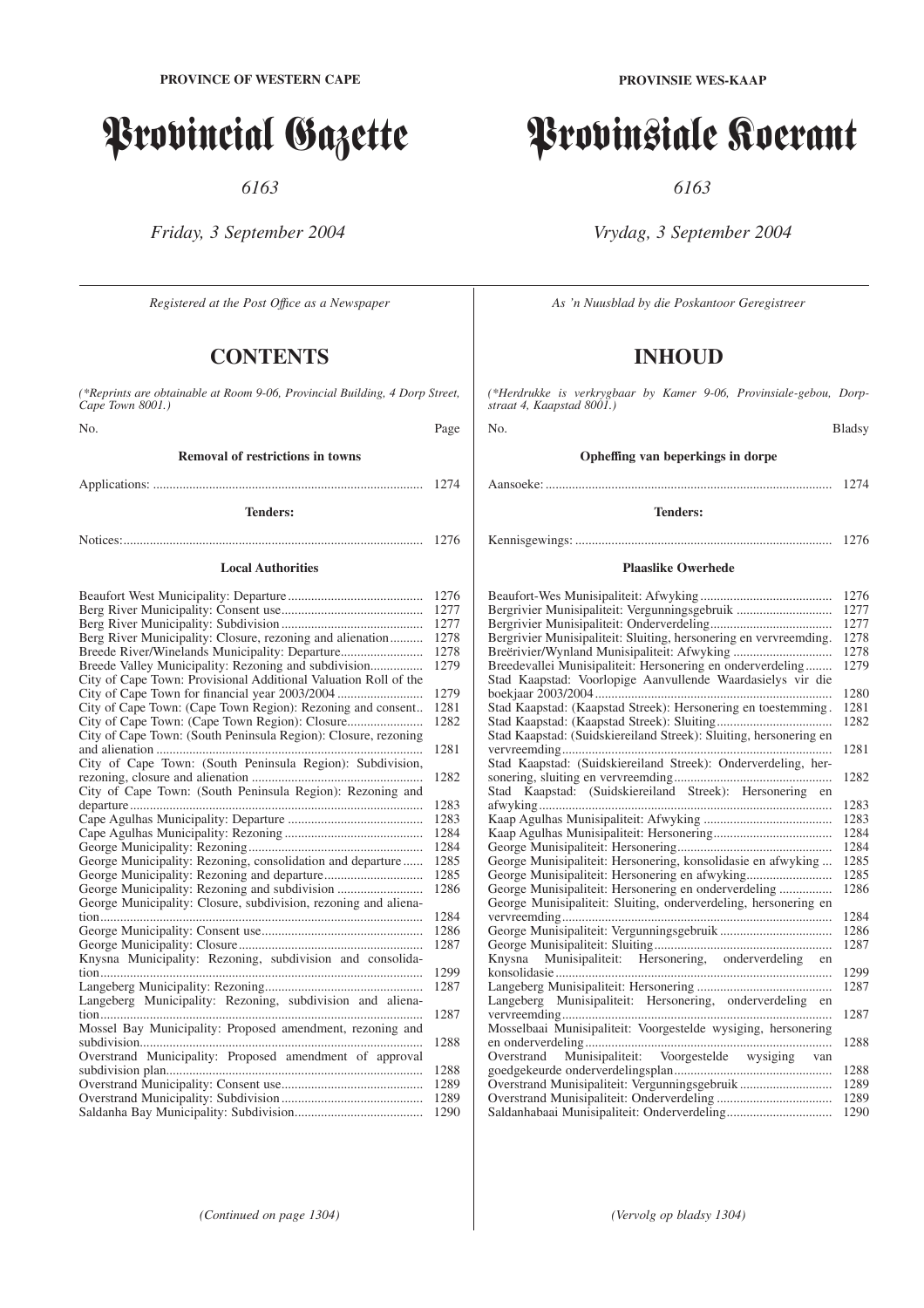OVERSTRAND MUNICIPALITY

GANSBAAI ADMINISTRATION

1. REMOVAL OF RESTRICTIONS ACT, 1967 (ACT 84 OF 1967)

2. LAND USE PLANNING ORDINANCE, 1985 (ORDINANCE 15 OF 1985)

(M/N 34/2004)

Notice is hereby given in terms of section 3(6) of the above Act that the undermentioned application has been received and is open for inspection at the office of the Municipal Offices, Overstrand Municipality, Gansbaai, and any enquiries may be directed to Mrs Maritz at telephone number (028) 384-0111 or fax number (028) 384-0241.

The application is also open to inspection at the office of the Director: Integrated Environmental Management, Provincial Government of the Western Cape at Room 601, Utilitas Building, 1 Dorp Street, Cape Town from 08:00-12:30 and 13:00-15:30 (Monday to Friday). Telephonic enquiries in this regard may be made at (021) 483-4033 and the fax number of the Directorate is (021) 483-4372.

Any objections, with full reasons therefor, should be lodged in writing at the Office of the above-mentioned Director: Integrated Environmental Management, Private Bag X9086, Cape Town, 8000, *with a copy to the Area Manager, Overstrand Municipality, P O Box 26, Gansbaai, 7220* on or before Monday, 11 October 2004, quoting the above Act and the objector's erf number. Any comments received after the aforementioned closing date may be disregarded.

| Applicant                                                                               | Nature of Application                                                                                                                                                                                                                                                                                                                                       | Aansoeker                                                                                                                 |
|-----------------------------------------------------------------------------------------|-------------------------------------------------------------------------------------------------------------------------------------------------------------------------------------------------------------------------------------------------------------------------------------------------------------------------------------------------------------|---------------------------------------------------------------------------------------------------------------------------|
| Spronk & Associates<br>Inc. (on behalf of<br>G L de Kock, M L S de<br>Kock & M Viljoen) | 1. Removal of restrictive title conditions<br>applicable to Erf 2, Birkenhead (second<br>last erf in Marine Avenue), to enable the<br>owners to subdivide the property into<br>three portions of $\pm 1,43$ ha, $\pm 1,45$ ha and<br>$±1,46$ ha.                                                                                                            | Spronk & Medewerker<br>Ing. (namens G L de<br>Kock, MLS de<br>Villiers & M Viljoen                                        |
|                                                                                         | 2. Application for the subdivision of Erf 2,<br>Birkenhead in terms of section 24 of the<br>abovementioned Ordinance to enable the<br>owners to subdivide the property into<br>three portions of $\pm 1,43$ ha, $\pm 1,45$ ha and<br>$±1,46$ ha.                                                                                                            |                                                                                                                           |
|                                                                                         | Notice is further given in terms of section $21(4)$ of the Local<br>Government Act: Municipal Systems, 2000 (Act 32 of 2000) that any<br>person who is unable to write can submit his/her comments/objections<br>verbally to abovementioned municipal offices where he/she will be<br>assisted by a staff member to put the comments/objections in writing. | Kennis geskied verde<br>Regering: Munisipale<br>persoon nie kan skry<br>beswaar mondelings by<br>personeellid sal help or |

MUNlSIPALITEIT OVERSTRAND

GANSBAAI ADMINISTRASIE

1. WET OP OPHEFFING VAN BEPERKINGS, 1967 (WET 84 VAN 1967)

2. ORDONNANSIE OP GRONDGEBRUIKBEPLANNING, 1985 (ORDONNANSIE 15 VAN 1985)

(M/K 34/2004)

Kennis geskied hiermee ingevolge artikel 3(6) van bogenoemde Wet dat die onderstaande aansoek ontvang is en ter insae lê by die kantoor van die Munisipale Kantore, Munisipaliteit Overstrand, Gansbaai, en enige navrae kan gerig word aan mev Maritz van genoemde munisipaliteit by telefoonnommer (028) 384-0111 of faksnommer (028) 384-0241.

Die aansoek lê ook ter insae by die kantoor van die Direkteur: Geïntegreerde Omgewingsbestuur, Provinsiale Regering van die Wes-Kaap, by Kamer 601, Utilitasgebou, Dorpstraat, Kaapstad vanaf 08:00- 12:30 en 13:00-15:30 (Maandag tot Vrydag). Telefoniese navrae kan gerig word aan (021) 483-4033 en die Direktoraat se faksnommer is  $(021)$  483-4372.

Enige besware, met volledige redes daarvoor, moet skriftelik by die kantoor van die bogenoemde Direkteur: Geïtntegreerde Omgewingsbestuur, Privaatsak X9086, Kaapstad, 8000, *met 'n afskrif aan die Areabestuurder, Munisipaliteit Overstrand, Posbus 26, Gansbaai, 7220,* ingedien word voor of op Maandag, 11 Oktober 2004, met vermelding van bogenoemde Wet en die beswaarmaker se erfnommer. Enige kommentaar wat na die voormelde sluitingsdatum ontvang word, mag moontlik nie in ag geneem word nie.

*Aansoeker Aard van Aansoek*

- **Medewerkers** & M Viljoen) 1. Opheffing van beperkende titelvoorwaardes van toepassing op Erf 2, Birkenhead, (tweede laaste erf in Marinerylaan) ten einde die eienaars in staat te stel om die erf in drie gedeeltes van ±1,43 ha,  $\pm 1,45$  ha en  $\pm 1,46$  ha te onderverdeel.
	- 2. Aansoek om onderverdeling van Erf 2, Birkenhead, ingevolge artikel 24 van die Ordonnansie op Grondgebruikbeplanning, 1985 (Ordonnansie 15 van 1985) ten einde die eienaars in staat te stel om die erf in drie gedeeltes van ±1,43 ha,  $\pm 1,45$  ha en  $\pm 1,46$  ha te onderverdeel.

geskied verder ingevolge artikel 21(4) van die Wet op Plaaslike Munisipale Stelsels, 2000 (Wet 32 van 2000) dat indien 'n nie kan skryf nie, sodanige persoon sy/haar kommentaar/ mondelings by bogenoemde munisipale kantoor kan aflê waar 'n llid sal help om die kommentaar/beswaar op skrif te stel.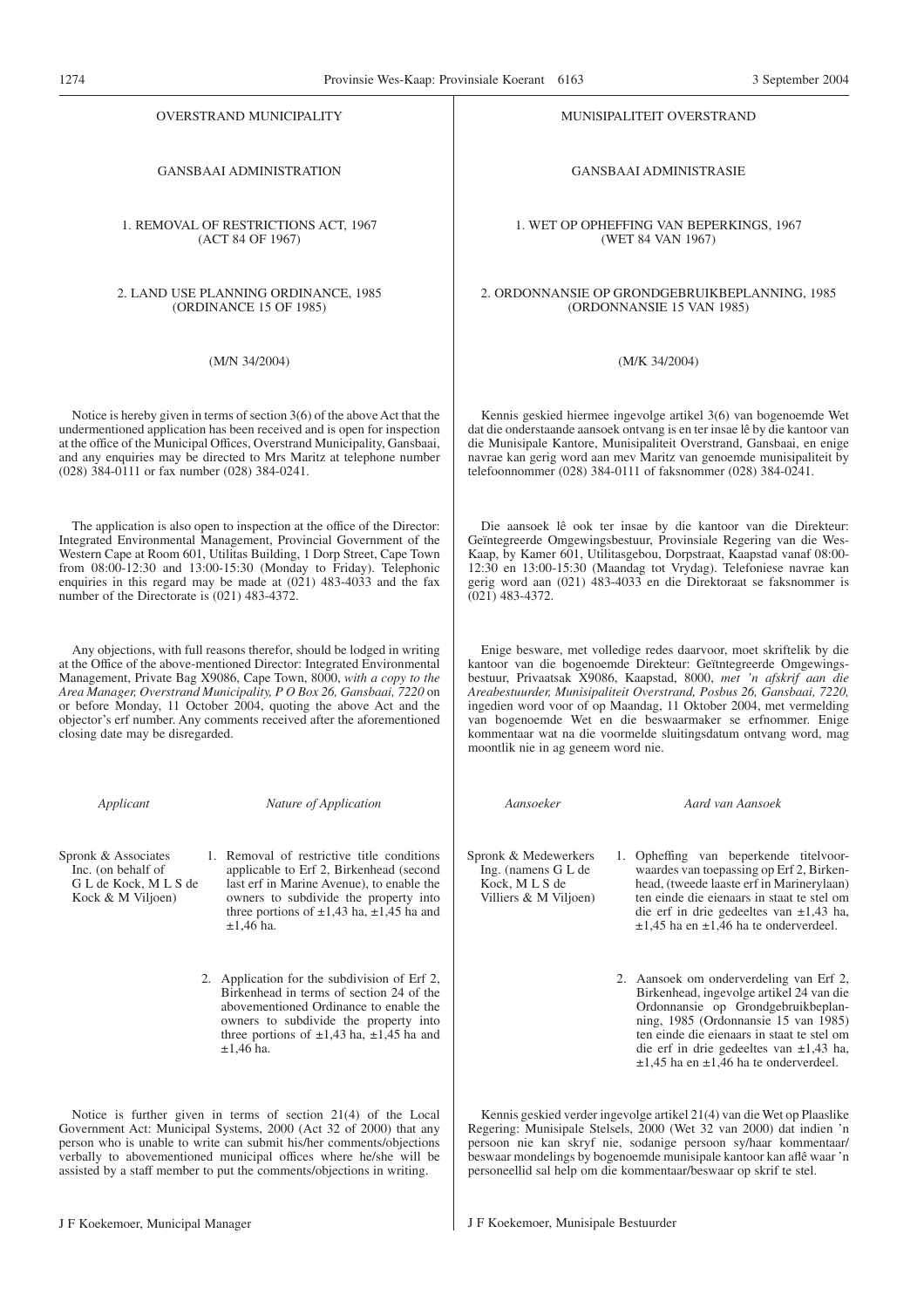#### OVERSTRAND MUNICIPALITY

#### HERMANUS ADMINISTRATION

#### REMOVAL OF RESTRICTIONS ACT, 1967 (ACT 84 OF 1967)

Noticc is hereby given in terms of section 3[6] of the above Act that the undermentioned application has been received and is open to inspection at the office of the Municipal Manager, Overstrand, and any enquiries may be directed to L. Bruiners, P O Box 20, Hermanus, 7200, (028) 313 8179 and at fax number (028) 312 1894.

The application is also open to inspection at the office of the Director, Integrated Environmental Management, Provincial Government of the Western Cape, at Room 601, 1 Dorp Street, Cape Town, from 08:00-12:30 and 13:00-15:30 (Monday to Friday). Telephonic enquiries in this regard may be made at (021) 483 4033 and the Directorate's fax number is (02l) 483 4372.

Any objections, with full reasons therefor should be lodged in writing at the Office of the above-mentioned Director: Integrated Environmental Management at Private Bag X9086, Cape Town, 8000, with a copy to the above-mentioned Municipal Manager, on or before *15 October 2004* quoting the above Act and the objector's erf number. Any comments received after the aforementioned closing date may be disregarded.

#### *Applicant Nature of Application*

(on behalf of Fishof 1156 CC)

Spronk & Associates Inc. Removal of restrictive title conditions applicable to Erf 1440, 215 Jan van Riebeeck Crescent, Sandbaai, to allow the owners to subdivide the property into two portions of  $\pm 780$  m<sup>2</sup> and  $\pm 647$  m<sup>2</sup>.

Notice no. 75/2004

J F Koekemoer, Municipal Manager

Municipal Offices, Hermanus

3 September 2004

#### CITY OF CAPE TOWN

#### (BLAAUWBERG REGION)

#### REMOVAL OF RESTRICTIONS: ERF 18674, CAPE TOWN AT RUGBY

Notice is hereby given in terms of section 3(6) of the Removal of Restrictions Act, 1967 (Act 84 of 1967) that the undermentioned application has been received and is open for inspection at the office of the City Manager, Milpark Centre, Cnr Koeberg Road & Ixia Street, Milnerton (PO Box 35, Milnerton 7435) and at the office of the Director: Land Development Management, Provincial Administration of the Western Cape, Room 601, 27 Wale Street, Cape Town from 08:00-12:30 and 13:00-15:30 (Monday to Friday). Any objections, with full reasons, should be lodged in writing at the office of the abovementioned Director: Integrated, Environmental Management: Region B2, Private Bag X9086, Cape Town 8000, with a copy to the abovementioned local authority on or before 11 October 2004, quoting the above Act and the objector's erf number.

#### *Ref:* LC18674TH

*Applicant:* C & BS Emefiele

*Nature of application:* Removal of a restrictive title condition applicable to Erf 18674, Cape Town, situated at 15 Bremer Road, Rugby to enable the owner to convert a part of the approved extensions to his house into a second dwelling.

WA Mgoqi, City Manager

#### MUNISIPALITEIT OVERSTRAND

#### HERMANUS ADMINISTRASIE

WET OP OPHEFFING VAN BEPERKINGS, 1967 (WET 84 VAN 1967)

Kragtens artikel 3[6] van bostaande Wet word hiermee kennis gegee dat die onderstaande aansoek ontvang is en ter insae lê by die kantoor van die Munisipale Bestuurder, Overstrand, en enige navrae kan gerig word aan L Bruiners, Posbus 20, Hermanus, 7200, (028) 313 8179 en by faksnommer (028) 312 1894.

Die aansoek lê ook ter insae by die kantoor van die Direkteur, Geïntegreerde Omgewingsbestuur, Provinsiale Regering van die Wes-Kaap, by Kamer 601, Dorpstraat 1, Kaapstad, vanaf 08:00-12:30 en 13:00-15:30 (Maandag tot Vrydag). Telefoniese navrae in hierdie verband kan gerig word aan (021) 483 4033 en die Direktoraat se faksnommer is (021) 483 4372.

Enige besware, met the volledige redes daarvoor, moet skriftelik by die kantoor van die bogenoemde Direkteur: Geïntegreerde Omgewingsbestuur, Privaatsak X9086, Kaapstad 8000 met 'n afskrif aan die bogenoemde Munisipale Bestuurder, ingedien word op of voor *15 Oktober 2004* met vermelding van bogenoemde Wet en die beswaarmaker se erfnommer. Enige kommentaar wat na die voorgemelde sluitingsdatum ontvang word, mag moontlik nie in ag geneem word nie.

#### *Aansoeker Aard van Aansoek*

Spronk & Medewerkers Ing. (namens Fishof 1156 BK)

Opheffing van beperkende titelvoorwaardes van toepassing op Erf 1440, Jan van Riebeecksingel 215, Sandbaai, ten einde die eienaars in staat te stel om die erf in twee gedeeltes van  $\pm 780$  m<sup>2</sup> en  $\pm 647$  m<sup>2</sup> te onderverdeel.

Kennisgewing no. 75/2004

J F Koekemoer, Munisipale Bestuurder

Munisipale Kantoor, Hermanus

3 September 2004

#### STAD KAAPSTAD

#### (BLAAUWBERG-STREEK)

#### OPHEFFING VAN BEPERKINGS: ERF 18674, KAAPSTAD TE RUGBY

Kennis geskied hiermee ingevolge artikel 3(6) van die Wet op Opheffing van Beperkings, 1967 (Wet 84 van 1967) dat die onderstaande aansoek ontvang is en by die Stadsbestuurder, Milpark-sentrum, h.v. Koebergweg en Ixiastraat, Milnerton (Posbus 35, Milnerton 7435) en by die kantoor van die Direkteur: Grondontwikkelingsbestuur, Provinsiale Administrasie van die Wes-Kaap, Kamer 601, Waalstraat 27, Kaapstad vanaf 08:00-12:30 en 13:00-15:30 (Maandag tot Vrydag) ter insae lê. Enige besware, met redes, moet skriftelik voor 11 Oktober 2004 by die kantoor van bogenoemde Direkteur: Geïntegreerde Omgewingsbestuur: Streek B2, Privaat Sak X9086, Kaapstad 8000, met 'n afskrif aan bogenoemde plaaslike owerheid ingedien word met vermelding van bogenoemde Wet en beswaarmaker se erfnommer.

#### *Verw:* LC18674TH

*Aansoeker:* C & BS Emefiele

*Aard van aansoek:* Opheffing van 'n beperkende titelwoorwaarde van toepassing op Erf 18674, Kaapstad geleë te Bremerweg 15, Rugby ten einde die eienaar in staat te stel om 'n gedeelte van die goedgekeurde uitbreiding aan sy woning te omskep in 'n tweede woning.

WA Mgoqi, Stadsbestuurder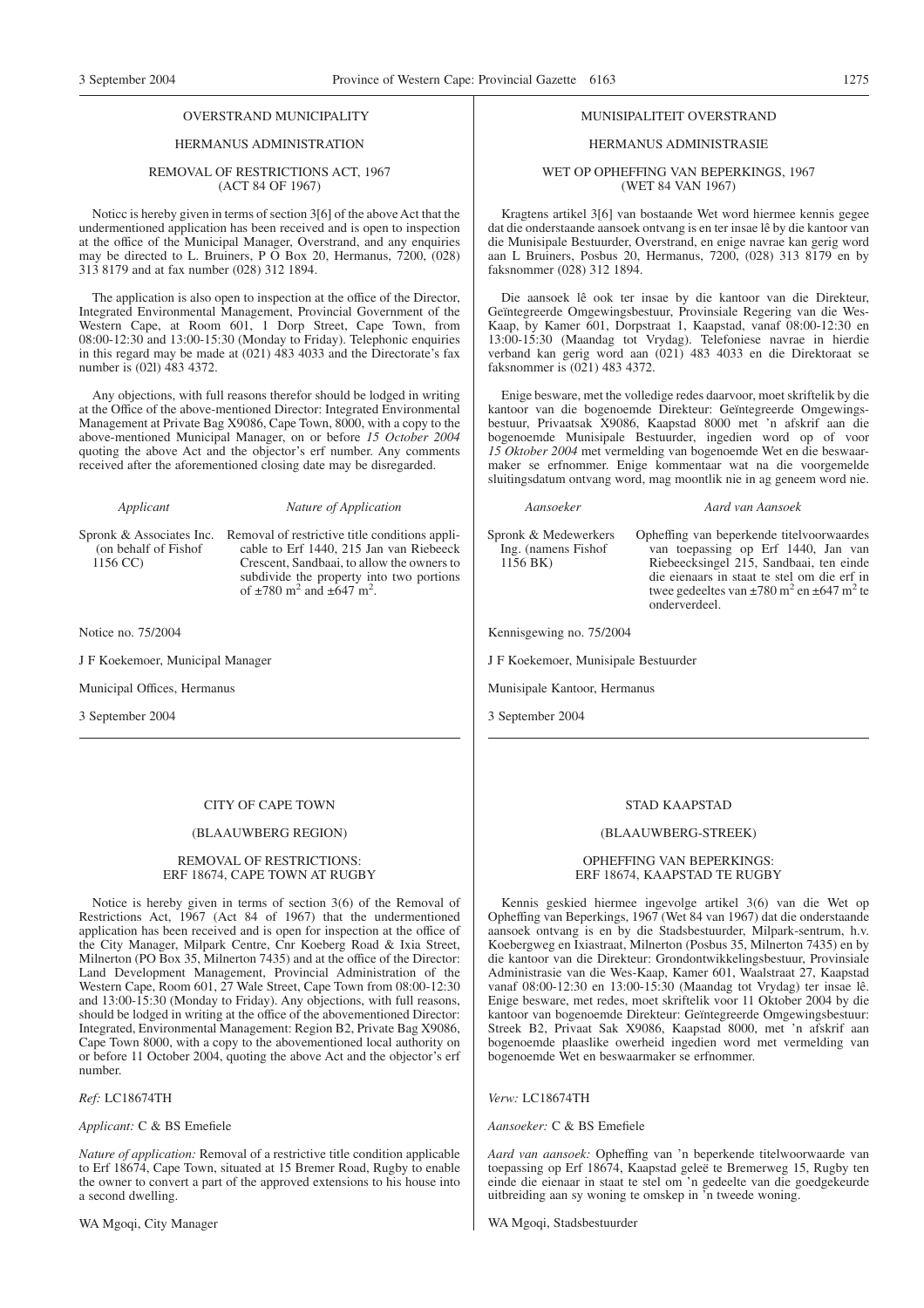#### BERG RIVER MUNICIPALITY

#### APPLICATION FOR SUBDIVISION: ERF 785, VELDDRIF

#### LAND USE PLANNING ORDINANCE, 1985 (ORDINANCE 15 OF 1985)

#### REMOVAL OF RESTRICTIONS ACT, 1967 (ACT 84 OF 1967)

Notice is hereby given in terms of Section 24 of the Land Use Planning Ordinance, 1985 (Ordinance 15 of 1985) as well as Section 3(6) of the Removal of Restrictions Act, 1967 (Act 84 of 1967) that the undermentioned application has been received and is open for inspection at the office of the Municipal Manager, Berg River Municipality and any enquiries may be directed to Mr. W. Wagener, Head Planning and Development, P.O. Box 60 (13 Church Street) Piketberg 7320 at tel 022-9131126 or fax 022-9131380.

The application is also open to inspection at the office of the Director: Integrated Environmental Management: Region B2, Provincial Government of the Western Cape, at Room 604, 1 Dorp Street, Cape Town, from 08:00-12:30 and 13:00-15:30 (Monday to Friday). Telephonic enquiries in this regard may be made at 021-483 4589 or fax 021-483 4372.

Any objections, with full reasons therefor, should be lodged in writing at the office of the above-mentioned Director: Integrated Environmental Management: Region B2 at Private Rag X9086, Cape Town 8000, with a copy to the above-mentioned Municipal Manager on or before 4 October 2004 quoting the above Act and the objector's erf number. Any comments received after the aforementioned closing date may be disregarded.

#### *Applicant:* Erf 122 Velddrif (Pty) Ltd

*Nature of application:* Removal of restrictive title conditions applicable to Erf 785, 7 Church Avenue, Velddrif, to enable the owners to subdivide the property into two portions (Portion A  $\pm$ 951 m<sup>2</sup> and Remainder  $\pm$ 2994  $(m<sup>2</sup>)$  and to sell Portion A. The removal of the restrictive conditions will also enable the owners to utilise the subdivided portions in accordance with the applicable zoning scheme.

MN 70/2004

#### **TENDERS**

**N.B.** Tenders for commodities/services, the estimated value of which exceeds R20 000, are published in the Government Tender Bulletin, which is obtainable from the Government Printer, Private Bag X85, Pretoria, on payment of a subscription.

#### MUNICIPALITY BEAUFORT WEST

#### Notice no. 70/2004

#### PROPOSED DEPARTURE IN ORDER TO RELAX BUILDING LINE AND TO CONDUCT A BUSINESS: ERF 1184: 40 BRAND STREET: BEAUFORT WEST

Notice is hereby given in terms of Section 15(2) of Ordinance no. 15/1985 that the Local Council has received an application from the owner of Erf 1180, 40 Brand Street, Beaufort West for the relaxation of the western side building line to nill (0) meter together with a land use departure in order to conduct a Autolec and Diesel repair business from the said property.

Further details regarding the abovementioned application are available for inspection at the Office of the Acting Director: Corporate Services, 15 Church Street, Beaufort West from Mondays to Fridays between 07:30-16:15.

Objections, if any, against the proposed departure must be lodged in writing with the undersigned by not later than Monday, 1 November 2004, stating full reasons for such objections.

D.E. Welgemoed, Municipal Manager, Municipal Office, 15 Church Street, Beaufort West, 6970.

[12/3/2] 3 September 2004 7553

#### BERGRIVIER MUNISIPALITEIT

### AANSOEK OM ONDERVERDELING: ERF 785, VELDDRIF

#### ORDONNANSIE OP GRONDGEBRUIKBEPLANNING, 1985 (ORDONNANSIE 15 VAN 1985)

#### WET OP OPHEFFING VAN BEPERKlNGS, 1967 (WET 84 VAN 1967)

Kragtens Artikel 24 van die Ordonnansie op Grondgebruikbeplanning, 1985 (Ordonnansie 15 van 1985) asook kragtens artikel 3(6) van die Wet op Opheffing van Beperkings, 1967 (Wet 84 van 1967) word hiermee kennis gegee dat die onderstaande aansoek ontvang is ter insae lê by die kantoor van die Munisipale Bestuurder, Bergrivier Munisipaliteit en enige navrae kan gerig word aan W. Wagener: Hoof Beplanning en Ontwikkeling, Posbus 60 (Kerkstraat 13), Piketberg 7320 tel. (022) 9131126 of faks (022) 9131380.

Die aansoek is ook ter insae by die Kantoor van die Direkteur, Geïntegreerde Omgewingsbestuur: Streek B2, Provinsiale Regering van die Wes-Kaap, by Kamer 604, Dorpstraat 1, Kaapstad, vanaf 08:00-12:30 en 13:00-15:30 (Maandag tot Vrydag). Telefoniese navrae in hierdie verband kan gerig word aan 021-483 4589 en faksnommer 021-483 4372.

Enige besware, met volledige redes daarvoor, moet skriftelik by die kantoor van die bogenoemde Direkteur: Geïntegreerde Omgewingsbestuur: Streek B2, Privaatsak X9086, Kaapstad, 8000 met 'n afskrif aan die bogenoemde Munisipale Bestuurder, ingedien word op of voor 4 Oktober 2004 met vermelding van bogenoemde Wet en die beswaarmaker se erfnommer. Enige kommentaar wat na die voorgemelde sluitingsdatum ontvang word, mag moontlik nie in ag geneem word nie.

*Aansoeker:* Erf 122 Velddrif (Edms) Bpk.

*Aard van Aansoek:* Opheffing van beperkende titelvoorwaardes van toepassing op Erf 785, Kerklaan 7, Velddrif, ten einde die eienaars in staat te stel om die eiendom in twee gedeeltes (Gedeelte A  $\pm$ 951 m<sup>2</sup> en Restant ±2994 m2 ) te onderverdeel en Gedeelte A te verkoop. Die opheffing van beperkende titelvoorwaardes sal die eienaars verder in staat stel om die onderverdeelde gedeeltes ooreenkomstig die bepalings van die toepaslike soneringskema aan te wend.

MK 70/2004

#### **TENDERS**

**L.W.** Tenders vir kommoditeite/dienste waarvan die beraamde waarde meer as R20 000 beloop, word in die Staatstenderbulletin gepubliseer wat by die Staatsdrukker, Privaatsak X85, Pretoria, teen betaling van 'n intekengeld verkrygbaar is.

#### **NOTICES BY LOCAL AUTHORITIES KENNISGEWINGS DEUR PLAASLIKE OWERHEDE**

#### MUNISIPALITEIT BEAUFORT-WES

#### Kennisgewing no. 70/2004

#### VOORGESTELDE AFWYKING TEN EINDE BOULYN TE VERSLAP EN BESIGHEID TE BEDRYF: ERF 1184: BRANDSTRAAT 40: BEAUFORT-WES

Kennisgewing geskied hiermee ingevolge Artikel 15(2) van Ordonnansie 15 van 1985 dat die Plaaslike Raad 'n aansoek ontvang het van die eienaar van Erf 1180, Brandstraat 40, Beaufort-Wes vir die verslapping van die westelike kantboulyn na nul (0) meter tesame met 'n gebruiksreg afwyking ten einde 'n Autolec- en Diesel herstelonderneming vanaf die gemelde eiendom te bedryf.

Volledige besonderhede met betrekking tot die bogemelde aansoek lê ter insae by die Kantoor van die Wrnde. Direkteur: Korporatiewe Dienste, Kerkstraat 15, Beaufort-Wes vanaf Maandae tot Vrydae tussen 07:30 tot 16:15.

Besware, indien enige, teen die voorgestelde afwyking moet skriftelik en met vermelding van volledige redes vir sodanige besware, by die ondergetekende ingedien word voor of op Maandag, 1 November 2004.

D.E. Welgemoed, Munisipale Bestuurder, Munisipale Kantore, Kerkstraat 15, Beaufort-Wes, 6970.

[12/3/2] 3 September 2004 7553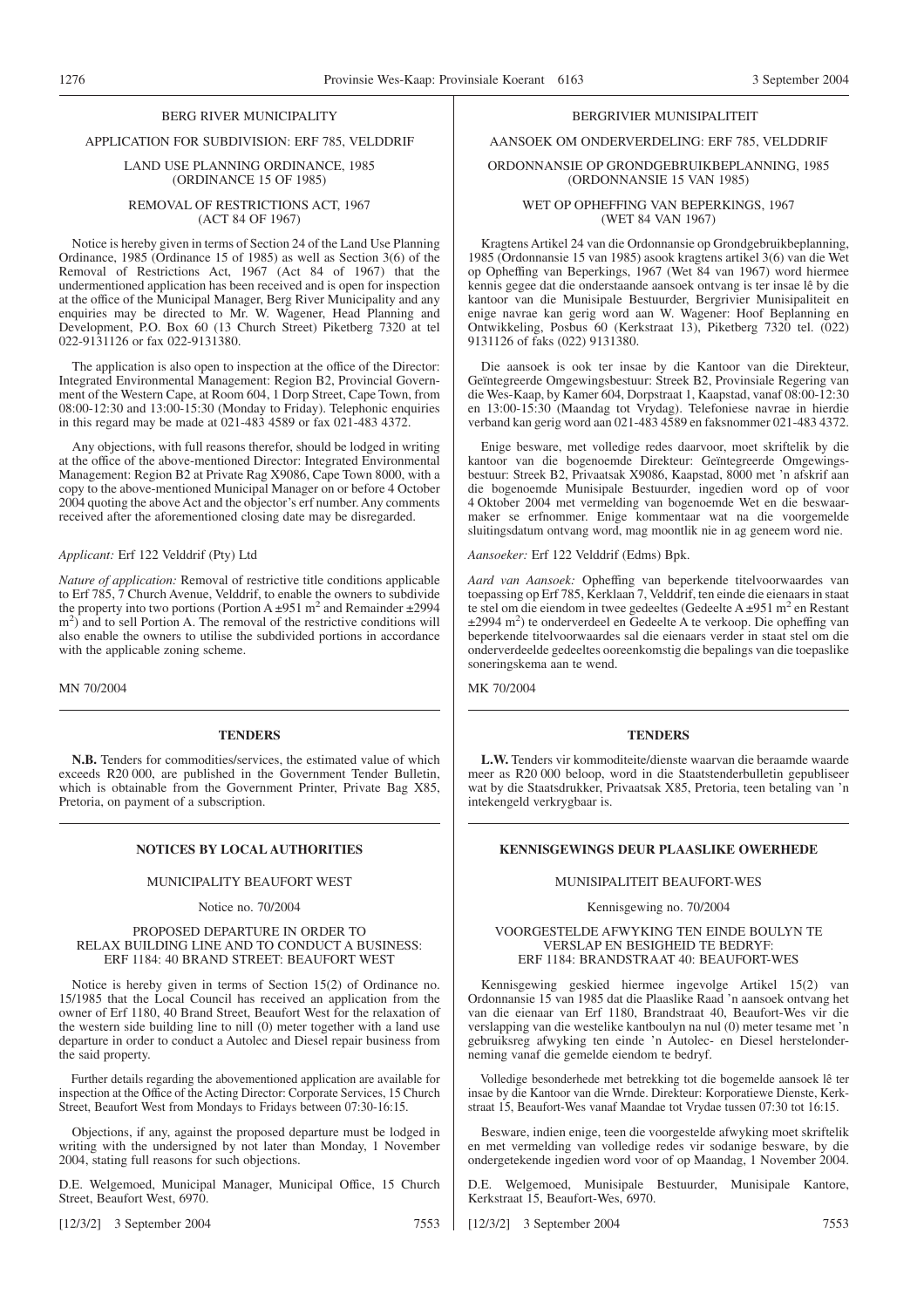#### BERG RIVER MUNICIPALITY

#### APPLICATION FOR CONSENT USE: ERF 2515, **PORTERVILLE**

Notice is hereby given in terms of Section 4.8 of Council's Zoning Scheme (Land Use Planning Ordinance, No. 15 of 1985), that the undermentioned application has been received, which is open to inspection at the Offices of the Local Authority. Any objection to the application, with full reasons therefore, should be lodged in writing with the Municipal Manager, Church Street, Piketberg (P O Box 60, Piketberg, 7320) or fax (022) 913 1380 by no later than 4 October 2004, quoting the above Ordinance as well as the objector's erf number.

*Applicant:* E.A. du Plessis Trust

*Nature of Application:* Consent in order to erect Flats on Erf 2515, Porterville.

*Enquiries: Mr W Wagener, Piketberg, Telephone (022) 913 1126.*

A.J. Bredenhann, Municipal Manager

Municipal Offices, P O Box 60, Piketberg, 7320

MN 69/2004

3 September 2004 7554

#### BERGRIVIER MUNISIPALITEIT

#### AANSOEK OM VERGUNNINGSGEBRUIK: ERF 2515, **PORTERVILLE**

Kennis geskied hiermee ingevolge Regulasie 4.6 van die Raad se Soneringskema (Ordonnansie op Grondgebruikbeplanning, No. 15 van 1985), dat die onderstaande aansoek ontvang is en ter insae lê by die Kantore van die Plaaslike Owerheid. Enige besware, met die volledige redes daarvoor, moet skriftelik by die Munisipale Bestuurder, Kerkstraat, Piketberg (Posbus 60, Piketberg, 7320) of per faks (022) 913 1380 ingedien word voor of op 4 Oktober 2004 met vermelding van bogenoemde Ordonnansie asook die beswaarmaker se erfnommer.

*Aansoeker:* E.A. du Plessis Trust

*Aard van Aansoek:* Vergunning om Woonstelle op Erf 2515, Porterville op te rig.

*Navrae: Mnr W Wagener, Piketberg, Telefoon (022) 913 1126.*

A.J. Bredenhann, Munisipale Bestuurder

Munisipale Kantore, Posbus 60, Piketberg, 7320

MK 69/2004

3 September 2004 7554

#### BERG RIVER MUNICIPALITY

#### APPLICATION FOR SUBDIVISION: ERF 181, REDELINGHUYS

It is hereby notified in terms of Section 24 of the Land Use Planning Ordinance (Ordinance 15 of 1985), that the undermentioned application has been received, which is to inspection at the Offices of the Local Authority. Any objections to the application, with reasons therefore, should be lodged in writing with the Municipal Manager, Church Street, Piketberg (P O Box 60, Piketberg, 7320) or fax (022) 913 1380 by no later then 4 October 2004, quoting the above Ordinance as well as the objector's erf number.

*Applicant:* CK Rumboll & Partners on behalf of Mr. Strydom (Mr. & Ms. White)

*Nature of Application:* Subdivision of Erf 161, Redelinghuys into Portion A ( $\pm$  1 134 m<sup>2</sup>), Portion B ( $\pm$  743 m<sup>2</sup>), Portion C (1 743 m<sup>2</sup>), Portion D  $(\pm 731 \text{ m}^2)$  and Remainder 161, Redelinghuys ( $\pm 1$  109 m<sup>2</sup>) in order to separately transfer subdivided portions.

*Enquiries: Mr W Wagener, Piketberg, Telephone (022) 913 1126.*

A.J. Bredenhann, Municipal Manager

Municipal Offices, P O Box 60, Piketberg, 7320

MN 68/2004

3 September 2004 7555

#### BERGRIVIER MUNISIPALITEIT

AANSOEK OM ONDERVERDELING: ERF 161, REDELINGHUYS

Kragtens Artikel 24 van die Ordonnansie op Grondgebruikbeplanning, 1985 (Ordonnansie 15 van 1985), word hiermee kennis gegee dat die onderstaande aansoek ontvang is en ter insae by die Kantore van die Plaaslike Owerheid. Enige besware, met die volledige redes daarvoor moet skriftelik by die Munisipale Bestuurder, Kerkstraat, Piketberg (Posbus 60, Piketberg, of per faks (022) 913 1380 ingedien word voor of op 4 Oktober 2004 met vermelding van bogenoemde Ordonnansie asook die beswaarmaker se erfnommer.

*Aansoeker:* CK Rumboll & Vennote namens Mnr. Strydom (Mnr. & Me. White)

Aard van Aansoek: Onderverdeling van Erf 161, Redelinghuys in Gedeelte A (± 1 134 m<sup>2</sup>); Gedeelte B (± 743 m<sup>2</sup>), Gedeelte D ( $\pm$  731 m<sup>2</sup>) en Restant van Erf 161, Redelinghuys ( $\pm$  1 109 m<sup>2</sup>) ten einde die gedeelte afsonderlik te vervreem.

*Navrae:* Mnr W Wagener, Piketberg, Telefoon (022) 913 1126.

A.J. Bredenhann, Munisipale Bestuurder

Munisipale Kantore, Posbus 60, Piketberg, 7320

MK 68/2004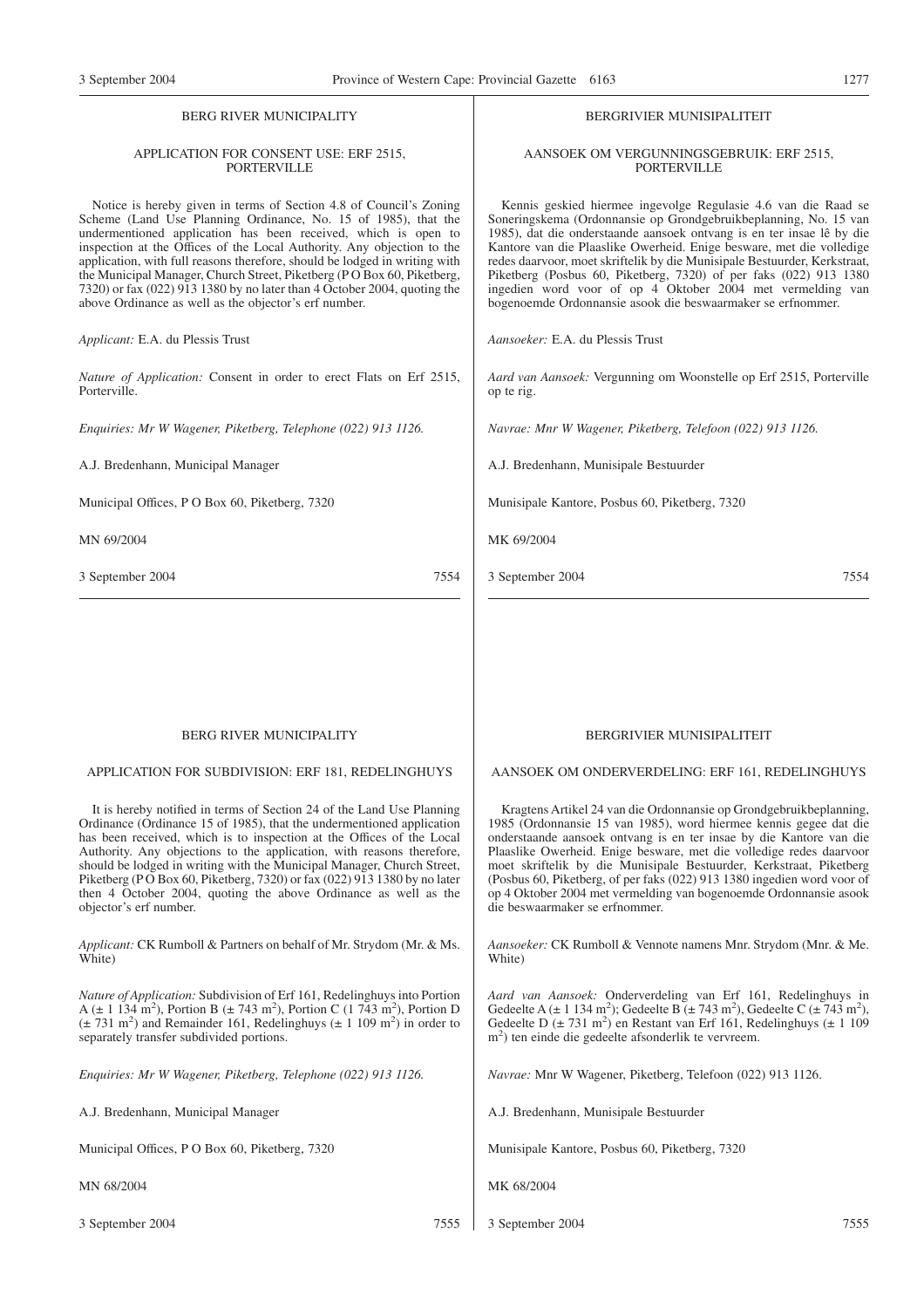| <b>BERG RIVER MUNICIPALITY</b>                                                                                                                                                                                                                           | BERGRIVIER MUNISIPALITEIT                                                                                                                                                                                                                                                                             |
|----------------------------------------------------------------------------------------------------------------------------------------------------------------------------------------------------------------------------------------------------------|-------------------------------------------------------------------------------------------------------------------------------------------------------------------------------------------------------------------------------------------------------------------------------------------------------|
| MUNICIPAL ORDINANCE, 1974                                                                                                                                                                                                                                | <b>MUNISIPALE ORDONNANSIE, 1974</b>                                                                                                                                                                                                                                                                   |
| (ORDINANCE 20 OF 1974)                                                                                                                                                                                                                                   | (ORDONNANSIE 20 VAN 1974)                                                                                                                                                                                                                                                                             |
| LAND USE PLANNING ORDINANCE, 1985                                                                                                                                                                                                                        | ORDONNANSIE OP GRONDGEBRUIKBEPLANNING, 1985                                                                                                                                                                                                                                                           |
| (ORDINANCE 15 OF 1985)                                                                                                                                                                                                                                   | (ORDONNANSIE 15 VAN 1985)                                                                                                                                                                                                                                                                             |
| Notice is hereby given in terms of the provisions of section 137(2) and                                                                                                                                                                                  | Kennisgewing geskied hiermee kragtens die bepalings van artikel                                                                                                                                                                                                                                       |
| 124(2) of Ordinance 20 of 1974 and section 18 of Ordinance 15 of 1985                                                                                                                                                                                    | 137(2) en 124(2) van Ordonannsie 20 van 1974 en artikel 18 van                                                                                                                                                                                                                                        |
| that the Council intends to:                                                                                                                                                                                                                             | Ordonnansie 15 van 1985 dat die Raad voorneme is om:                                                                                                                                                                                                                                                  |
| 1. close a portion of Voortrekker Street (approximately 220 m <sup>2</sup> ) adjacent                                                                                                                                                                    | 1. 'n gedeelte van Voortrekkerstraat (ongeveer 220 m <sup>2</sup> ) wat grens aan                                                                                                                                                                                                                     |
| to Erf 606, Piketberg;                                                                                                                                                                                                                                   | Erf 606, Piketberg te sluit;                                                                                                                                                                                                                                                                          |
| 2. rezoning of the portion from Local Government (Street) to Single                                                                                                                                                                                      | 2. die gedeelte te hersoneer vanaf Plaaslike Owerheid (Straat) na                                                                                                                                                                                                                                     |
| Residential Zone;                                                                                                                                                                                                                                        | Enkelresidensiële en                                                                                                                                                                                                                                                                                  |
| 3. alienation of the portions to Mr. J. Liebenberg (owner: Erf 606,                                                                                                                                                                                      | 3. die gedeelte aan Mnr. J. Liebenberg (eienaar: Erf 606, Piketberg) te                                                                                                                                                                                                                               |
| Piketberg).                                                                                                                                                                                                                                              | vervreem.                                                                                                                                                                                                                                                                                             |
| Full details lie open for inspection at the Municipal Offices during<br>normal office hour objections, if any, must be lodged in writing to the<br>undersigned on or before 4 October 2004.                                                              | Nadere besonderhede lê ter insae in die kantoor van die Munisipale<br>Bestuurder gedurende gewone kantoorure, en besware, indien enige,<br>moet skriftelik by die ondergetekende ingedien word voor of op<br>4 Oktober 2004.                                                                          |
| Enquiries: Mr W Wagener, Piketberg, Telephone (022) 913 1126.                                                                                                                                                                                            | Navrae: Mnr W Wagener, Piketberg, Telefoon (022) 913 1126.                                                                                                                                                                                                                                            |
| A.J. Bredenhann, Municipal Manager, Municipal Offices, P O Box 60,                                                                                                                                                                                       | A.J. Bredenhann, Munisipale Bestuurder, Munisipale Kantore, Posbus                                                                                                                                                                                                                                    |
| Piketberg, 7320.                                                                                                                                                                                                                                         | 60, Piketberg, 7320.                                                                                                                                                                                                                                                                                  |
| MN 67/2004                                                                                                                                                                                                                                               | MK 67/2004                                                                                                                                                                                                                                                                                            |
|                                                                                                                                                                                                                                                          |                                                                                                                                                                                                                                                                                                       |
| 7556                                                                                                                                                                                                                                                     | 3 September 2004                                                                                                                                                                                                                                                                                      |
| 3 September 2004                                                                                                                                                                                                                                         | 7556                                                                                                                                                                                                                                                                                                  |
| BREEDE RIVER/WINELANDS MUNICIPALITY                                                                                                                                                                                                                      | MUNISIPALITEIT BREËRIVIER/WYNLAND                                                                                                                                                                                                                                                                     |
| Montagu Office                                                                                                                                                                                                                                           | Montagu Kantoor                                                                                                                                                                                                                                                                                       |
| MN NR. 73/2004                                                                                                                                                                                                                                           | MK NR. 73/2004                                                                                                                                                                                                                                                                                        |
| PROPOSED DEPARTURE OF ERF 3766, BATH STREET,                                                                                                                                                                                                             | VOORGESTELDE AFWYKING VAN ERF 3766, BADSTRAAT,                                                                                                                                                                                                                                                        |
| <b>MONTAGU</b>                                                                                                                                                                                                                                           | <b>MONTAGU</b>                                                                                                                                                                                                                                                                                        |
| (Ordinance 15 of 1985, Land Use Planning)                                                                                                                                                                                                                | (Ordonnansie 15 van 1985, Grondgebruikbeplanning)                                                                                                                                                                                                                                                     |
| Notice is hereby given in terms of the Land Use Planning Ordinance no<br>15 of 1985 that Council has received an application for a departure from<br>Ms PA Codd to erect flats on the ground floor on Erf 3766, Montagu,<br>zoned Central Business zone. | Kennis geskied hiermee ingevolge die Ordonnansie op Grond-<br>gebruikbeplanning Ordonnansie nr 15 van 1985, dat die Raad 'n aansoek<br>om afwyking ontvang het van Me PA Codd ten einde woonstelle op die<br>grondverdieping op te rig op Erf 3766, Montagu, wat gesoneer is as<br>Sentrale Sakesone. |
| The application will be open for inspection at the Montagu Office                                                                                                                                                                                        | Die aansoek lê ter insae gedurende kantoorure in die Montagu Kantoor en                                                                                                                                                                                                                               |
| during normal office hours. Written legal and fully motivated objections/                                                                                                                                                                                | skriftelike regsgeldige en goed gemotiveerde besware/kommentaar, indien                                                                                                                                                                                                                               |
| comments, if any, must be lodged with the Municipal Manager, Private                                                                                                                                                                                     | enige moet nie later as 28 September 2004 skriftelik by die Munisipale                                                                                                                                                                                                                                |
| Bag X2, Ashton, 6715, before or on 28 September 2004.                                                                                                                                                                                                    | Bestuurder, Privaatsak X2, Ashton, 6715, ingedien word nie.                                                                                                                                                                                                                                           |
| Further details are obtainable from Mr Jack van Zyl (023-614 8000)                                                                                                                                                                                       | Navrae kan gerig word aan mnr Jack van Zyl by telefoonnommer                                                                                                                                                                                                                                          |
| during office hours. Any person who cannot write may come to the office                                                                                                                                                                                  | 023-614 8000. 'n Persoon wat nie kan skryf nie kan gedurende                                                                                                                                                                                                                                          |
| mentioned above, during office hours where a staff member of the                                                                                                                                                                                         | kantoorure na bogenoemde kantoor kom waar 'n personeellid van die                                                                                                                                                                                                                                     |
| municipality will assist that person to transcribe his/her comments or                                                                                                                                                                                   | Munisipaliteit daardie persoon sal help om sy/haar kommentaar of vertoë                                                                                                                                                                                                                               |
| representations.                                                                                                                                                                                                                                         | af te skryf.                                                                                                                                                                                                                                                                                          |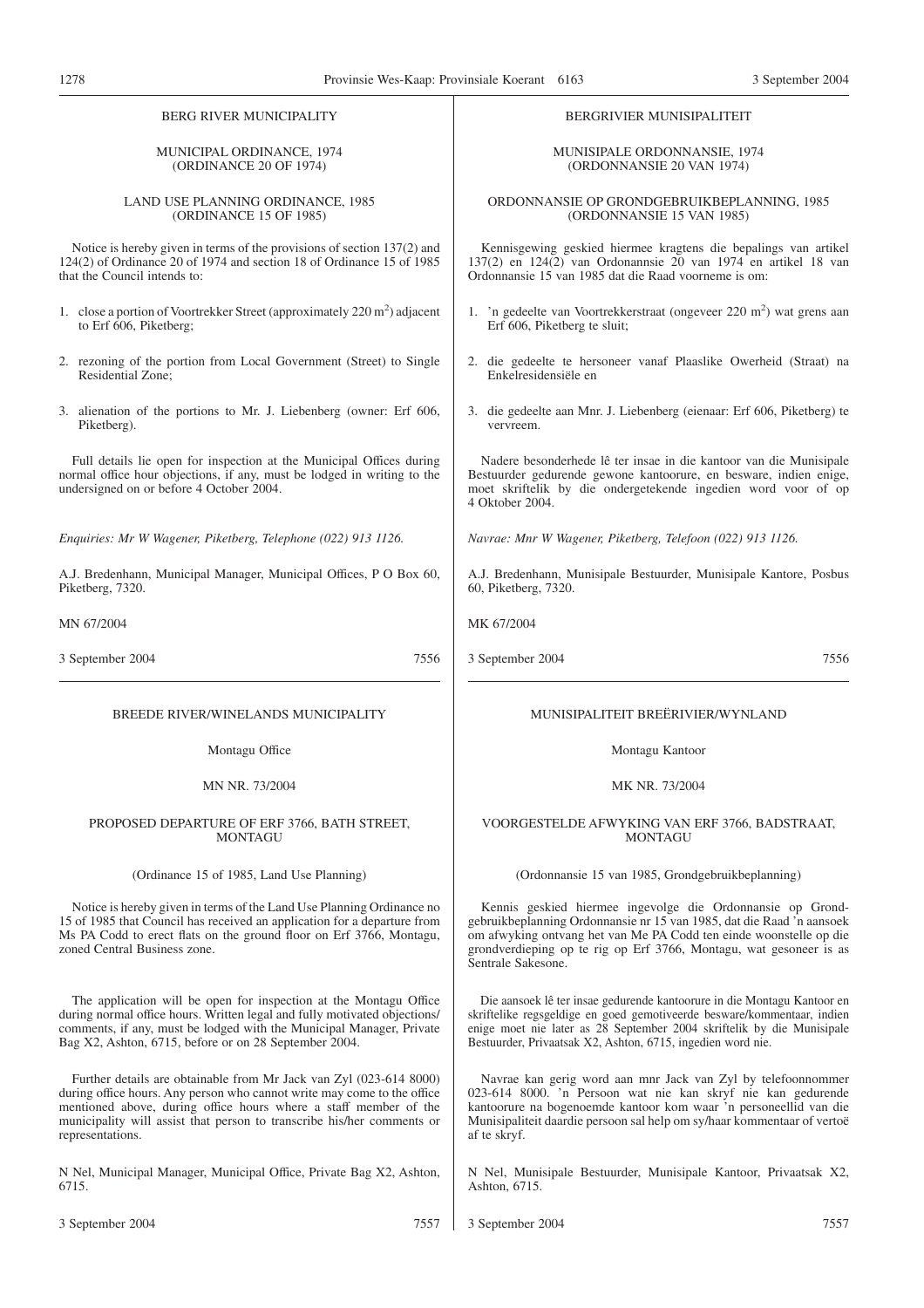#### BREEDE VALLEY MUNICIPALITY

#### APPLICATION FOR REZONING AND SUBDIVISION: PORTION 8 OF THE FARM ORCHARD NO. 119, **WORCESTER**

Notice is hereby given in terms of Section 17(2)(a) of the Land Use Planning Ordinance 1985 (Ordinance 15 of 1985) that an application has been received for the rezoning of Portion 8 of the farm Orchard No. 119, Worcester (Agricultural Zone I to Business Zone IV) in order to allow the owner to operate a business.

Notice is hereby given in terms of Section 24(2)(a) of the Land Use Planning Ordinance 1985 (Ordinance 15 of 1985) that an application for the subdivision of Portion 8 of the farm Orchard, Worcester (Agricultural Zone I) has been received by the Breede Valley Municipality.

Notice is hereby given in terms of Regulations 4(6) of the regulations published in the Government Gazette No. R1183 in terms of Section 26 of the Environmental Conservation Act (Act 73 of 1989) that the applicant intends to carry out an Environmental Impact Assessment (EIA).

Full particulars regarding the application are available at the office of the Director: Corporate Services, Room 213 (Mr. Bennett Hlongwana) Tel No. (023) 348 2621, Civic Centre, Baring Street, Worcester.

Written objections, if any, should be addressed to the Municipal Manager, Private Bag X3046, Worcester, 6849 and must reach the undersigned on or before 4 October 2004.

A.A. Paulse, Municipal Manager

(Notice No. 109/2004) 3 September 2004 7558

#### BREEDEVALLEI MUNISIPALITEIT

#### AANSOEK OM HERSONERING EN ONDERVERDELING VAN GEDEELTE 8 VAN DIE PLAAS ORCHARD NR. 119, **WORCESTER**

Kennis geskied hiermee ingevolge die bepalings van Artikel 17(2)(a) van die Ordonnansie op Grondgebruikbeplanning, 1985 (Ordonnansie 15 van 1985) waarin goedkeuring versoek word om die hersonering van Gedeelte 8 van die Plaas Orchard nr. 119, Worcester (Landbou sone I na Sakesone IV) ten einde die eienaar in staat te stel om besigheid te bedryf.

Kennis geskied hiermee ingevolge die bepalings van Artikel 24(2)(a) van die Ordonnansie op Grondebruikbeplanning 1985 (Ordonnansie 15 van 1985) dat 'n aansoek om die onderverdeling van Gedeelte 8 van die Plaas Orchard nr. 119, Worcester (Landbou Sone I) deur die Breedevallei Munisipaliteit ontvang is.

Kennis geskied hiermee in terme van Regulasie 4(6) van die Regulasies gepubliseer in Staatskoerant Nr. R1183 in terme van Artikel 26 van die (Wet op Omgewingsbewaring (Wet Nr. 73 van 1989) dat die aansoeker van voorneme is om 'n omgewingsimpakstudie te laat doen.

Volledige besonderhede van die aansoek is beskikbaar in die kantoor van die Direkteur: Korporatiewe Dienste, Baringstraat, Worcester (Mnr. Bennett Hlongwana) Tel Nr. (023) 348 2621.

Besware, indien enige, moet skriftelik gerig word aan die Munisipale Bestuurder, Privaatsak X3046, Worcester, 6849 om die ondergetekende te bereik voor of op 4 Oktober 2004.

A.A. Paulse, Munisipale Bestuurder

Kennisgewing Nr. 109/2004 3 September 2004 7558

#### CITY OF CAPE TOWN

#### PROVISIONAL ADDITIONAL VALUATION ROLL OF THE CITY OF CAPE TOWN FOR THE FINANCIAL YEAR 2003/4

Notice is hereby given that in terms of section 19 of the Property Valuation Ordinance, 1993 a Provisional Additional Valuation Roll of the City of Cape Town for the financial year 2003/4 is open to inspection at the venues as reflected below.

The owner of any property recorded on such roll may, in terms of the provisions of section 19 of the said Ordinance, object to the valuation placed on their property, and such objection must reach the City Manager before 8 October 2004.

The prescribed form for the lodging of an objection is available at the venues mentioned below. Your attention is specifically focused on the fact that no person is entitled to raise any objection before the Valuation Board unless he has lodged an objection in time on the prescribed form.

An owner also includes a proxy, as defined in section 1 of the Ordinance.

Address of local authority

The City Manager

For attention: The Valuation Board Secretary

PO Box 4522

Cape Town, 8000

Venues from 6 September to 8 October 2004 (weekdays only from 08:30 to 16:30):

| Cape Town Valuation Office         | 14th Floor, Civic Centre                                             |
|------------------------------------|----------------------------------------------------------------------|
| South Peninsula Valuation Office   | Ground floor, old Plessey Building, cnr. of Victoria and Main Roads, |
|                                    | Plumstead (next to Checkers Shoprite)                                |
| Blaauwberg Valuation Office        | 1st Floor, Blaauwberg Municipal Offices, Pienaar Road, Milnerton     |
| <b>Tygerberg Valuation Office</b>  | 3rd Floor, Fintrust Building, Mazzur Street, Bellyille               |
| Oostenberg Revenue Office          | Municipal Offices, Brackenfell, cnr. Paradys and Old Paarl Roads     |
| <b>Helderberg Valuation Office</b> | 1st Floor, Somerset West Municipal building, cnr. Andries Pretorius  |
|                                    | and Victoria Streets                                                 |

WA Mgoqi, City Manager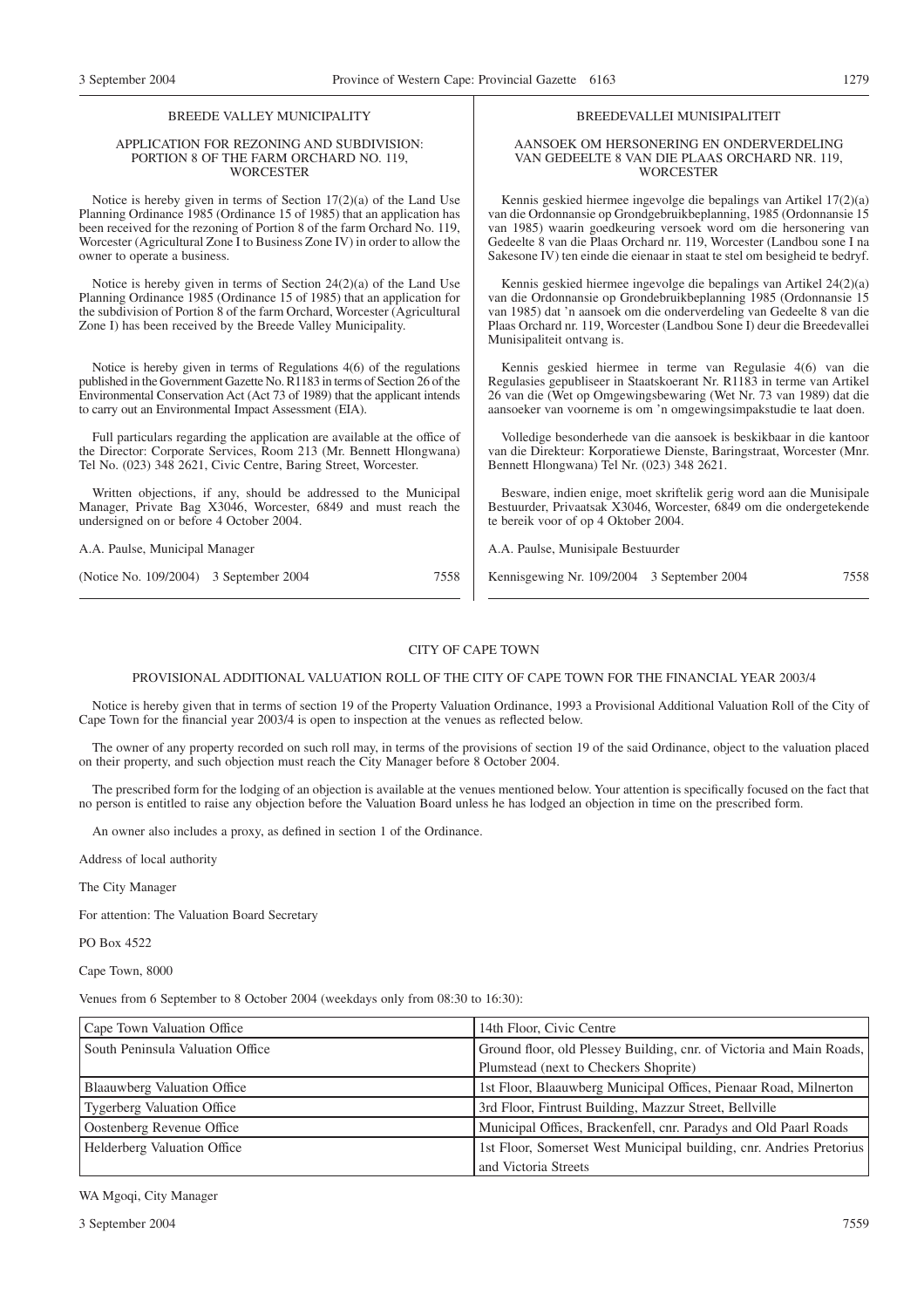#### STAD KAAPSTAD

#### VOORLOPIGE AANVULLENDE WAARDASIELYS VIR DIE BOEKJAAR 2003/4

Kennis geskied hiermee ingevolge artikel 19 van die Ordonnansie op Eiendomswaardering, 1993 dat 'n voorlopige aanvullende waardasielys vir die 2003/4-boekjaar ter insae lê in die lokale soos hieronder vermeld.

Die eienaar van enige eiendom wat in sodanige lys opgeteken is, kan ingevolge die bepalings van artikel 19 van genoemde Ordonnansie beswaar aanteken teen die waardasie wat op sy eiendom geplaas is, en sodanige beswaar moet die Stadsbestuurder bereik voor 8 Oktober 2004.

Die voorgeskrewe vorm vir die indiening van 'n beswaar is by die onderstaande lokale verkrygbaar. U aandag word spesifiek gevestig op die feit dat geen persoon geregtig is om enige beswaar voor die Waardasieraad te opper nie tensy hy/sy betyds 'n beswaar op die voorgeskrewe vorm ingedien het.

'n Eienaar sluit ook 'n gevolmagtigde in soos omskryf in artikel 1 van die Ordonnansie.

Adres van die kantoor van die plaaslike owerheid:

Die Stadsbestuurder

Vir aandag: Die Waardasieraadsekretaris

Posbus 4522

Kaapstad, 8000

Lokale vanaf 6 September tot 8 Oktober 2004 (weeksdae slegs vanaf 08:30 tot 16:30)

| Kaapstad Waardasiekantoor        | 14de Verdieping, Burgersentrum                                        |
|----------------------------------|-----------------------------------------------------------------------|
| Suidskiereiland Waardasiekantoor | Grondverdieping, Ou Plessey Gebou, h.v. Victoria- en Hoofweg,         |
|                                  | Plumstead (langs Checkers Shoprite).                                  |
| Blaauwberg Waardasiekantoor      | 1ste Verdieping Blaauwberg Munisipale kantoor, Pienaarweg, Milnerton. |
| Tygerberg Waardasiekantoor       | 3de Verdieping Fintrustgebou, Mazzurweg, Bellville                    |
| Oostenberg Inkomstekantoor       | Munisipale kantoor Brackenfell, h.v. Paradys- en Ou Paarlweg          |
| Helderberg Waardasiekantoor      | 1ste Verdieping, Somerset-Wes Munisipale gebou, h.v. Andries          |
|                                  | Pretorius- en Victoriastraat                                          |

WA Mgoqi, Stadsbestuurder

3 September 2004 7559

#### ISIXEKO SASEKAPA

#### ULUHLU LWAMAXABISO ONGEZELELWEYO OBAMBISO ESIXEKO SASEKAPA KUNYAKA-MALI WANGO-2003/2004

Esi sisaziso sokuba ngokwecendelo 19 loMthetho woQingqo IwamaXabiso ePropati, 1993 uluhlu loqingqo lwamaxabiso lwesiXeko saseKapa lonyakamali 2003/4 luvulelekile ukuba lungahlolwa kwezi ndawo ziboniswe ngezantsi kolu xwebhu.

Umnini propati obhaliswe kolo luhlu, ngokwamagatya ecandelo 19 alo Mthetho uchaziweyo, angaliphikisa ixabiso elibekwe kwipropati yakhe kwaye loo mpikiso kufuneka ifikwe kuManejala wesiXeko ngaphambi komhla we- 8 Oktoba 2004.

Ifomu elungiselelwe ukufaka impikiso iyafumaneka kwezi ndawo zikhankanywe ngezantsi kolu xwebhu. Kutsalelwa ngokukodwa ingqalelo yakho kumba wokuba akukho mntu unelungelo lokuphakamisa nayiphi na impikiso kwiBhodi yoQingqo lwamaXabiso ngaphandle kokuba afake impikiso kwangexesha kwifomu elungiselelwe oko.

Umnikazi ukwaquka nommeli, njengoko echazwe kwicandelo 1 lalo Mthetho.

Idilesi yoLawulo lweDolophu:

The City Manager (for attention: The Valuation Board Secretary)

PO Box 4522

Cape Town, 8000

Indawo ukususela ngomhla we-6 Septemba ukuya kowe-8 Oktoba 2004 (evekeni amaxesha li-8:30 ukuya kwi-16:30

| Cape Town Valuation Office         | 14th Floor, Civic Centre                                             |
|------------------------------------|----------------------------------------------------------------------|
| South Peninsula Valuation Office   | Ground floor, old Plessey Building, cnr. of Victoria and Main Roads, |
|                                    | Plumstead (next to Checkers-Shoprite)                                |
| Blaauwberg Valuation Office        | 1st Floor, Blaauwberg Municipal Offices, Pienaar Road, Milnerton     |
| <b>Tygerberg Valuation Office</b>  | 3rd Floor, Fintrust Building, Mazzur Street, Bellville               |
| Oostenberg Revenue Office          | Municipal Offices, Brackenfell, cnr. Paradys and Old Paarl Roads     |
| <b>Helderberg Valuation Office</b> | 1st Floor, Somerset West Municipal building, cnr. Andries Pretorius  |
|                                    | and Victoria Streets                                                 |

WA Mgoqi, Umphathi wesiXeko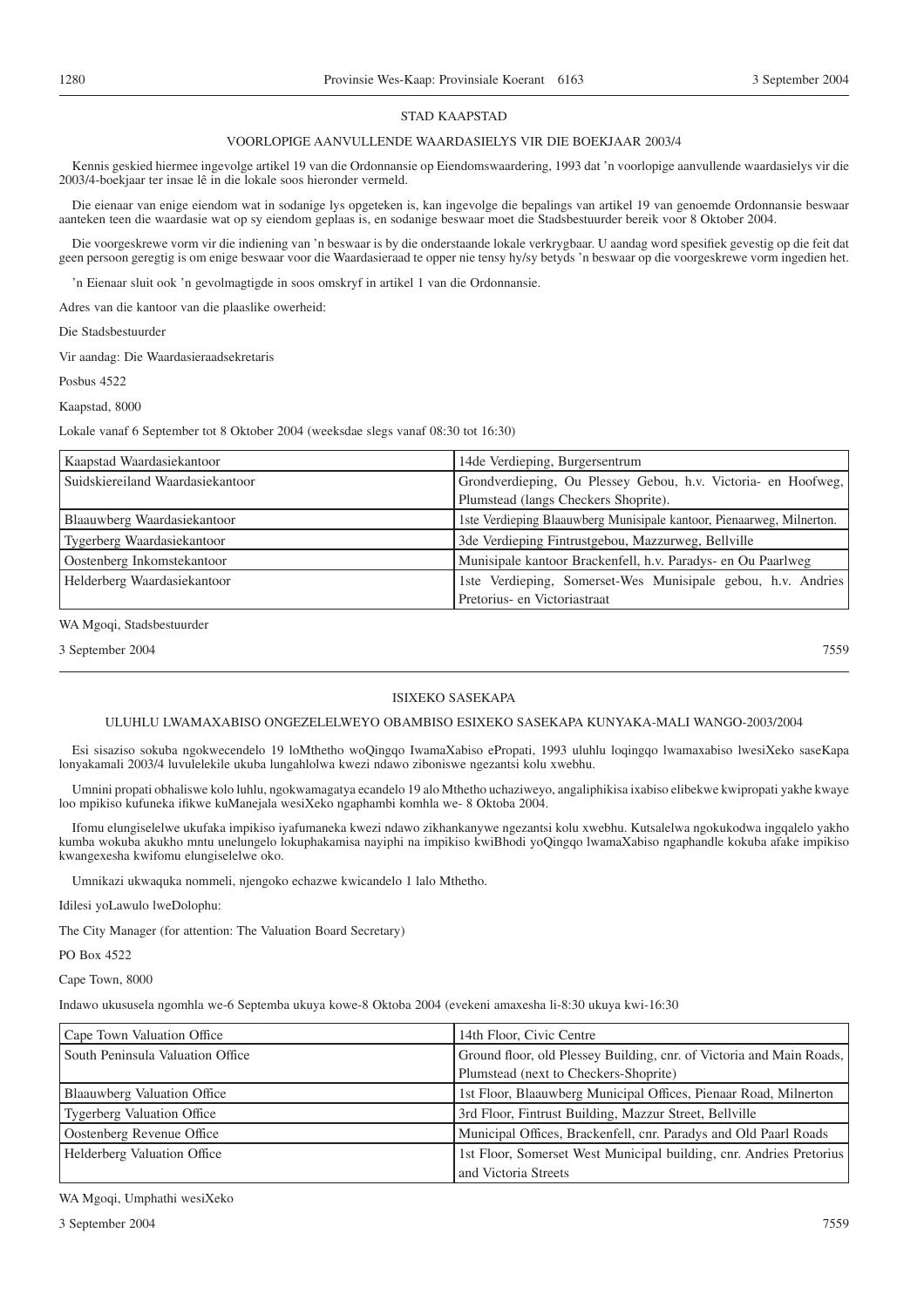#### CITY OF CAPE TOWN (CAPE TOWN REGION)

#### REZONING AND CONSENT: ERF 23300, CAPE TOWN

Notice is hereby given in terms of Sections 17(2)(a) and 15(2)(a) of the Land Use Planning Ordinance no 15 of 1985 that the undermentioned application has been received and is open for inspection at the office of the Manager: Land Use Management, City of Cape Town, 14th Floor, Civic Centre, Hertzog Boulevard, Cape Town, from 08:30 to 12:30 (Monday to Friday). Any objections and/or comments, with full reasons, must be submitted in writing, quoting the relevant reference number, the objector's street and postal address and contact telephone numbers to the Manager: Land Use Management, PO Box 4529, Cape Town 8000, or hand-delivered to the abovementioned address, or faxed to (021) 421-1963 or e-mailed to trevor.upsher@capetown.gov.za on or before the closing date. If your response is not sent to these addresses or fax number, and if, as a consequence it arrives late, it will be deemed to be invalid. The closing date for objections and comments is 4 October 2004.

*File Ref:* SG 7 / 23300 & LM 1365

*Applicant:* City of Cape Town

*Erf:* 23300, Cape Town

*Address:* 19 Royal Road, Maitland

*Nature of application:* Erf 23300 to be rezoned from Community Facilities Use Zone to General Residential Use Zone, Sub-zone R4, to permit the development of affordable housing.

The following departure from the Zoning Scheme Regulations has been applied for:

Section 60(1): To permit a setback of 0,0 m in lieu of 4,5 m at ground floor from Section Road for the refuse room.

WA Mgoqi, City Manager

3 September 2004 7560

#### CITY OF CAPE TOWN (SOUTH PENINSULA REGION)

#### CLOSURE, REZONING AND ALIENATION: PORTION OF PUBLIC STREET ABUTTING ERF 374, 24 KEMPS WAY, GLENCAIRN

Opportunity is given for public participation in respect of proposal under consideration by the City of Cape Town. Any comment or objection together with reasons, must be lodged in writing, preferably by registered mail, with references quoted, to the Acting Property Manager, Private Bag X5, Plumstead 7801 or forwarded to fax (021) 710-8375 by no later than 4 October 2004.

Details are available for inspection from 08:30-16:30 at the City of Cape Town (Property Management), Ground Floor, 3 Victoria Road, Plumstead (tel. (021) 710-8379) and at the Simon's Town Library. Notice is hereby given in terms of Section 17(2) of the Land Use Planning Ordinance (no 15 of 1985) that the undermentioned application is being considered:

*Applicant:* City of Cape Town and Mr J Shaw

*Ref:* S14/3/6/1/2/315/67/374 and LUM/67/374

*Property:* A portion of Erf 296, abutting Erf 374, Kemps Way, Glencairn, in extent approximately  $18 \text{ m}^2$ , as shown on Plan LT 584

*Nature of application:* Proposed closure and alienation of a portion of Public Street known as Erf 296 Simon's Town to the abutting owner, Mr J. Shaw or his successors-in-title, for the sum of R2 000,00, the rezoning thereof from Road to Single Residential purposes and the consolidation with the adjoining erf, Erf 374, Kemps Way, Glencairn.

WA Mgoqi, City Manager

3 September 2004 7562

#### STAD KAAPSTAD (KAAPSTAD-STREEK)

#### HERSONERING EN TOESTEMMING: ERF 23300, KAAPSTAD

Kennis geskied ingevolge artikels 17(2)(a) en 15(2)(a) van die Ordonnansie op Grondgebruikbeplanning (nr 15 van 1985) dat die onderstaande aansoek ontvang is en ter insae beskikbaar is vanaf 08:30 tot 12:30 (Maandag tot Vrydag) by die kantoor van die Bestuurder: Grondgebruikbestuur, Stad Kaapstad, 14de Verdieping, Burgersentrum, Hertzog-boulevard 12, Kaapstad. Enige besware en/of kommentaar, met volledige redes en die betrokke verwysingsnommer, die beswaarmaker se straat- en posadres en kontaktelefoonnommers, moet skriftelik ingedien word by die Bestuurder: Grondgebruikbestuur, Posbus 4529, Kaapstad 8000, of per hand afgelewer word by die bostaande adres, of gefaks word na (021) 421-1963 of per e-pos na trevor.upsher@capetown.gov.za, voor of op die sluitingsdatum. Indien u reaksie nie na hierdie adresse of faksnommer gestuur word nie en gevolglik laat ontvang word, sal dit as ongeldig beskou word. Die sluitingsdatum vir besware en kommentaar is 4 Oktober 2004.

*Lêer verw:* SG 7 / 23300 & LM 1365

*Aansoeker:* Stad Kaapstad

*Erf:* 23300, Kaapstad

*Adres:* Royalweg 19, Maitland

*Aard van aansoek:* Hersonering van Erf 23300 vanaf gemeenskapsfasiliteit-gebruiksone na algemeenresidensiële-gebruiksone, subsone R4, om die ontwikkeling van bekostigbare behuising toe te laat.

Daar is aansoek gedoen om die volgende afwyking van die soneringskemaregulasies:

Artikel 60(1): Om 'n inspringing van 0,0 m in plaas van 4,5 m toe te laat op grondverdieping vanaf Sectionweg vir die vulliskamer.

WA Mgoqi, Stadsbestuurder

3 September 2004 7560

#### STAD KAAPSTAD (SUIDSKIEREILAND-STREEK)

#### SLUITING, HERSONERING EN VERVREEMDING: GEDEELTE VAN OPENBARE STRAAT AANGRENSEND AAN ERF 374, KEMPSWEG 24, GLENCAIRN

Geleentheid word gebied vir openbare deelname ten opsigte van voorstelle wat deur die Stad Kaapstad oorweeg word. Enige kommentaar of beswaar met verstrekking van redes en verwysing moet skriftelik ingedien word, verkieslik per geregistreerde pos, by die Waarnemende Eiendomsbestuurder, Privaat Sak X5, Plumstead 7801 of gefaks word na (021) 710-8375 nie later nie as 4 Oktober 2004.

Besonderhede is tussen 08:30 en 16:30 ter insae beskikbaar by die Stad Kaapstad (Eiendomsbestuur), Grondverdieping, Victoriaweg 3, Plumstead 7800 (tel. (021) 710-8379). Hierdie aansoek kan ook besigtig word by die Simonstad biblioteek. Kennis geskied hiermee ingevolge artikel 17(2) van die Ordonnansie op Grondgebruikbeplanning (nr 15 van 1985) dat die onderstaande aansoek oorweeg word:

*Aansoeker:* Stad Kaapstad en Mnr J Shaw

*Verw:* S14/3/6/1/2/315/67/374 en LUM/67/374

*Eiendom:* 'n Gedeelte van erf 296, aangrensend aan erf 374, Kempsweg, Glencairn, ongeveer 18 m<sup>2</sup> groot, soos aangedui op Plan LT 584

*Aard van aansoek:* Voorgestelde sluiting en vervreemding van 'n gedeelte van openbare straat bekend as erf 296 Simonstad aan die aangrensende eienaar, mnr J Shaw, of sy opvolger-in-titel, vir die bedrag van R2 000,00, die hersonering daarvan vanaf pad na enkelresidensiëledoeleindes en die konsolidasie met die aangrensende erf, Erf 374, Kempsweg, Glencairn.

WA Mgoqi, Stadsbestuurder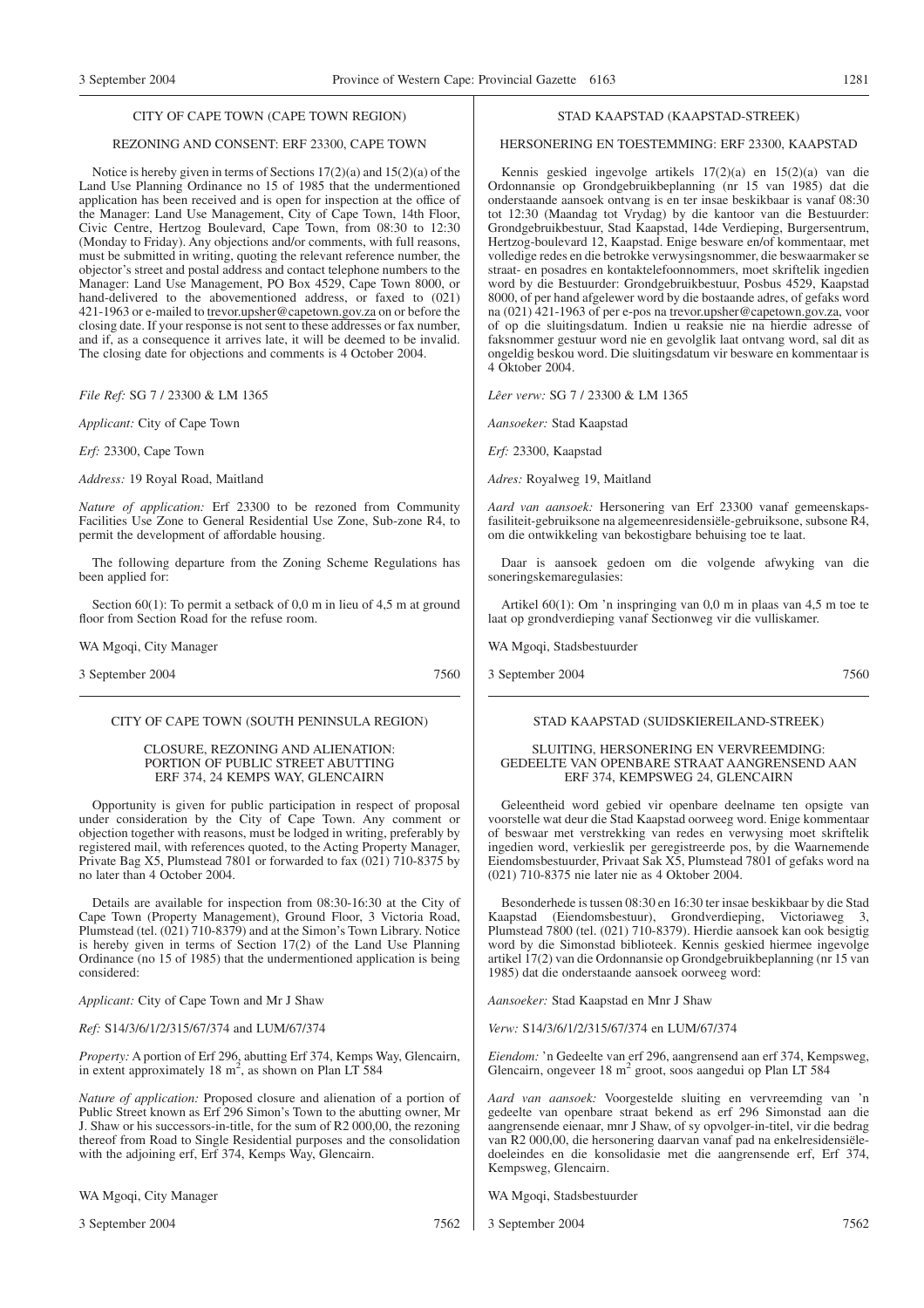| 1282                                                                                                                                                                                                                                                                                                                                                                                                                                 | 3 September 2004<br>Provinsie Wes-Kaap: Provinsiale Koerant 6163                                                                                                                                                                                                                                                                                                                                                                   |
|--------------------------------------------------------------------------------------------------------------------------------------------------------------------------------------------------------------------------------------------------------------------------------------------------------------------------------------------------------------------------------------------------------------------------------------|------------------------------------------------------------------------------------------------------------------------------------------------------------------------------------------------------------------------------------------------------------------------------------------------------------------------------------------------------------------------------------------------------------------------------------|
| <b>CITY OF CAPE TOWN</b>                                                                                                                                                                                                                                                                                                                                                                                                             | <b>STAD KAAPSTAD</b>                                                                                                                                                                                                                                                                                                                                                                                                               |
| CLOSURE OF PORTION OF PUBLIC ROAD OVER<br>ERF 613 ADJOINING ERF 1337 CAMPS BAY                                                                                                                                                                                                                                                                                                                                                       | SLUITING VAN GEDEELTE VAN PUBLIEKEWEG OOR<br>ERF 613, AANGRENSEND AAN ERF 1337, KAMPSBAAI                                                                                                                                                                                                                                                                                                                                          |
| $(L.7/1/180/MBK)$ (S/8116/6 v5 p.250)                                                                                                                                                                                                                                                                                                                                                                                                | $(L7/1/180/MBK)$ (S/8116/6 v5 p.250)                                                                                                                                                                                                                                                                                                                                                                                               |
| The portion of Public Road over Erf 613 adjoining Erf 1337, Victoria<br>Road, Camps Bay, shown lettered ABCDEFG on Sketch Plan STC<br>1031/1 is hereby closed in terms of Section 6 of Council By-Law LA<br>12783 promulgated on 21 February 2003.                                                                                                                                                                                   | Die gedeelte van publiekeweg oor Erf 613 aangrensend aan Erf 1337<br>Victoriaweg, Kampsbaai wat met die letters ABCDEFG op Sketsplan<br>STC 1031/1 aangetoon word, word hiermee ingevolge artikel 6 van<br>Ordonnansie LA 12783 geproklameer, 28 Februarie 2003 gesluit.                                                                                                                                                           |
| Civic Centre Cape Town                                                                                                                                                                                                                                                                                                                                                                                                               | Burger Sentrum, Kaapstad                                                                                                                                                                                                                                                                                                                                                                                                           |
| Wallace Mgoqi, City Manager                                                                                                                                                                                                                                                                                                                                                                                                          | Wallace Mgoqi, Stadsbestuurder                                                                                                                                                                                                                                                                                                                                                                                                     |
| 7561<br>3 September 2004                                                                                                                                                                                                                                                                                                                                                                                                             | 3 September 2004<br>7561                                                                                                                                                                                                                                                                                                                                                                                                           |
| CITY OF CAPE TOWN (SOUTH PENINSULA REGION)                                                                                                                                                                                                                                                                                                                                                                                           | STAD KAAPSTAD (SUID-SKIEREILAND-STREEK)                                                                                                                                                                                                                                                                                                                                                                                            |
| SUBDIVISION, REZONING, CLOSURE AND                                                                                                                                                                                                                                                                                                                                                                                                   | ONDERVERDELING, HERSONERING, SLUITIING EN                                                                                                                                                                                                                                                                                                                                                                                          |
| ALIENATION: PORTION OF ERF 833, HOUT BAY                                                                                                                                                                                                                                                                                                                                                                                             | VERVREEMDING: GEDEELTE VAN ERF 833, HOUTBAAI                                                                                                                                                                                                                                                                                                                                                                                       |
| Opportunity is given for public participation in respect of proposals<br>under consideration by the Council. Any comment or objection together<br>with reasons, must be lodged in writing, preferably by registered mail,<br>with reference quoted, to the City Manager, Private Bag X5, Plumstead<br>7801 or forwarded to fax (021) 710-8283 by no later than 27 September<br>2004.                                                 | Geleentheid word gebied vir openbare deelname ten opsigte van<br>voorstelle wat deur die Stad Kaapstad oorweeg word. Enige kommentaar<br>of beswaar met verstrekking van redes en verwysing moet skriftelik<br>ingedien word, verkieslik per geregistreerde pos, by die Stadsbestuurder,<br>Privaat Sak X5, Plumstead 7801 of gefaks word na (021) 710-8283 nie<br>later nie as 27 September 2004.                                 |
| Details are available for inspection from 08:00-12:30 at the City of Cape<br>Town, 1st Floor, 3 Victoria Road, Plumstead, 7800 (tel. (021) 710-8202<br>— M Barnes). This application may also be viewed at your local public<br>library of Hout Bay. Notice is hereby given in terms of Sections 24 and<br>$17(2)(a)$ of the Land Use Planning Ordinance (no 15 of 1985) that the<br>undermentioned application is being considered: | Besonderhede is tussen 08:00 en 12:30 ter insae beskikbaar by die Stad<br>Kaapstad, 1ste Verdieping, Victoriaweg 3, Plumstead 7800 (tel. (021)<br>710-8202 — M Barnes). Hierdie aansoek kan ook besigtig word by die<br>Houtbaai openbare biblioteek. Kennis geskied hiermee ingevolge artikels<br>$24$ en $17(2)(a)$ van die Ordonnansie op Grondgebruikbeplanning (nr 15<br>van 1985) dat die onderstaande aansoek oorweeg word: |
| <i>Property:</i> Portion of Erf 833, Day Street, Hout Bay, as shown on plan no.<br>SPA-HBY 884                                                                                                                                                                                                                                                                                                                                       | <i>Eiendom:</i> Gedeelte van erf 833, Daystraat, Houtbaai, soos op plan nr.<br>SPA-HBY 884 getoon                                                                                                                                                                                                                                                                                                                                  |
| Ref: LUM/33/833                                                                                                                                                                                                                                                                                                                                                                                                                      | Verw: LUM/33/833                                                                                                                                                                                                                                                                                                                                                                                                                   |
| <i>Nature of application:</i> Proposed subdivision and rezoning of portion of<br>Erf 833, Hout Bay from Public Street to Single Residential to permit the<br>alienation of land to Mr T & Mrs E Kenedi or successor in title.                                                                                                                                                                                                        | Aard van aansoek: Voorgestelde onderverdeling en hersonering van<br>gedeelte van erf 833, Houtbaai vanaf openbare straat na enkelresidensieel<br>om die vervreemding van grond aan mnr T & mev E Kenedi of<br>regsopvolger to te laat.                                                                                                                                                                                             |
| Notice is hereby given that Council intends to close and sell<br>approximately 297 $m2$ of the public street being portion of Erf 833, Hout<br>Bay to Mr T & Mrs E Kenedi or successor in title for R49 000,00.                                                                                                                                                                                                                      | Kennis geskied hiermee dat die Raad die sluiting en verkoop beoog<br>van ongeveer 297 m <sup>2</sup> van die openbare straat, synde gedeelte van erf 833,<br>Houtbaai aan mnr T & mev E Kenedi of regsopvolger teen R49 000,00.                                                                                                                                                                                                    |
| Details are available for inspection from 08:30-16:45 at the City of<br>Cape Town, Property Management Services, Ground Floor, 3 Victoria<br>Road, Plumstead 7800 (tel. (021) 710-8382 — Ms B Isaacs)                                                                                                                                                                                                                                | Om nadere besonderhede van die transaksie, skakel asseblief<br>weeksdae tussen 08:30-16:45 vir me B Isaacs, tel. (021) 710-8382,<br>Eiendomsbestuursdienste, Grondverdieping, Victoriaweg 3, Plumstead<br>7800.                                                                                                                                                                                                                    |

In terms of Section 21(4) of the Municipal Systems Act, Act 32 of 2000 Ingevolge artikel 21(4) van die Wet op Munisipale Stelsels, Wet 32 van 2000 kan enige persoon wat nie kan lees of skryf nie, gedurende kantoorure na bogenoemde kantoor kom waar hy/sy gehelp sal word om sy/haar kommentaar of vertoë neer te skryf.

WA Mgoqi, Stadsbestuurder

3 September 2004 7563

WA Mgoqi, City Manager

tions.

any person who cannot write may come during office hours to the above office and will be assisted to transcribe his/hers comment or representa-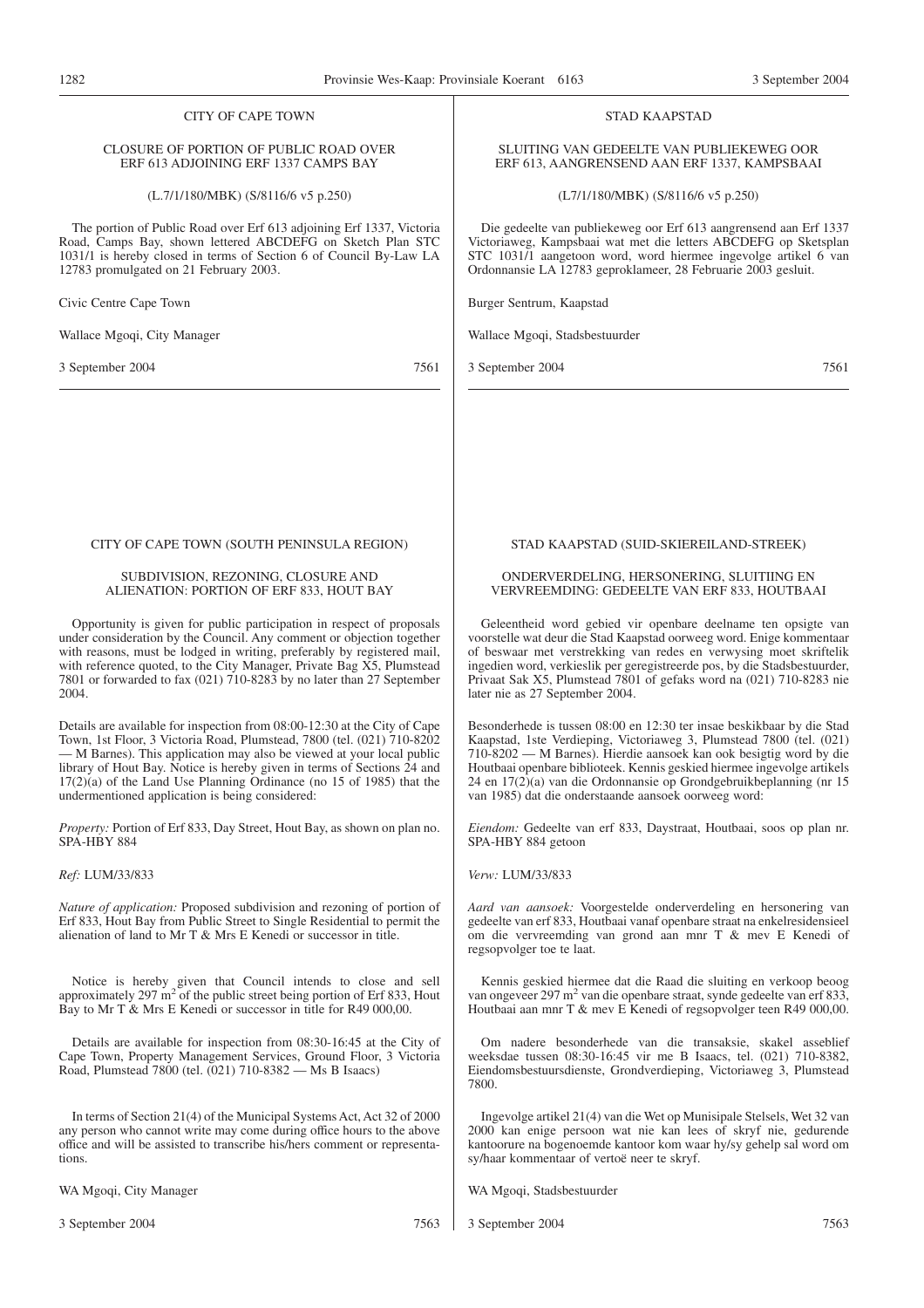#### CITY OF CAPE TOWN (SOUTH PENINSULA REGION)

#### REZONING AND DEPARTURE: ERF 3877, SIMON'S TOWN

Opportunity is given for public participation in respect of proposals under consideration by the City of Cape Town. Any comment or objection together with reasons, must be lodged in writing, preferably by registered mail, with reference quoted to the City Manager, Private Bag X5, Plumstead 7801 or forwarded to fax (021) 710-8283 by no later than Monday, 27 September 2004.

In terms of Section 21(4) of the Municipal Systems Act, Act 32 of 2000, any person who cannot write may come in during office hours to the above office and will be assisted to transcribe his/hers comment or representations. Details are available for inspection from 08:00-12:30 at the City of Cape Town, 1st Floor, Cnr Victoria Road & Main Road, Plumstead 7800 (R Brice, tel. (021) 710-9308) and at the Simon's Town Public Library. Notice is hereby given in terms of Sections 17(2) and 15(2) of the Land Use Planning Ordinance (no 15 of 1985) and in terms of the Zoning Scheme Regulations that the undermentioned applications are being considered:

#### *Applicant:* Mr W & Mrs H H Moult

#### *Ref:* LUM/67/3877 (Vol. 1)

*Property:* Erf 3877 Simon's Town, no 18 Harbour Heights Close, situated between Runciman Drive and Harbour Heights Close.

#### *Nature of applications:*

- 1) Application for the rezoning of the property from single residential to general residential to allow for 4 self-catering units to be used for tourist accommodation.
- 2) Departure from the minimum erf size to allow  $636 \text{ m}^2$  instead of 1 000 m2 in a General Residential zone.
- 3) Departure from maximum coverage to allow 38% instead of 25% in a General Residential zone.
- 4) Departure from the maximum bulk to allow 1,02 instead of 0,75 in a General Residential zone.
- 5) Departure for the street building line from 8 m to allow for 3 m on Harbour Heights Close.
- 6) Departure for the lateral building line from 4,5 m to allow zero side space as depicted on the site plan.
- 7) Departure from regulation 8.4.5.2.1 dealing with parking layout.

WA Mgoqi, City Manager

3 September 2004 7564

#### CAPE AGULHAS MUNICIPALITY

#### DEPARTURE: PORTION 13 OF PORTION 12 OF THE FARM 185 (ZANDFONTEIN), BREDASDORP

Notice is hereby given in terms of the Ordinance on Land Use Planning 1985 (No 15 of 1985) that Council has received an application from Alcari 62 cc in order to operate a shooting range on the above-mentioned farm.

In terms of section 21(4) of the Local Government Act: Municipal Systems, 2000 (Act 32 of 2000) notice is hereby given that persons who cannot read or write may request that an employee at any of the reception offices of the Cape Agulhas Municipal Council assist in the formulation and writing of input, comments or objections.

Further particulars are available for inspection in the office of the undersigned during office hours and written objections, if any, must reach him not later than 4 October 2004.

K Jordaan, Municipal Manager, P O Box 51, Bredasdorp, 7280.

3 September 2004 7565

#### STAD KAAPSTAD (SUIDSKIEREILAND-STREEK)

#### HERSONERING EN AFWYKING: ERF 3877, SIMONSTAD

Geleentheid word gebied vir openbare deelname ten opsigte van voorstelle wat deur die Stad Kaapstad oorweeg word. Enige kommentaar of beswaar met verstrekking van redes en verwysing moet skriftelik ingedien word, verkieslik per geregistreerde pos, by die Stadsbestuurder, Privaat Sak X5, Plumstead 7801 of gefaks word na (021) 710-8283 nie later nie as Maandag, 27 September 2004.

Ingevolge artikel 21(4) van die Wet op Munisipale Stelsels, Wet 32 van 2000 kan enige persoon wat nie kan lees of skryf nie, gedurende kantoorure na bogenoemde kantoor kom waar hy/sy gehelp sal word om sy/haar kommentaar of vertoë neer te skryf. Besonderhede is tussen 08:00 en 12:30 ter insae beskikbaar by die Stad Kaapstad, 1ste Verdieping, h.v. Victoria- en Hoofweg, Plumstead 7800 (tel. (021) 710-9308 — R Brice). Hierdie aansoek kan ook besigtig word by die Simonstad openbare biblioteek. Kennis geskied hiermee ingevolge artikels 17(2) en 15(2) van die Ordonnansie op Grondgebruikbeplanning (nr 15 van 1985) en ingevolge die Soneringskemaregulasies dat die onderstaande aansoek oorweeg word:

*Aansoeker:* Mnr W & Mev H H Moult

*Verw:* LUM/67/3877 (vol.1)

*Eiendom:* Erf 3877 Simonstad, Harbour Heightsslot 18, geleë tussen Runcimanrylaan en Harbour Heightsslot.

*Aard van aansoeke:*

- 1) Aansoek om die hersonering van die eiendom vanaf enkelresidensieel na algemeenresidensieel om voorsiening te maak vir 4 selfsorgeenhede vir toeristehuisvestingsgebruik.
- 2) Afwyking van die minimum erfgrootte om 636 m<sup>2</sup> in plaas van 1 000 m2 in 'n algemeen-residensiëlesone toe te laat.
- 3) Afwyking van maksimum dekking om 38% in plaas van 25% in 'n algemeen-residensiëlesone toe te laat.
- 4) Afwyking van die maksimum vloerruimtefaktor om 1,02 in plaas van 0,75 in 'n algemeen-residensiëlesone toe te laat.
- 5) Afwyking van die straatboulyn van 8 m om voorsiening te maak vir 3 m op Harbour Heightsslot.
- 6) Afwyking van die syboulyn van 4,5 m om voorsiening te maak vir geen syruimte nie, soos op die terreinplan aangedui.
- 7) Afwyking van regulasie 8.4.5.2.1 wat oor die uitleg van die parkeergebied handel.

WA Mgoqi, Stadsbestuurder

3 September 2004 7564

#### MUNISIPALITEIT KAAP AGULHAS

#### AFWYKING: GEDEELTE 13 VAN GEDEELTE 12 VAN PLAAS 185 (ZANDFONTEIN) BREDASDORP

Kennis geskied hiermee ingevolge die Ordonnansie op Grondgebruikbeplanning, 1985 (Nr 15 van 1985) dat die Raad 'n aansoek ontvang het van Alcari 62 Bk om 'n skietbaan op die bogenoemde plaas te bedryf.

Ingevolge artikel 21(4) van die Wet op Plaaslike Regering: Munisipale Stelsels, 2000 (Wet 32 van 2000) word kennis gegee dat persone wat nie kan skryf nie enige munisipale personeellid by enige ontvangskantore van die Raad te Kaap Agulhas kan nader vir hulpverlening om u kommentaar, beswaar of inset op skrif te stel.

Verdere besonderhede van bogenoemde lê ter insae in die kantoor van die ondergetekende en skriftelike besware, indien enige, moet hom nie later as 4 Oktober 2004 bereik nie.

K Jordaan, Munisipale Bestuurder, Posbus 51, Bredasdorp, 7280.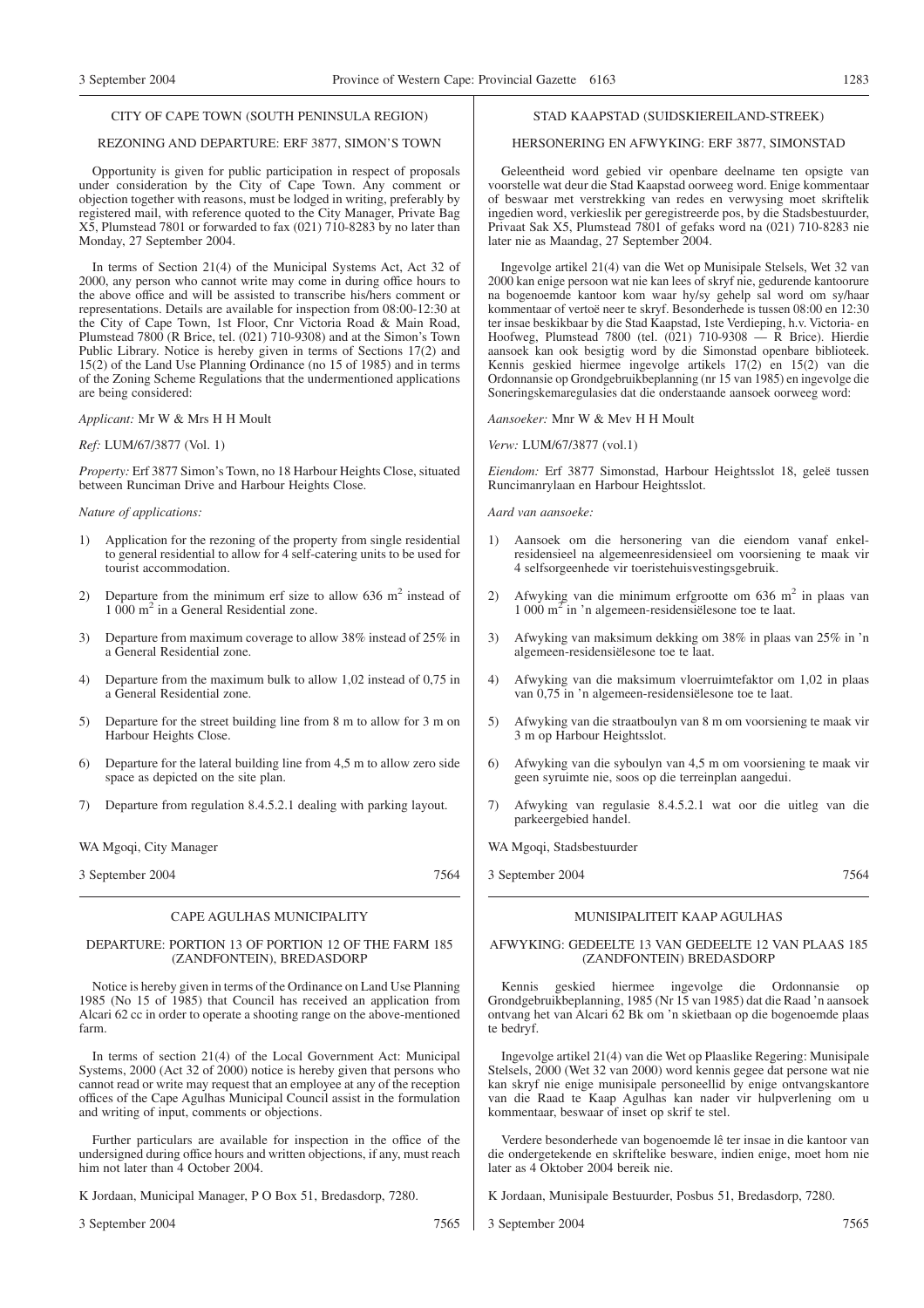#### CAPE AGULHAS MUNICIPALITY

#### REZONING: ERF 823, 2 WATERKANT STREET, **BREDASDORP**

Notice is hereby given in terms of section 17 of the Land Use Planning Ordinance 1985 (No 15 of 1985) that Council has received an application for the following, namely:

• Rezoning of erf 823, Bredasdorp from Commercial Zone to Single Residential Zone so in order that the existing dwelling be inhabited.

Further particulars are available for inspection in the office of the undersigned during office hours and written objections, if any, must reach him not later than 4 October 2004.

K Jordaan, Municipal Manager, P O Box 51, Bredasdorp, 7280.

3 September 2004 7566

#### GEORGE MUNICIPALITY

#### NOTICE NO: 265/2004

#### PROPOSED REZONING: ERVEN 8746 & 8178 (ST. MARKS SQUARE) GEORGE

Notice is hereby given that Council has received an application for the rezoning in terms of Section 17(2)a of Ordinance 15/1985 of a portion of the abovementioned property from Business (Parking) to Business, to enable Council to erect a building thereon for the hawkers.

Details of the proposal are available for inspection at the Council's office at Bloemhof Centre, York Street, George, during normal office hours, Mondays to Fridays. Enquiries: Keith Meyer. Reference: 17/9/2/1.

Motivated objections, if any, must be lodged in writing with the deputy Director: Planning, by not later than 4 October 2004.

Any person, who is unable to write, can submit their objection verbally to the Council's office where they will be assisted by a staff member to put their comments in writing.

G W Louw, Acting Municipal Manager, Civic Centre, York Street, George, 6530.

3 September 2004 7567

#### GEORGE MUNICIPALITY

#### NOTICE NO. 280 OF 2004

#### PROPOSED CLOSURE, SUBDIVISION, REZONING AND ALIENATION OF A PORTION OF PUBLIC OPEN SPACE ERF 169 ROOIDRAAI ROAD, HEROLD'S BAY

Notice is hereby given in terms of the provision of Section 17(2)a and 24(2) of the Land Use Planning Ordinance, 1985 (Ordinance 15 of 1985) that it is Council's intention to close, subdivide, rezone a portion of public open space Erf 169, Rooidraai Road, Herold's Bay to Residential I, to consolidate it with Erf 395 and to alienate it to the owner of Erf 395, Herold's Bay.

Full particulars of the aforegoing proposals are available for inspection at the office of the Deputy Director: Planning (Mr Vrolijk, tel. 801 9370) during normal office hours.

Any objections thereto must be lodged in writing to reach the undersigned not later than Monday, 4 October 2004.

GW Louw, Acting Municipal Manager, Civic Centre, York Street, George, 6530.

3 September 2004 7571

#### MUNISIPALITEIT KAAP AGULHAS

HERSONERING: ERF 823, WATERKANTSTRAAT 2, **BREDASDORP** 

Kennis geskied hiermee ingevolge artikel 17 van die Ordannansie op Grondgebruikbeplanning 1985 (Nr 15 van 1985) dat die Raad die volgende aansoek ontvang het, naamlik:

• Hersonering van 'n gedeelte van erf 823, Bredasdorp van Kommersiële Sone na Enkel Residensiële Sone ten einde die bestaande woning te bewoon.

Verdere besonderhede van bogenoemde lê ter insae in die kantoor van die ondergetekende en skriftelike besware, indien enige, moet hom nie later as 4 Oktober 2004 bereik nie.

K Jordaan, Munisipale Bestuurder, Posbus 51, Bredasdorp, 7280.

3 September 2004 7566

#### MUNISIPALITEIT GEORGE

#### KENNISGEWING NR. 265/2004

#### VOORGESTELDE HERSONERING: ERWE 8746 & 8178 (ST. MARKS SQUARE) GEORGE

Kennis geskied hiermee dat die Raad 'n aansoek ontvang het, vir die hersonering van gedeeltes van bogenoemde eiendom in terme van Artikel 17(2)a van Ordonnansie 15/1985, vanaf Sake (Parkering) na Sake, om die Raad in staat te stel om 'n gebou vir die smouse daarop op te rig.

Volledige besonderhede van die voorstel sal gedurende gewone kantoorure, Maandag tot Vrydag, ter insae wees by die Raad se kantoor te Bloemhofsentrum, Yorkstraat, George. Navrae: Keith Meyer. Verwysing: 17/9/2/1.

Gemotiveerde besware, indien enige, moet skriftelik by die Adjunk-Direkteur: Beplanning ingedien word nie later nie as 4 Oktober 2004.

Indien 'n persoon nie kan skryf nie, kan sodanige persoon sy kommentaar mondelings by die Raad se kantoor aflê waar 'n personeellid sal help om die kommentaar/vertoë op skrif te stel.

G W Louw, Waarnemende Munisipale Bestuurder, Burgersentrum, Yorkstraat, George, 6530.

3 September 2004 7567

#### MUNISIPALITEIT GEORGE

#### KENNISGEWING NR 280 VAN 2004

#### VOORGESTELDE SLUITING, ONDERVERDELING, HERSONERING EN VERVREEMDING VAN 'N GEDEELTE VAN OPENBARE OOPRUIMTE ERF 169 ROOIDRAAIWEG, HEROLDSBAAI

Kennis geskied hiermee ingevolge die bepalings van Artikel 17(2)a en 24(2) van die Ordonnansie op Grondgebruikbeplanning, 1985 (Ordonnansie 15 van 1985) dat die Raad van voorneme is om 'n gedeelte van Openbare Oopruimte Erf 169, Rooidraaiweg, Heroldsbaai te sluit, te onderverdeel, te hersoneer na Residensieel I, te konsolideer met Erf 395 en aan die eienaar van Erf 395, Heroldsbaai te vervreem.

Volledige besonderhede van die voorafgaande voorstelle is ter insae beskikbaar by die kantoor van die Adjunk-Direkteur: Beplanning (Mnr Vrolijk — tel 801 9370) gedurende gewone kantoorure.

Enige besware daarteen moet skriftelik ingedien word nie later as Maandag, 4 Oktober 2004, nie.

GW Louw, Waarnemende Munisipale Bestuurder, Burgersentrum, Yorkstraat, George, 6530.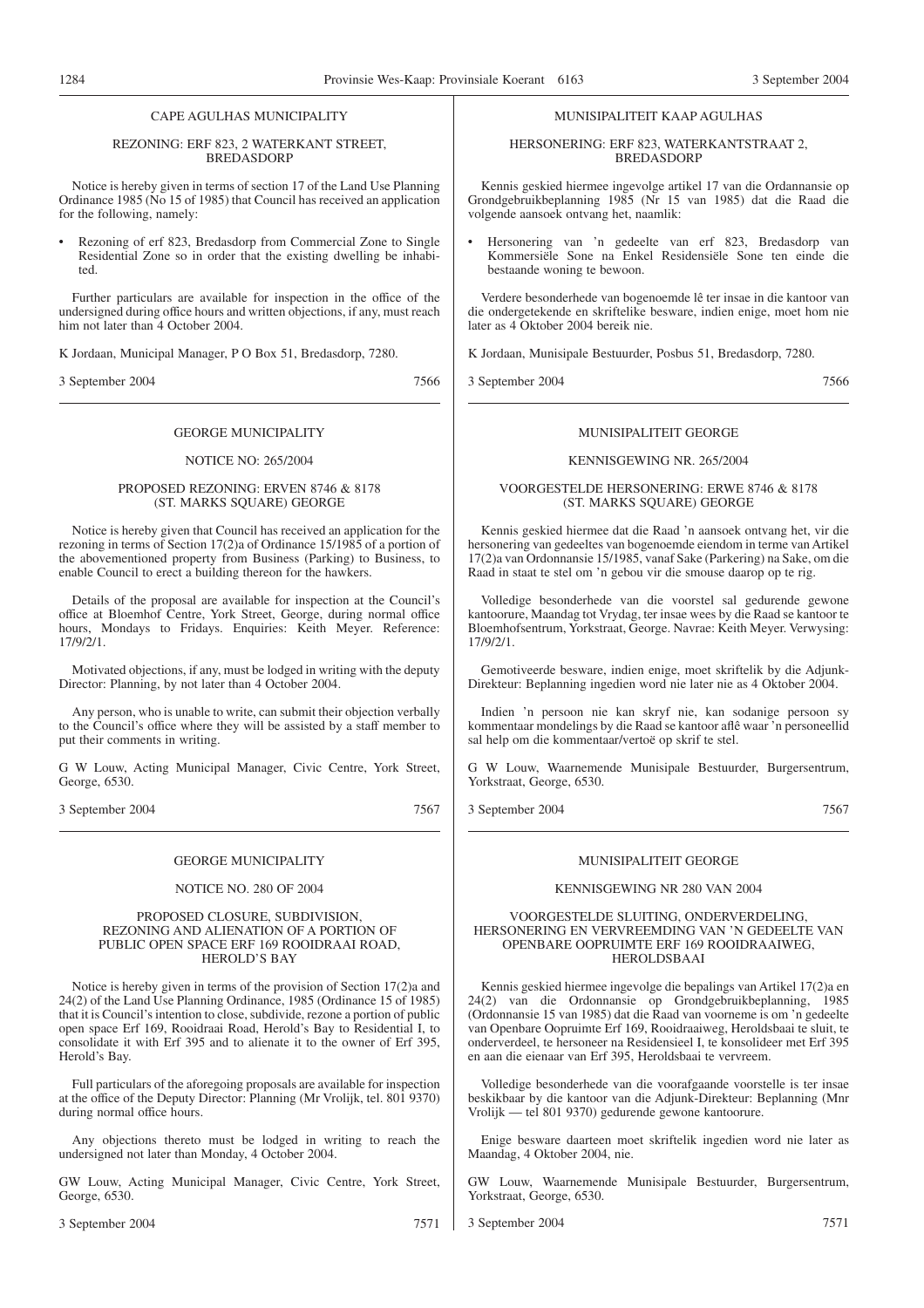#### GEORGE MUNICIPALITY

#### NOTICE NO: 267/2004

PROPOSED REZONING, CONSOLIDATION AND DEPARTURE: ERVEN 704 & 705, 87 DAVIDSON ROAD, GEORGE

Notice is hereby given that Council has received the following application on the abovementioned properties:

- 1. The rezoning of Erf 705, George in terms of Section 17(2)a of Ordinance 15 of 1985 from General Residential to Business (Offices);
- 2. The consolidation of erven 704 & 705 George;
- 3. Departure in terms of Section 15 of Ordinance 15 of 1985 to allow dwelling units on groundfloor of the consolidated erf.

Details of the proposal are available for inspection at the Council's office at Bloemhof Centre, York Street, George, during normal office hours, Mondays to Fridays. Enquiries: Keith Meyer. Reference: Erf 705, George.

Motivated objections, if any, must be lodged in writing with the Deputy Director: Planning, by not later than 4 October 2004.

Any person, who is unable to write, can submit their objection verbally to the Council's office where they will be assisted by a staff member to put their comments in writing.

GW Louw, Acting Municipal Manager

Civic Centre, York Street, George, 6530

3 September 2004 7568

#### MUNISIPALEIT GEORGE

#### KENNISGEWING NR. 267/2004

VOORGESTELDE HERSONERING, KONSOLIDASIE EN AFWYKING: ERWE 704 & 705, DAVIDSONWEG 87, GEORGE

Kennis geskied hiermee dat die Raad die volgende aansoek op bogenoemde eiendomme ontvang het:

- 1. Die hersonering van Erf 705, George in terme van Artikel 17(2)a van Ordonnansie 15 van 1985 vanaf Algemene Woon na Sake (Kantore);
- 2. Die konsolidasie van Erwe 704 & 705 George;
- 3. Afwyking in terme van Artikel 15 van Ordonnansie 15 van 1985 om wooneenhede op grondvlak van die gekonsolideerde erf toe te laat.

Volledige besonderhede van die voorstel sal gedurende gewone kantoorure, Maandag tot Vrydag, ter insae wees by die Raad se kantoor te Bloemhofsentrum, Yorkstraat, George. Navrae: Keith Meyer. Verwysing: Erf 705, George.

Gemotiveerde besware, indien enige, moet skriftelik by die Adjunk-Direkteur: Beplanning ingedien word nie later nie as 4 Oktober 2004.

Indien 'n persoon nie kan skryf nie, kan sodanige persoon sy kommentaar mondelings by die Raad se kantoor aflê waar 'n personeellid sal help om die kommentaar/vertoë op skrif te stel.

G W Louw, Waarnemende Munisipale Bestuurder

Burgersentrum, Yorkstraat, George, 6530

3 September 2004 7568

#### GEORGE MUNICIPALITY

#### NOTICE NO: 268/2004

#### PROPOSED REZONING AND DEPARTURE: ERF 18283, 16 GLOUCESTER AVENUE, GEORGE

Notice is hereby given that Council has received the following application on the abovementioned property:

- 1. The rezoning in terms of Section 17(2)a of Ordinance 15 of 1985 from Business to General Residential;
- 2. Departure in terms of Section 15 of Ordinance 15 of 1985 to relax the following buildinglines:
	- 1) North-western boundary from 4,5 m to 1,5 m;
	- 2) North-eastern boundary from 4,5 m to 3,0 m;
	- 3) South-eastern boundary from 4,5 m to 3,0 m.

Details of the proposal are available for inspection at the Council's office at Bloemhof Centre, York Street, George, during normal office hours, Mondays to Fridays. Enquiries: Keith Meyer. Reference: Erf 18283, George.

Motivated objections, if any, must be lodged in writing with the Deputy Director: Planning, by not later than 4 October 2004.

Any person, who is unable to write, can submit their objection verbally to the Council's office where they will be assisted by a staff member to put their comments in writing.

G W Louw, Acting Municipal Manager

Civic Centre, York Street, George, 6530

3 September 2004 7569

#### MUNISIPALITEIT GEORGE

#### KENNISGEWING NR. 268/2004

#### VOORGESTELDE HERSONERING EN AFWYKING: ERF 18283, GLOUCESTERLAAN 16, GEORGE

Kennis geskied hiermee dat die Raad die volgende aansoek op bogenoemde eiendom ontvang het:

- 1. Die hersonering in terme van Artikel 17(2)a van Ordonnansie 15 van 1985 vanaf Sake na Algemene Woon;
- 2. Afwyking in terme van Artikel 15 van Ordonnansie 15 van 1985 vir die verslapping van die volgende boulyne:
	- 1) Noord-westelike grens vanaf 4,5 m na 1,5 m;
	- 2) Noord-oostelike grens vanaf 4,5 m na 3,0 m;
	- 3) Suid-oostelike grens vanaf 4,5 m na 3,0 m.

Volledige besonderhede van die voorstel sal gedurende gewone kantoorure, Maandag tot Vrydag, ter insae wees by die Raad se kantoor te Bloemhofsentrum, Yorkstraat, George. Navrae: Keith Meyer. Verwysing: Erf 18283, George.

Gemotiveerde besware, indien enige, moet skriftelik by die Adjunk-Direkteur: Beplanning ingedien word nie later nle as 4 Oktober 2004.

Indien 'n persoon nie kan skryf nie, kan sodanige persoon sy kommentaar mondelings by die Raad se kantoor aflê waar 'n personeellid sal help om die kommentaar/vertoë op skrif te stel.

G W Louw, Waarnemende Munisipale Bestuurder

Burgersentrum, Yorkstraat, George, 6530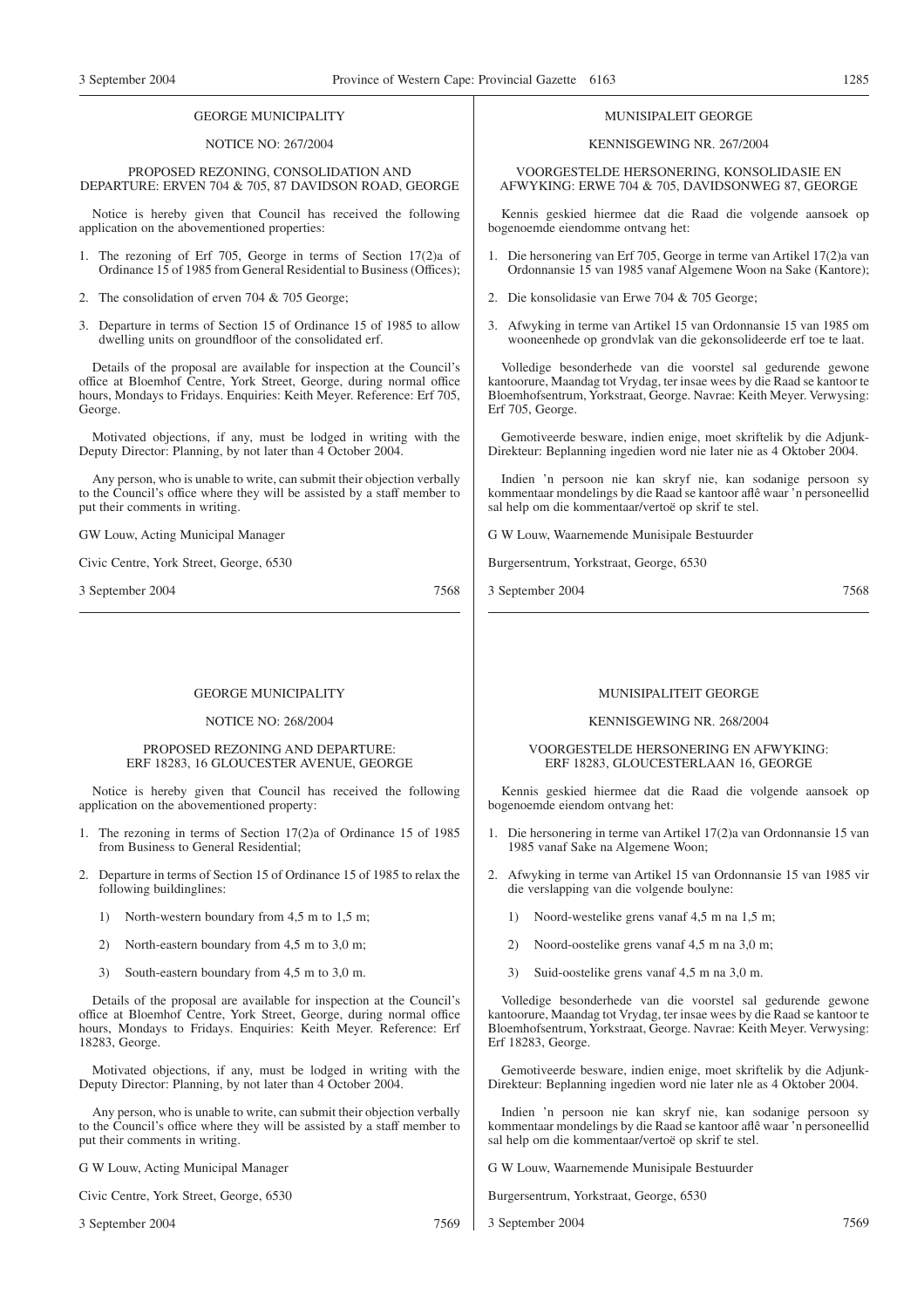#### GEORGE MUNICIPALITY

#### NOTICE NO: 264/2004

#### PROPOSED REZONING AND SUBDIVISION: ERF 20848, KINGSWOOD, GEORGE

Notice is hereby given that Council has received the following application on the abovementioned property:

- 1. Rezoning in terms of Section 17(2)a of Ordinance 15 of 1985, of a portion of Erf 20848 from Street and Single Residential to Single Residential;
- 2. Subdivision in terms of Section 24(2) of Ordinance 15 of 1985 into 15 Single Residential erven.

Details of the proposal are available for inspection at the Council's office at Bloemhof Centre, York Street, George, during normal office hours, Monday to Friday. Enquiries: Keith Meyer, Reference: Erf 20848, George.

Motivated objections, if any, must be lodged in writing with the Deputy Director; Planning, by not later than 4 October 2004.

Any person, who is unable to write, can submit their objection verbally to the Council's office where they will be assisted by a staff member to put their comments in writing.

GW Louw, Acting Municipal Manager

Civic Centre, York Street, George, 6530

3 September 2004 7570

#### MUNISIPALITEIT GEORGE

#### KENNISGEWING NR: 264/2004

VOORGESTELDE HERSONERING EN ONDERVERDELING: ERF 20848, KINGSWOOD, GEORGE

Kennis geskied hiermee dat die Raad die volgende aansoek op bogenoemde eiendom ontvang het:

- 1. Hersonering in terme van Artikel 17(2)a van Ordonnansie 15 van 1985, van 'n gedeelte van Erf 20848 vanaf Straat en Enkelwoon na Enkelwoon;
- 2. Onderverdeling in terme van Artikel 24(2) van Ordonnansie 15 van 1985 in 15 Enkelwoon erwe.

Volledige besonderhede van die voorstel sal gedurende gewone kantoorure, Maandag tot Vrydag, ter insae wees by die Raad se kantoor te Bloemhofsentrum, Yorkstraat, George. Navrae: Keith Meyer, Verwysing: Erf 20848, George.

Gemotiveerde besware, indien enige, moet skriftelik by die Adjunk Direkteur: Beplanning ingedien word nie later nie as 4 Oktober 2004.

Indien 'n persoon nie kan skryf nie, kan sodanige persoon sy kommentaar mondelings by die Raad se kantoor aflê waar 'n personeellid sal help om die kommentaar/vertoë op skrif te stel.

GW Louw, Waarnemende Munisipale Bestuurder

Burgersentrum, Yorkstraat, George, 6530

3 September 2004 7570

#### GEORGE MUNICIPALITY

#### NOTICE NO: 231/2004

#### CONSENT USE: ERF 159, WILDERNESS (SANDS ROAD)

Notice is hereby given in terms of the provision of paragraph 4.6 of the Scheme Regulations, promulgated in terms of Ordinance 15/1985 that the Council has received an application for the proposed consent use for a guest-house with 4 guest-rooms on above-mentioned property.

Details of the proposal are available for inspection at the Council's office at the Bloemhof Centre, York Street, George, during normal office hours, Mondays to Fridays. Enquiries: J Visser, Reference: Erf 159, Wilderness.

Motivated objections, if any, must be lodged in writing with the Deputy Director: Planning, by not later than 4 October 2004.

Any person, who is unable to write, can submit their objection verbally to the Council's offices where they will be assisted by a staff member to put their comments in writing.

G W Louw, Acting Municipal Manager

Civic Centre, York Street, George, 6530

Tel: 044-8019171

Faks: 044-8019196

#### E-mail: stadsbeplanning@george.org.za

3 September 2004 7572

#### MUNISIPALITEIT GEORGE

#### KENNISGEWING NR 231/2004

#### VERGUNNINGSGEBRUIK: ERF 159, WILDERNIS (SANDS ROAD)

Kennis geskied hiermee ingevolge die bepalings van paragraaf 4.6 van die Skemaregulasie, uitgevaardig kragtens die bepalings van Ordonnansie 15/1985, dat die Raad 'n aansoek ontvang het vir die voorgestelde vergunningsgebruik vir 'n gastehuis met 4 gaste kamers op bogenoemde eiendom.

Volledige besonderhede van die voorstel sal gedurende gewone kantoorure, Maandag tot Vrydag, ter insae wees by die Raad se kantoor te Bloemhofsentrum, York Straat, George. Navrae: J Visser, Verwysing: Erf 159, Wildernis.

Gemotiveerde besware, indien enige, moet skriftelik by die Adjunk-Direkteur: Beplanning ingedien word nie later nie as 4 Oktober 2004.

Indien 'n persoon nie kan skryf nie, kan sodanige persoon sy kommentaar mondelings by die Raad se kantoor aflê waar 'n personeellid sal help om die kommentaar/vertoë op skrif te stel.

G W Louw, Waarnemende Munisipale Bestuurder

Burgersentrum, Yorkstraat, George, 6530

Tel: 044-8019171

Faks: 044-8019196

#### E-pos: stadsbeplanning@george.org.za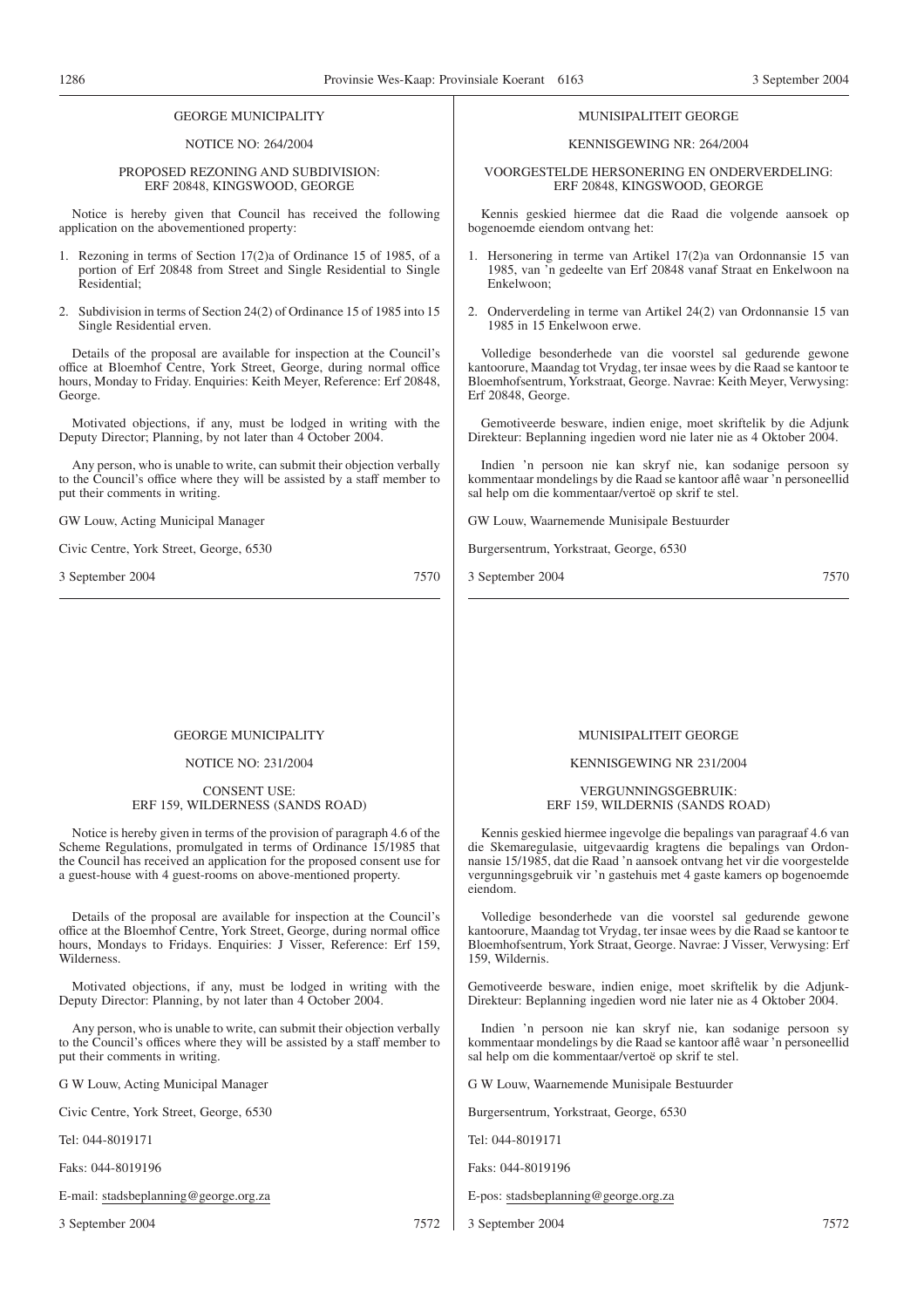#### GEORGE MUNICIPALITY

#### NOTICE NO 266/2004

Notice is hereby given in terms of the provision of Section 137(1) of Ordinance 20 of 1974 that the Council has closed Public Place Erf 11688, George and that such closure will take effect from the date on which this notice appears.

G W Louw, Acting Municipal Manager, Civic Centre, York Street, George, 6530.

(Geor 197 v5 p.30) 3 September 2004 7573

#### LANGEBERG MUNICIPALITY

#### PROPOSED REZONING OF ERF 1683, KORAAL STREET, STILBAAI WEST

Notice is hereby given in terms of the provisions of Section 17(2)(a) of Ordinance 15 of 1985 that the Council received the following application for rezoning:

*Property:* Erf 1683, Koraal Street, Stilbaai West

*Proposal:* Rezoning of Erf 1683 from Residential I (single residential) to Residential II (duet)

*Applicant:* Dr. Piet Groenewald for W. van Rensburg and Partners

Details concerning the application are available at the office of the undersigned during office hours. Any objections to the proposed rezoning should be submitted in writing to the office of the undersigned not later than 1 October 2004.

People who cannot write can approach the office of the undersigned during normal office hours where the responsible official will assist you in putting your comments or objections in writing.

Municipal Manager, Langeberg Municipality, P.O. Box 2, Stilbaai, 6674.

3 September 2004 7574

#### LANGEBERG MUNICIPALITY

#### PROPOSED REZONING, SUBDIVISION AND ALIENATION OF ERF 128 KASPER CRESCENT SLANGRIVIER

Notice is hereby given in terms of the provisions of sections 17 and 24 of Ordinance 15 of 1985 that the Langeberg Council intends the following.

*Property:* Erf 128 Kasper Crescent Slangrivier

#### *Proposal:*

- 1. Rezoning of Erf 128 Slangrivier from Authority usage to Business Zoning
- 2. Subdivision of the said erf into three portions of  $1\,003$  m<sup>2</sup> each.

#### *Applicant:* Langeberg Municipality

Notice is also hereby given in terms of section 124 of Municipal Ordinance 20 of 1974 that Council intends alienation of the three portions for Business Purposes.

Details concerning the application are available at the office of the undersigned during office hours. Any objections, to the proposed rezoning, subdivision, and alienation should be submitted in writing to the office of the undersigned not later than 4 October 2004.

People who cannot write can approach the office of the undersigned during normal office hours where the responsible official will assist you in putting your comments or objections in writing.

Municipal Manager, Langeberg Municipality, Municipal Offices, P.O. Box 29, Riversdale, 6670.

3 September 2004 7575

#### MUNISIPALITEIT GEORGE

### KENNISGEWING NR 266/2004

Kennisgewing geskied hiermee ingevolge die bepalings van Artikel 137(1) van Ordonnansie 20 van 1974 dat die Raad Openbare Plek Erf 11688, George gesluit het en dat gemelde sluiting vanaf die datum waarop hierdie kennisgewing verskyn van krag sal wees.

G W Louw, Waarnemende Munisipale Bestuurder, Burgersentrum, Yorkstraat, George, 6530.

(Geor 197 v5 p.30) 3 September 2004 7573

#### LANGEBERG MUNISIPALITEIT

#### VOORGESTELDE HERSONERING VAN ERF 1683, KORAALSTRAAT, STILBAAI-WES

Kennis geskied hiermee ingevolge die bepalings van Artikel 17(2)(a) van Ordonnansie 15 van 1985 dat die Langeberg Raad die volgende aansoek om hersonering ontvang het:

*Eiendomsbeskrywing:* Erf 1683, Koraalstraat, Stilbaai-Wes

*Aansoek:* Hersonering van Erf 1683 vanaf Residensieel I (enkelwoon) na Residensieel II (duetwoning)

*Applikant:* Dr. Piet Groenewald vir W. van Rensburg en Vennote

Besonderhede rakende die aansoek is ter insae by die kantoor van die ondergetekende gedurende kantoorure. Enige besware teen die voorgenome hersonering moet skriftelik gerig word om die ondergetekende te bereik nie later as 1 Oktober 2004.

Persone wat nie kan skryf nie, kan die onderstaande kantoor nader tydens sy normale kantoorure waar die betrokke amptenaar u sal help om u kommentaar of besware op skrif te stel.

Munisipale Bestuurder, Langeberg Munisipaliteit, Posbus 2, Stilbaai, 6674.

3 September 2004 7574

## LANGEBERG MUNISIPALITEIT

#### HERSONERING, ONDERVERDELING EN VERVREEMDING ERF 128 KASPERSINGEL SLANGRIVIER

Kennis geskied hiermee ingevolge die bepaling van Artikels 17 en 24 van Ordonnansie 15 van 1985 dat die Langeberg Raad die volgende hersonering en onderverdeling oorweeg:

*Eiendomsbeskrywing:* Erf 128 Kaspersingel Slangrivier

*Aansoek:*

- 1. Hersonering van Erf 128 Slangrivier vanaf Owerheidsone na Sakesone
- 2. Onderverdeling van genoemde erf in drie gedeeltes van  $1\,003\,\mathrm{m}^2$  elk.

*Applikant:* Langeberg Munisipaliteit

Kennis geskied verder ingevolge Artikel 124 van die Munisipale Ordonnansie 20 van 1974 dat die Raad van voorneme is om die drie persele voortspruitend uit bogenoemde aansoeke te vervreem vir sakedoeleindes.

Besonderhede rakende die aansoek is ter insae by die kantoor van die ondergetekende gedurende kantoorure. Enige besware teen die voorgenome hersonering, onderverdeling en vervreemding moet skriftelik gerig word om die ondergetekende te bereik nie later nie as 4 Oktober 2004.

Persons wat nie kan skryf nie, kan die onderstaande kantoor nader tydens sy normale kantoorure waar die betrokke amptenaar u sal help om u kommentaar of besware op skrif te stel.

Munisipale Bestuurder, Langeberg Munisipaliteit, Munisipale Kantore, Posbus 29, Riversdal, 6670.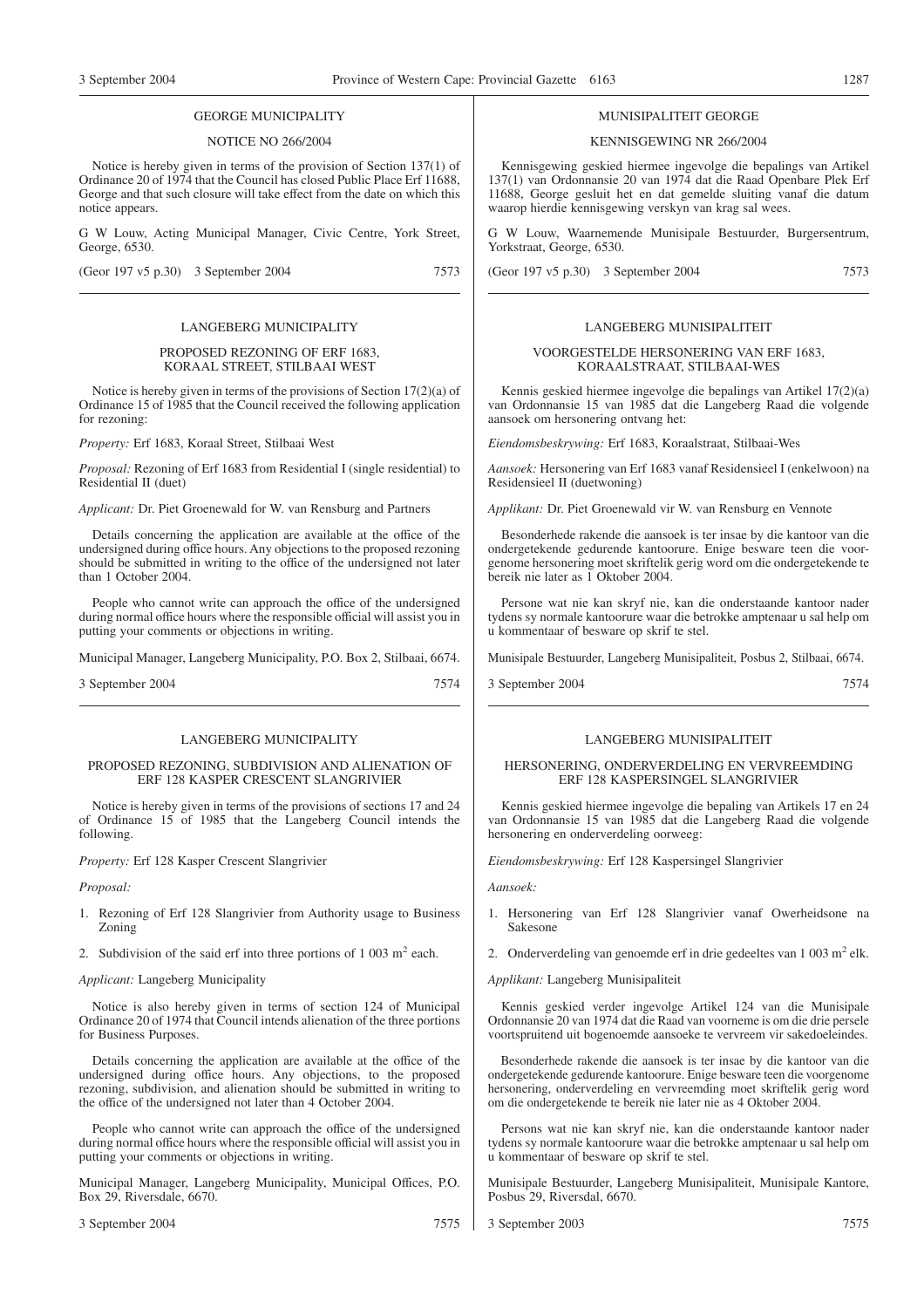#### MOSSEL BAY MUNICIPALITY

ORDINANCE ON LAND USE PLANNING, 1985 (ORD. 15 OF 1985)

LOCAL GOVERNMENT ACT: MUNICIPAL SYSTEMS, 2000 (ACT 32 OF 2000)

#### PROPOSED AMENDMENT OF THE MOSSEL BAY/RIVERSDALE REGIONAL AND STRUCTURE PLAN AS WELL AS THE PROPOSED REZONING AND SUBDIVISION:

#### PORTION OF REMAINDER OF PORTION 8 OF THE FARM BUFFELSFONTEIN 250, MOSSEL BAY

It is hereby notified in terms of Sections 4(7), 17 and 24 of the above Ordinance that the undermentioned application has been received by the Municipal Manager and is open to inspection at the Department: Town Planning; 4th floor; Montagu Street, Mossel Bay. Any objections, with full reasons therefor, should be lodged in writing to the Municipal Manager, P.O. Box 25, Mossel Bay, 6500 on or before Wednesday, 3 November 2004 quoting the above Ordinance and objector's erf number. In cases where comments are not received in time, the application will be processed and late comments be ignored. In terms of Section 21(4) of the Local Government Act: Municipal Systems, 2000 (Act 32 of 2000) notice is hereby given that people who cannot write can approach any one of the five Customer Care Managers of Council at Mossel Bay, D'Almeida, Kwanonqaba, Hartenbos and Great Brak River respectively whom will assist you in putting your comments or objections in writing.

| Applicant | Nature of Application                                                                                                                                                                                                                                                                                                                                                             |
|-----------|-----------------------------------------------------------------------------------------------------------------------------------------------------------------------------------------------------------------------------------------------------------------------------------------------------------------------------------------------------------------------------------|
| Macroplan | Proposed amendment of the land use alloca-<br>tion in the Mossel Bay/Riversdale Re-<br>gional Structure Plan in respect of the<br>relevant property, from "Agricultural" to<br>"Urban Development" as well as the<br>proposed Rezoning of the property from<br>"Agricultural I" to "Subdivisional Area"<br>and the Subdivision thereof to enable the<br>development of 35 houses. |

C. Zietsman, Municipal Manager

File Reference: Buffelsfontein 250 3 September 2004 7576

#### OVERSTRAND MUNICIPALITY

#### STANFORD ADMINISTRATION

#### PROPOSED AMENDMENT OF APPROVED SUBDIVISION PLAN OF ERF 1651, STANFORD

Notice is hereby given in terms of Section 30 of the Land Use Planning Ordinance, No 15 of 1985, that the Council has received an application for the amendment of the approved subdivision plan of Erf 1651, Stanford.

Full particulars lie open for inspection during normal office hours in the offices of the Stanford Administration, Queen Victoria Street, Stanford.

Written, legal and fully motivated objections/comments, if any, against the application with the objector's property description, address and telephone number must be lodged with the undersigned on or before Monday, 4 October 2004.

Comment/objections may also be faxed to fax no (028) 341-0445.

Persons who cannot write, can approach the town planning division of the Overstrand Municipality (Stanford Administration) during normal office hours where a staff member will assist such persons to transcribe their comments or objections. Late comments/objections will not be considered.

J Koekemoer, Municipal Manager, Municipal Offices, P O Box 84, Stanford, 7210.

Notice no 12/2004 3 September 2004 7577

#### MOSSELBAAI MUNISIPALITEIT

ORDONNANSIE OP GRONDGEBRUIKBEPLANNING, 1985 (ORD. 15 VAN 1985)

WET OP PLAASLlKE REGERING; MUNISIPALE STELSELS, 2000 (WET 32 VAN 2000)

#### VOORGESTELDE WYSIGING VAN DIE MOSSELBAAI/RIVERSDAL STREEKSTRUKTUURPLAN, SOWEL AS DIE VOORGESTELDE HERSONERING EN ONDERVERDELING

#### GEDEELTE VAN RESTANT VAN GEDEELTE 8 VAN DIE PLAAS BUFFELSFONTEIN 250, MOSSELBAAI

Kragtens Artikels 4(7), 17 en 24 van die bostaande Ordonnansie word hiermee kennis gegee dat die onderstaande aansoek deur die Munisipale Bestuurder ontvang is en ter insae lê by die Departement: Stadsbeplanning; 4de vloer, Montagustraat, Mosselbaai. Enige besware met volledige redes daarvoor, moet skriftelik by die Munisipale Bestuurder, Posbus 25, Mosselbaai, 6500 ingedien word op of voor Woensdag, 3 November 2004 met vermelding van bogenoemde Ordonnansie en Beswaarmaker se erfnommer. In gevalle waar kommentaar nie betyds ontvang word nie, sal daar voortgegaan word met die prosessering van die aansoek en laat kommentaar geïgnoreer word. Ingevolge Artikel 21(4) van die Wet op Plaaslike Regering: Munisipale Stelsels, 2000 (Wet 32 van 2000) word kennis gegee dat persone wat nie kan skryf nie enige van die vyf Klantediensbestuurders van die Raad te Mosselbaai, D'Almeida, Kwanonqaba, Hartenbos en Groot Brakrivier onderskeidelik nader vir hulpverlening om u kommentaar of besware op skrif te stel.

#### *Aansoeker Aard van Aansoek*

Macroplan Voorgestelde wysiging van die gebruikstoewysing in die Mosselbaai/Riversdal Streekstruktuurplan ten opsigte van die betrokke plaasgedeelte van ''Landbou''na ''Stedelike Ontwikkeling'', sowel as die hersonering van die eiendom van ''Landbou I'' na ''Onderverdelingsgebied'' en die Onderverdeling daarvan vir die oprigting van 35 woonhuise.

C. Zietsman, Munisipale Bestuurder

Lêer Verwysing: Buffelsfontein 250 3 September 2004 7576

#### MUNISIPALITEIT OVERSTRAND

#### STANFORD ADMINISTRASIE

#### VOORGESTELDE WYSIGING VAN GOEDGEKEURDE ONDERVERDELINGSPLAN VAN ERF 1651 STANFORD

Kennis geskied hiermee ingevolge die bepalings van artikel 30 van die Grondgebruikbeplanningsordonnansie, Nr 15 van 1985, dat die Raad 'n aansoek ontvang het vir wysiging van 'n goedgekeurde onderverdelingsplan van Erf 1651, Stanford.

Volledige besonderhede lê gedurende gewone kantoorure ter insae in die kantore van die Stanford Administrasie, Queen Victoriastraat, Stanford.

Skriftelike, regsgeldige an gemotiveerde besware/kommentaar, indien enige, teen die voorstel, met die beswaarmaker se eiendomsbeskrywing, adres en telefoonnommer, moet by die ondergetekende ingedien word voor of op Maandag, 4 Oktober 2004.

Kommentaar/besware mag ook na faksnr (028) 341-0445 gefaks word.

Persone wat nie kan skryf nie, kan die stadsbeplanningsafdeling van die Munisipaliteit Overstrand (Stanford Administrasie) tydens normale kantoorure nader waar 'n personeellid daardie persone behulpsaam sal wees deur hul kommentaar of besware op skrif te stel. Laat kommentaar/ besware sal nie oorweeg word nie.

J Koekemoer, Munisipale Bestuurder Munisipale Kantore, Posbus 84, Stanford, 7210

Kennisgewing nr 12/2004 3 September 2004 7577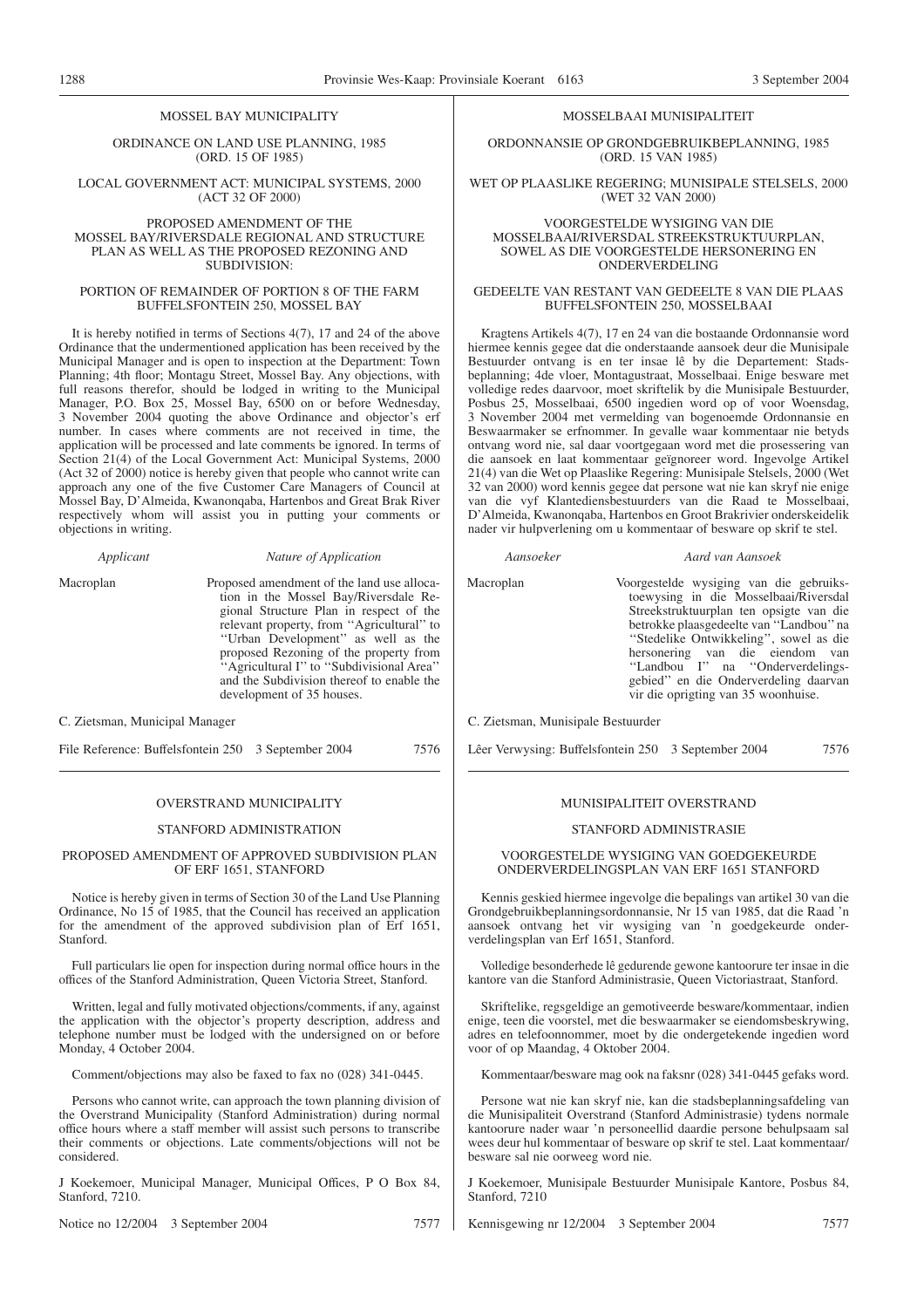#### OVERSTRAND MUNICIPALITY

#### (Gansbaai Administration)

#### (M/N 33/2004)

#### PORTION 3 OF THE FARM SAND DOWN ESTATE NO. 220, BREDASDORP DIVISION: APPLICATION FOR CONSENT USE

Notice is hereby given in terms of the provisions of the Land Use Planning Ordinance, 1985 (Ordinance 15 of 1985) that the council received an application for consent use for tourist facilities to enable the owner of Portion 3 of the Farm Sand Down Estate No. 220, Bredasdorp Division to conduct a restaurant and coffee shop on the property.

Further details of the proposal are open for inspection at the Municipal Office, Main Street, Gansbaai, during normal office hours.

Written, motivated objections/comments, if any, against the application, with the objector's property description, address and telephone number, must be lodged with the undersigned on or before Monday, 4 October 2004.

Comments/objections may also be faxed to faxno. 028-3840241.

Persons who cannot write, can approach the town planning division of the Overstrand Municipality (Gansbaai Administration) during normal office hours where a staff member will assist such persons to transcribe their comments or objections. *Late objections/comments will not be considered.*

Municipal Manager, Overstrand Municipality, Gansbaai Administration, P.O. Box 26, Gansbaai, 7220, Municipal Offices, Main Street, Gansbaai.

Tel. no. 028-3840111 (Enquiries: Mr Boshoff.)

3 September 2004 7578

#### OVERSTRAND MUNICIPALITY

(Gansbaai Administration)

(M/N 36/2004)

#### THE REMAINDER OF PORTION 7 OF THE FARM WOLVEN GAT NO. 297, BREDASDORP DIVISION: APPLICATION FOR SUBDIVISION

Notice is hereby given in terms of the provisions of section 24 of the Land Use Planning Ordinance, 1985 (Ordinance 15 of 1985), that the council received an application from the owner of the Remainder of Portion 7 of the Farm Wolven Gat No. 297, Bredasdorp Division for the subdivision of the property into two portions, namely Portion A approximately 0,81 ha in extent, and the Remainder approximately 257,12 ha in extent, Portion A will be consolidated with the adjacent property, namely Portion 28 (a portion of Portion 7) of the Farm Wolven Gat No. 297, Bredasdorp Division.

Further details of the proposal are open for inspection at the Municipal Office, Main Street, Gansbaai, during normal office hours.

Written, motivated objections/comments against the application, if any, indicating the objector's property description, address and telephone number, must be lodged with the undersigned on or before 3 September 2004.

Comments/objections may also be faxed to fax no. 028-3840241.

Persons who cannot write, can approach the town planning division of the Overstrand Municipality (Gansbaai Administration) during normal office where a staff member will assist such persons to transcribe their comments or objections. Late comments/objections will not be considered.

Municipal Manager, Overstrand Municipality, Gansbaai Administration, P.O. Box 26, Gansbaai, 7220, Municipal Offices, Main Street, Gansbaai.

Tel. no. 028-3840111 (Enquiries: Mr. Boshoff.)

3 September 2004 7579

#### OVERSTRAND MUNICIPALITY

#### (Gansbaai Administrasie)

#### (M/K 33/2004)

#### GEDEELTE 3 VAN DIE PLAAS SAND DOWN ESTATE NR. 220, AFDELING BREDASDORP: AANSOEK OM VERGUNNINGSGEBRUIK

Kennis geskied hiermee ingevolge die bepalings van die Ordonnansie op Grondgebruikbeplanning, 1985 (Ordonnansie 15 van 1985) dat die raad 'n aansoek om vergunningsgebruik vir toeristefasiliteite ontvang het ten einde die eienaar van Gedeelte 3 van die Plaas Sand Down Estate Nr. 220, Afdeling Bredasdorp in staat te stel om 'n restaurant en koffiewinkel op die eiendom te bedryf.

Nadere besonderhede van die voorstel lê ter insae by die Munisipale Kantoor, Hoofstraat, Gansbaai, gedurende normale kantoorure.

Skriftelik gemotiveerde besware/kommentaar, indien enige, teen die voorstel, met die beswaarmaker se eiendomsbeskrywing, adres en telefoonnommer, moet by die ondergemelde adres ingedien word voor of op Maandag, 4 Oktober 2004.

Kommentaar/besware mag ook na faksnr. 028-3840241 gefaks word.

Persone wat nie kan skryf nie, kan die stadsbeplanningsafdeling van die Munisipaliteit Overstrand (Gansbaai Administrasie) tydens normale kantoorure nader waar 'n personeellid daardie persone behulpsaam sal wees deur hul kommentaar of besware op skrif te stel. *Laat besware/ kommentaar sal nie oorweeg word nie.*

Munisipale Bestuurder, Overstrand Munisipaliteit, Gansbaai Administrasie, Posbus 26, Gansbaai, 7220, Munisipale Kantore, Hoofstraat, Gansbaai.

Tel. nr. 028-3840111 (Navrae: mnr Boshoff.)

3 September 2004 7578

#### MUNISIPALITEIT OVERSTRAND

(Gansbaai Administrasie)

(M/K 36/2004)

#### DIE RESTANT VAN GEDEELTE 7 VAN DIE PLAAS WOLVEN GAT NR. 297, AFDELING BREDASDORP: AANSOEK OM ONDERVERDELING

Kennis geskied hiermee ingevolge die bepalings van artikel 24 van die Ordonnansie op Grondgebruikbeplanning, 1985 (Ordonnansie 15 van 1985) dat die raad 'n aansoek van die eienaar van die Restant van Gedeelte 7 van die Plaas Wolven Gat Nr. 297, Afdeling Bredasdorp ontvang het vir die onderverdeling van die eiendom in twee gedeeltes, naamlik Gedeelte A ongeveer 0,81 ha groot, en die Restant ongeveer 257,12 ha groot. Gedeelte A sal met die aangrensende eiendom, naamlik Gedeelte 28 ('n gedeelte van Gedeelte 7) van die Plaas Wolven Gat Nr. 297, Afdeling Bredasdorp gekonsolideer word.

Nadere besonderhede van die voorstel lê ter insae by die Munisipale Kantore te Hoofstraat, Gansbaai, gedurende normale kantoorure.

Skriftelike, gemotiveerde besware/kommentaar teen die voorstel, indien enige, met die beswaarmaker se eiendomsbeskrywing, adres en telefoonnommer, moet by die ondergemelde adres ingedien word voor of op Maandag, 4 Oktober 2004.

Kommentaar/besware mag ook na faksnr. 028-3840241 gefaks word.

Persone wat nie kan skryf nie, kan die stadsbeplanningsafdeling van die Munisipaliteit Overstrand (Gansbaai Administrasie) tydens normale kantoorure nader waar 'n personeellid daardie persone behulpsaam sal wees deur hul kommentaar of besware op skrif te stel. Laat kommentaar/ besware sal nie oorweeg word nie.

Munisipale Bestuurder, Overstrand Munisipaliteit, Gansbaai Administrasie, Posbus 26, Gansbaai, 7220, Munisipale Kantore, Hoofstraat, Gansbaai.

Tel. nr. 028-3840111 (Navrae: mnr Boshoff.)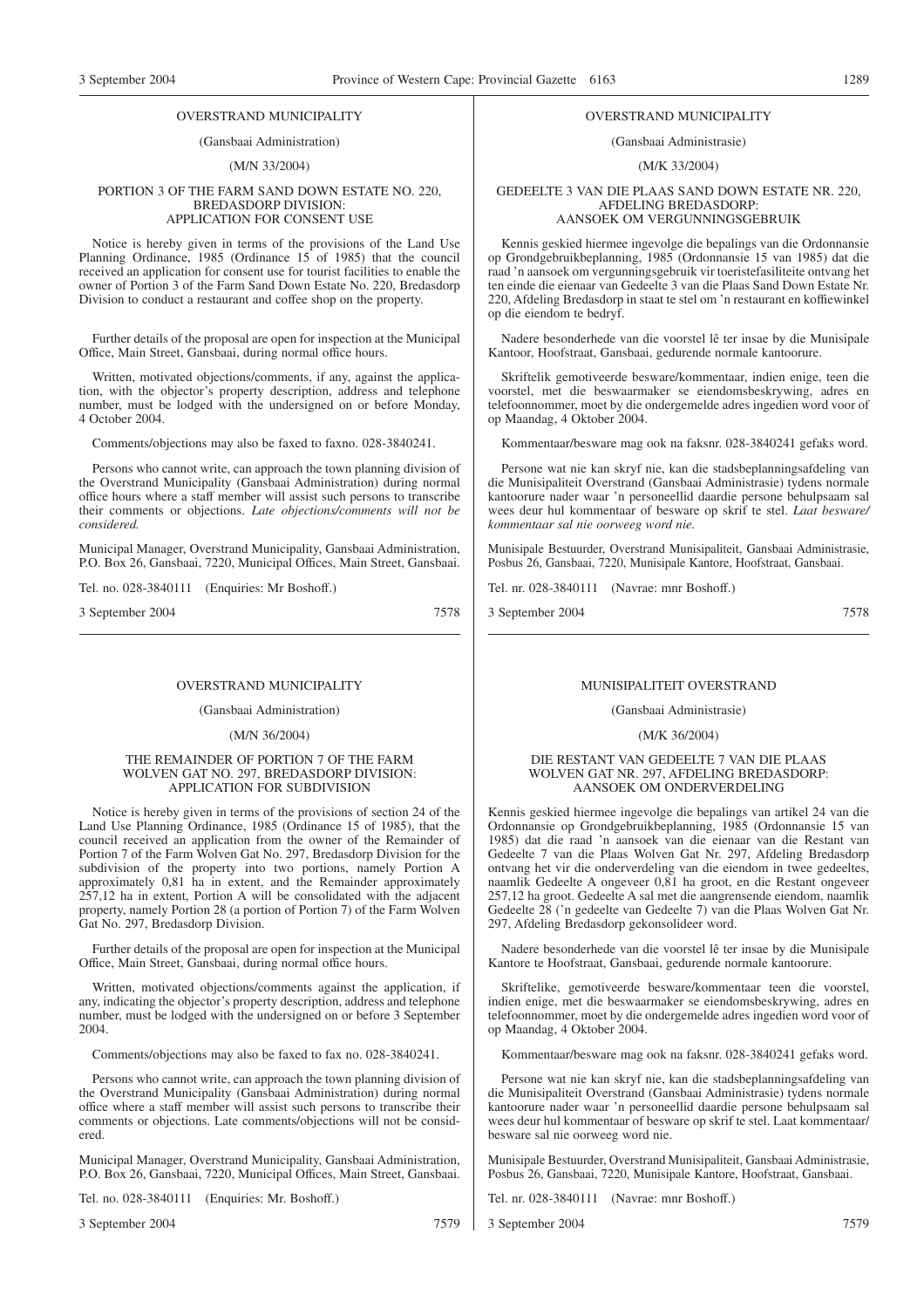#### SALDANHA BAY MUNICIPALITY

SUBDIVISION OF ERVEN 4896, 4897, 4893, 4895 AND 4898, LANGEBAAN

Notice is hereby given that Council received an application for:

i) the consolidation of Erven 4896 and 4897, Langebaan, and the subdivision thereof together with Erven 4893, 4895 and 4898 Langebaan, in terms of Section 24 of the Land Use Planning Ordinance (No 15 of 1985), in order to allow for 148 residential premises with an average erf size of  $\pm$  400 m<sup>2</sup>.

The proposed development, named Blue Lagoon (Phase 2), is situated directly East of the existing Calypso Beach residential development.

Details are available at the Municipal Manager's office, Buller Centre, Main Street, Vredenburg. Weekdays: 08:00-13:00 and 13:30-16:30.

Enquiries: N Colyn. (Tel 022-701 7107). Objections with relevant reasons must be lodged in writing, before 8 October 2004.

Municipal Manager

3 September 2004 7580

#### SALDANHA BAY MUNICIPALITY

#### APPLICATION FOR REZONING OF ERF 2245, FIRST AVENUE, SALDANHA

Notice is hereby given that Council received an application for:

- i) rezoning of Erf 2245, Saldanha, in terms of Section 17(1) of the Land Use Planning Ordinance (No 15 of 1985), from Single Residential Zone 1 to General Residential Zone, and
- ii) subdivision of Erf 2245, Saldanha, in terms of Section 24(1) of the Land Use Planning Ordinance (No 15 of 1985), in order to allow for six group housing units.

Details are available for scrutiny at the Municipal Manager's office, Buller Centre, Main Street, Vredenburg, during the hours 08:00-13:00 and 13:30-16:30, Mondays to Fridays. Enquiries: N Colyn. (Tel: 022- 701 7107)

Objections/comment to the proposal, with relevant reasons, must be lodged in writing, with the Municipal Manager, Private Bag X12, Vredenburg, 7380, before 8 October 2004.

Municipal Manager

3 September 2004 7581

#### SALDANHA BAY MUNICIPALITY

#### CONSENT USE OF ERF 4866, 24 MAIN STREET, SALDANHA

Notice is hereby given that Council received an application for a:

i) consent use, on Erf 4866, Saldanha, in terms of Regulation 6(3) of the Council's Scheme Regulations, in order to allow a business converting the existing house into offices.

Details are available at the Municipal Manager's office, Buller Centre, Main Street, Vredenburg. Weekdays: 08:00-13:00 and 13:30-16:30.

Enquiries: N Colyn. (Tel 022-701 7107)

Objections with relevant reasons must be lodged in writing, before 8 October 2004.

Municipal Manager

3 September 2004 7582

#### MUNISIPALITEIT SALDANHABAAI

ONDERVERDELING VAN ERWE 4896, 4897, 4893, 4895 EN 4898, LANGEBAAN

Kennis geskied hiermee dat die Raad 'n aansoek ontvang het vir:

i) die konsolidasie van Erwe 4896 en 4897, Langebaan, en die onderverdeling daarvan tesame met Erwe 4893, 4895 en 4898, Langebaan, ingevolge Artikel 24 van die Ordonnansie op Grondgebruikbeplanning (Nr 15 van 1985) ten einde 148 residensiële persele met gemiddelde erfgrootte van  $\pm$  436 m<sup>2</sup>.

Die voorgestelde ontwikkeling, genaamd Blue Lagoon (Fase 2), is geleë direk Oos van die bestaande Calypso Beach woonbuurt.

Nadere besonderhede lê ter insae by die Munisipale Bestuurder se kantoor, Bullersentrum, Hoofstraat, Vredenburg. Weeksdae: 08:00-13:00 en 13:30-16:30.

Navrae: N Colyn. (Tel 022-701 7107). Besware met relevante redes, moet skriftelik voor 8 Oktober 2004 ingedien word.

Munisipale Bestuurder

3 September 2004 7580

MUNISIPALITEIT SALDANHABAAI

#### AANSOEK OM HERSONERING VAN ERF 2245, EERSTELAAN SALDANHA

Kennis geskied hiermee dat die Raad 'n aansoek ontvang het vir:

- i) hersonering van Erf 2245, Saldanha, ingevolge Artikel 17(1) van die Ordonnansie op Grondgebruikbeplanning (Nr 15 van 1985), vanaf Enkelwoon Sone 1 na Algemene Woonbuurtsone, en
- ii) onderverdeling van Erf 2245, Saldanha, ingevolge Artikel 24(1) van die Ordonnansie op Grondgebruikbeplanning (Nr 15 van 1985), ten einde ses groepbehuisingseenhede te skep.

Nadere besonderhede lê ter insae by die Munisipale Bestuurder se kantoor, Bullersentrum, Hoofstraat, Vredenburg, gedurende die ure 08:00-13:00 en 13:30-16:30, Maandae tot Vrydae. Navrae: N Colyn. (Tel: 022-701 7107)

Besware/kommentare ten opsigte van die aansoek, tesame met betrokke redes, moet skriftelik voor 8 Oktober 2004 by die Munisipale Bestuurder, Privaatsak X12, Vredenburg, 7380, ingedien word.

Munisipale Bestuurder

3 September 2004 7581

#### MUNISIPALITEIT SALDANHABAAI

#### VERGUNNING VAN ERF 4866, HOOFSTRAAT 24, SALDANHA

Kennis geskied hiermee dat die Raad 'n aansoek ontvang het vir 'n:

i) vergunningsgebruik, ingevolge Regulasie 6(3) van die Raad se Skemaregulasies, op Erf 4866, Saldanha, ten einde kantore vir 'n besigheid in die bestaande woonhuis in te rig.

Nadere besonderhede lê ter insae by die Munisipale Bestuurder se kantoor, Bullersentrum, Hoofstraat, Vredenburg. Weeksdae: 08:00-13:00 en 13:30-16:30.

#### Navrae: N Colyn. (Tel 022-701 7107)

Besware met relevante redes, moet skriftelik voor 8 Oktober 2004 ingedien word.

Munisipale Bestuurder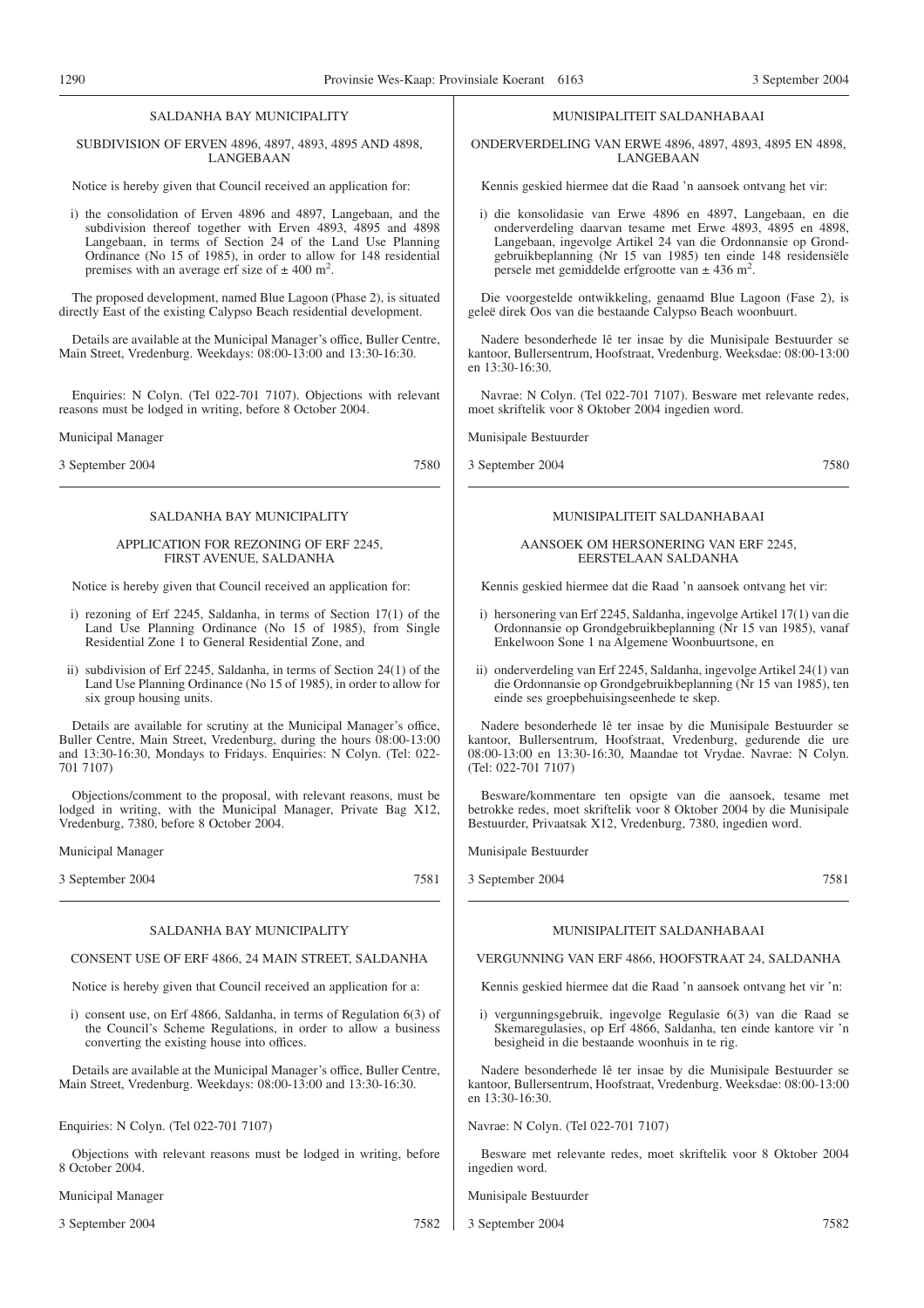#### SWARTLAND MUNICIPALITY

#### NOTICE 16/04/05

#### 1. PROPOSED LAND EXCHANGE BETWEEN SWARTLAND MUNICIPALITY AND PROPROP TRUST

#### 2. PROPOSED SUBDIVISION AND REZONING OF A PORTION OF ERF 327, MALMESBURY (±65,14 HA) AND REMAINDER OF FARM NO. 696 (TWEEFONTEIN), MALMESBURY (±95,16 HA)

Notice is hereby given in terms of Section 4(3)(a) of Council's By-Law relating to the Management and Administration of immovable property (PK 6067 of 19 September 2003) that it is the intention of Council to alienate ±31 ha of the Malmesbury commonage to Proprop for the creation of the Mount Royal Golf & Country Estate in exchange for  $± 26$  ha of private land in order to accommodate the extention to the Golf course.

Council will gladly provide further information regarding the above development during a public meeting that will take place at 18:00 (6pm) on Thursday, 9 September 2004 in the Banqueting Hall, Malmesbury. Interested parties are invited to attend the meeting.

Notice is also given in terms of Section 17 and 24 of Ordinance 15 of 1985 that an application has been received for the rezoning and subdivision of the above portions land from Agricultural zone/private open space to subdivisional area to make provision for a Golf Estate as well as the upgrading of the existing 9-hole golf course to an 18-hole course which includes the following uses:

- 500 Single residential erven (average  $700 \text{ m}^2$ )
- 4 Townhouse stands  $(\pm 79 \text{ units})$
- 3 General residential stands  $(\pm 147 \text{ units})$
- Golf Club House extensions  $(\pm 4.500 \text{ m}^2)$
- Guest Lodge + parking  $(\pm 3000 \text{ m}^2)$
- Wellness center & Country Club + parking  $(\pm 4 \ 100 \ m^2)$
- Conference facility (part of Club House)
- Office space + parking  $(\pm 3\,800\,\text{m}^2)$
- Commercial space  $(\pm 3\,600\,\mathrm{m}^2)$
- Parking  $(\pm 17000 \text{ m}^2)$
- Private Open spaces for the Golf Course, park areas and conservation of granite renosterveld
- Private streets

Further particulars are available during office hours (weekdays) at the office of the Chief: Planning and Development, Department Corporate Services, Municipal Office, Church Street, Malmesbury.

Any comments may be lodged in writing with the undersigned not later than 4 October 2004.

C F J van Rensburg, Municipal Manager

Municipal Office, Private Bag X52, Malmesbury

3 September 2004 7583

#### MUNISIPALITEIT SWARTLAND

#### KENNISGEWING 16/04/05

#### 1. VOORGESTELDE GRONDRUlL TUSSEN SWARTLAND MUNISIPALITEIT EN PROPROP TRUST

#### 2. VOORGESTELDE ONDERVERDELING EN HERSONERING VAN 'N GEDEELTE VAN ERF 327, MALMESBURY (±65,14 HA) ASOOK DIE RESTANT VAN PLAAS NO. 696 (TWEEFONTEIN), MALMESBURY (±95,16 HA)

Kennis geskied hiermee in terme van Klousule 4(3)(a) van die Raad se Verordening insake die Bestuur en Administrasie van onroerende eiendom (PK 6067 van 19 September 2003) dat die Raad van voorneme is om ±31 ha meentgrond te Malmesbury aan Proprop te vervreem vir die skep van die Mount Royal Golf & Country Landgoed in ruil vir ±26 ha privaatgrond ten einde die uitbreiding aan die gholfbaan te akkommodeer.

Die Raad verskaf graag verdere inligting oor bogenoemde ontwikkeling tydens 'n publieke Vergadering wat sal plaasvind om 18:00 (6nm) op Donderdag, 9 September 2004 in die Banketsaal te Malmesbury. Belangstellendes word genooi om die vergadering by te woon.

Kennis geskied ook hiermee ingevolge Artikel 17 en 24 van Ordonnansie 15 van 1985 dat 'n aansoek ontvang is vir die hersonering en onderverdeling van die gedeeltes hierbo genoem vanaf Landbou sone/ privaat oopruimte sone na onderverdelingsgebied om voorsiening te maak vir 'n Golf Landgoed asook die opgradering van die bestaande 9 putjie gholfbaan tot 'n 18 putjie baan, ingeslote van die volgende gebruike:

- 500 Enkel residensiële erwe (gemiddeld  $700 \text{ m}^2$ )
- 4 Groepbehuising persele  $(\pm 79$  eenhede)
- 3 Algemene woonpersele (±147 eenhede)
- Golf klubhuis uitbreidings  $(\pm 4.500 \text{ m}^2)$
- Gaste Lodge + parkering  $(\pm 3000 \text{ m}^2)$
- Gesondheidsentrum & Buiteklub + parkering  $(\pm 4 \ 100 \ m^2)$
- Konferensie fasiliteit (deel van Klubhuis)
- Kantoorruimte + parkering  $(\pm 3\,800\,\text{m}^2)$
- Besigheidskomponent  $(\pm 3\,600 \text{ m}^2)$
- Parkering  $(\pm 17000 \text{ m}^2)$
- Privaat Oop Ruimtes vir die Gholfbaan, parkareas en bewaring van graniet renosterveld
- Privaat strate

Verdere besonderhede is gedurende gewone kantoorure (weeksdae) by die kantoor van die Hoof: Beplanning en Ontwikkeling, Departement Korporatiewe Dienste, Munisipale Kantoor, Kerkstraat, Malmesbury beskikbaar.

Enige kommentaar kan skriftelik by die ondergetekende ingedien word nie later nie as 4 Oktober 2004.

C F J van Rensburg, Munisipale Bestuurder

Munisipale Kantoor, Privaatsak X52, Malmesbury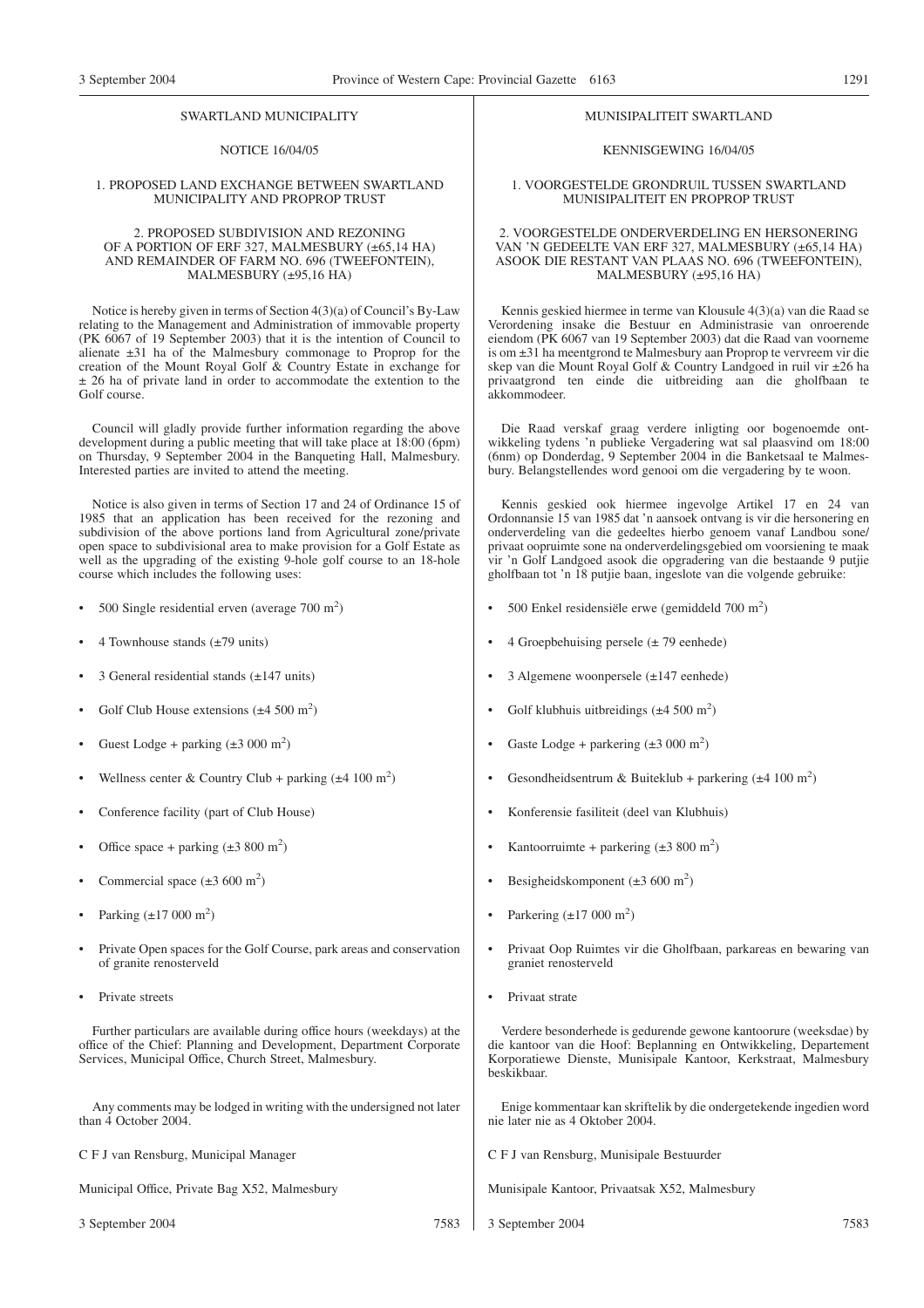#### SWARTLAND MUNICIPALITY NOTICE 38/04/05 PROPOSED REZONING AND SUBDIVISION OF ERF 109, MALMESBURY Notice is hereby given in terms of section 17 and 24 of Ordinance 15 of 1985 that an application has been received for the rezoning of erf 109, in extent 3847 m<sup>2</sup> situated between Arnaud and Immelman Street, Malmesbury from single residential zone to townhousing zone in order to create 16 townhousing units (6 existing and 10 new ones). Each unit will have at its disposal two on-site parking places while a new street of 6,5 m will be provided between Immelman and Arnaud Streets. Further particulars are available during office hours (weekdays) at the office of the Chief: Planning and Development, Department Corporate Services, Municipal Office, Church Street, Malmesbury. Any comments may be lodged in writing with the undersigned not later than 4 October 2004. C F J van Rensburg, Municipal Manager Municipal Office, Private Bag X52, Malmesbury 3 September 2004 7584 MUNISIPALITEIT SWARTLAND KENNISGEWING 38/04/05 VOORGESTELDE HERSONERING EN ONDERVERDELING VAN ERF 109, MALMESBURY Kennis geskied hiermee ingevolge artikel 17 en 24 van Ordonnansie 15 van 1985 dat 'n aansoek ontvang is vir die hersonering van erf 109, groot 3847 m2 geleë tussen Arnaud- en Immelmanstraat, Malmesbury vanaf enkelwoningsone na dorpsbehuisingsone ten einde 16 dorpsbehuising eenhede (6 bestaande en 10 nuwes) te skep. Elke eenheid sal beskik oor twee op perseel parkeerplekke, terwyl 'n nuwe straat van 6,5 m tussen Immelman- en Arnaudstraat voorsien sal word. Verdere besonderhede is gedurende gewone kantoorure (weeksdae) by die kantoor van die Hoof: Beplanning en Ontwikkeling, Departement Korporatiewe Dienste, Munisipale Kantoor, Kerkstraat, Malmesbury beskikbaar. Enige kommentaar kan skriftelik by die ondergetekende ingedien word nie later nie as 4 Oktober 2004. C F J van Rensburg, Munisipale Bestuurder Munisipale Kantoor, Privaatsak X52, Malmesbury 3 September 2004 7584 STELLENBOSCH MUNICIPALITY OFFICIAL NOTICE APPLICATION FOR A REZONING, FARM 211/10, STELLENBOSCH DIVISION Notice is hereby given in terms of Section 17 of the Land Use Planning Ordinance, 1985 (Ordinance 15 of 1985) that an application for a rezoning as set out below has been submitted to the Stellenbosch Municipality and that it can be viewed at the Municipal Offices at Plein Street, Stellenbosch (Telephone: 021-808 8690) during office hours from 8:00 till 13:00. *Property:* Farm No 211/10, Stellenbosch Division *Applicant:* Duxburys *Owner:* Claytile (Pty) Ltd *Location:* Situated on Main Road No 187 (Bottelary Road), approximately 3 km west of its intersection with the Stellenbosch/Klipheuwel Road (R304). *In Extent:* 34,6068 ha *Proposal:* Application is made for the Rezoning of 6 portions (Spot zonings:  $386 \text{ m}^2$  each), of the farm from Agricultural Zone I to Resort Zone I, to allow the erection of 6 separate dwellings. Motivated objections and/or comments can be lodged in writing to the MUNISIPALITEIT STELLENBOSCH AMPTELIKE KENNISGEWING AANSOEK OM HERSONERING, PLAAS 211/10, AFDELING STELLENBOSCH Kennis geskied hiermee ingevolge Artikel 17 van die Ordonnansie op Grondgebruikbeplanning 1985 (Ordonnansie 15 van 1985) dat 'n aansoek vir 'n hersonering soos hieronder uiteengesit by die Munisipaliteit Stellenbosch ingedien is en dat dit gedurende kantoorure vanaf 8:00 tot 13:00 ter insae is by die Munisipale kantore te Pleinstraat, Stellenbosch (Telefoon: 021-808 8690). *Eiendom:* Plaas Nr 211/10, Afdeling Stellenbosch *Aansoeker:* Duxburys *Eienaar:* Claytile (Pty) Ltd *Ligging:* Geleë langs Hoofpad No 187 (Bottelary Pad) ± 3 km wes van die kruising met die Stellenbosch/Klipheuwel Pad (R304). *Grootte:* 34,6068 ha *Voorstel:* Aansoek vir die Hersonering van 6 gedeeltes (''Spot zonings'': 386 m2 elk) van die plaas vanaf Landbou Sone I na Oord Sone I met die doel om 6 aparte wonings op te rig. Gemotiveerde besware en/of kommentaar kan skriftelik by die Munisipale Bestuurder, Munisipaliteit Stellenbosch, Posbus 17,

Municipal Manager, Stellenbosch Municipality, P O Box 17, Stellenbosch, 7599 before or on 4 October 2004.

Notice Number 128

Kennisgewingnommer 128

Stellenbosch, 7599 voor of op 4 Oktober 2004 ingedien word.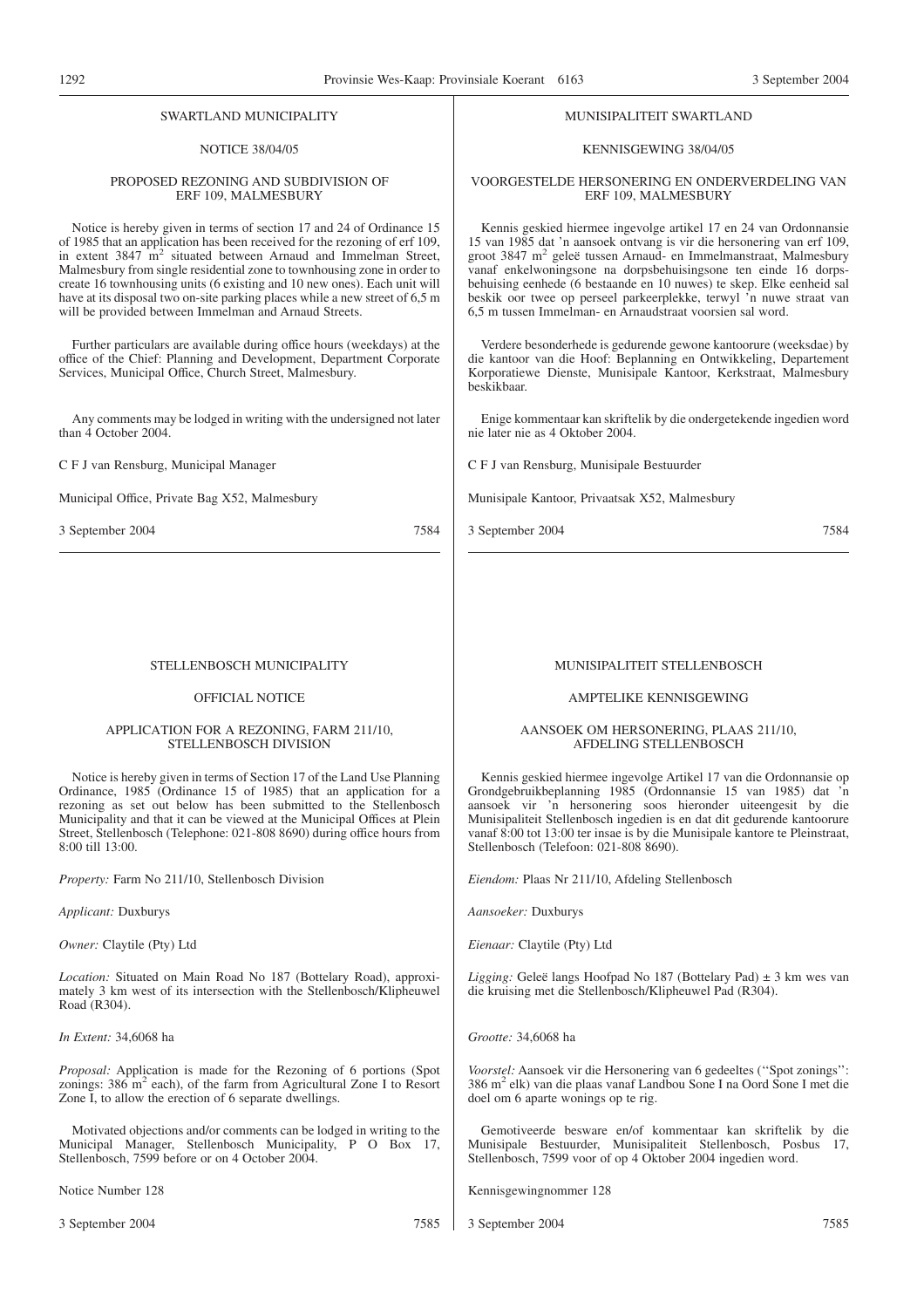#### STELLENBOSCH MUNICIPALITY

#### OFFICIAL NOTICE

#### APPLICATION FOR A DEPARTURE AND REZONING, FARM 376, STELLENBOSCH

Notice is hereby given in terms of Section 15(1) and 17 of the Land Use Planning Ordinance, 1985 (Ordinance 15 of 1985) that an application for a departure and rezoning as set out below has been submitted to the Stellenbosch Municipality and that it can be viewed at the Municipal Offices at Plein Street, Stellenbosch (Telephone: 021- 808 8690) during office hours from 8:00 till 13:00.

*Property:* Farm No 376, Stellenbosch

*Applicant:* Taylor Van Rensburg Van der Spuy

*Owner:* Stellenbosch Municipality

*Location:* The Stellenbosch Golf course is situated next to the R44 / Strand Road, approximately 2 km south of the Stellenbosch Historical Centre and west of the Paradyskloof residential area. The proposed substation will be situated in the most eastern corner of the Remainder of Farm No 376, Stellenbosch.

*In Extent:* 86,9820 ha

*Proposal:* Application for the Rezoning of a portion  $(\pm 500 \text{ m}^2)$  from Agricultural to Local Government and a departure from the land use restrictions applicable to Farm 376 for the relaxation of the 30 m building line on the northern, eastern and southern boundaries in order to erect the Paradyskloof substation.

Motivated objections and/or comments can be lodged in writing to the Municipal Manager, Stellenbosch Municipality, P O Box 17, Stellenbosch, 7599 before or on 4 October 2004.

Notice Number 124

3 September 2004 7586

#### THEEWATERSKLOOF MUNICIPALITY

#### APPLICATION FOR SUBDIVISION ERF 7, RIVIERSONDEREND

Notice is hereby given in terms of section 24 of the Land Use Planning Ordinance, 1985 (Ordinance no. 15 of 1985) that Council has received an application from Toerien & Burger Landmeters on behalf of Christina Fourie for the subdivision of Erf 7, De Le Vigne Street and Buitekant Street in two portions, namely portion A  $(831 \text{ m}^2)$ , and the Remainder  $(1\ 152\ m^2).$ 

Further particulars regarding the proposal are available for inspection at the Municipal office, Riviersonderend during office hours. Objections to the proposal, if any, must reach the undermentioned on or before 4 October 2004.

Persons who are unable to write will be assisted during office hours, at the Municipal office, Caledon, to write down their objections.

D J Adonis, Municipal Manager

Municipal Office, P.O. Box 24, Caledon, 7230

Reference number: R/7

Notice number: KOR 114

3 September 2004 7587

#### MUNISIPALITEIT STELLENBOSCH

#### AMPTELIKE KENNISGEWING

#### AANSOEK OM 'N AFWYKING EN HERSONERING, PLAAS 376, STELLENBOSCH

Kennis geskied hiermee ingevolge Artikel 15(1) en 17 van die Ordonnansie op Grondgebruikbeplanning 1985 (Ordonnansie 15 van 1985) dat 'n aansoek vir 'n afwyking en hersonering soos hieronder uiteengesit by die Munisipaliteit Stellenbosch ingedien is en dat dit gedurende kantoorure vanaf 8:00 tot 13:00 ter insae is by die Munisipale kantore te Pleinstraat, Stellenbosch (Telefoon: 021-808 8690).

*Eiendom:* Plaas Nr 376, Stellenbosch

*Aansoeker:* Taylor Van Rensburg Van der Spuy

*Eienaar:* Munisipaliteit Stellenbosch

*Ligging:* Die Stellenbosch Gholfbaan is teenaan die R44 / Strandpad geleë, sowat 2 km suid van die Stellenbosch Historiese Kern en direk wes van die Paradyskloof residensiële area. Die voorgestelde substasie sal in die mees oostelike hoek van die Restant van Plaas No. 376 geleë wees.

*Grootte:* 86,9820 ha

*Voorstel:* Aansoek vir die Hersonering van 'n gedeelte (± 500 m<sup>2</sup>) vanaf Landbou na Plaaslike Bestuur en 'n afwyking vir die oorskryding van die voorgeskrewe 30 m noordelike, oostelike en suidelike boulyne ten einde die Paradyskloof substasie daar op te rig.

Gemotiveerde besware en/of kommentaar kan skriftelik by die Munisipale Bestuurder, Munisipaliteit Stellenbosch, Posbus 17, Stellenbosch, 7599 voor of op 4 Oktober 2004 ingedien word.

Kennisgewingnommer 124

3 September 2004 7586

#### THEEWATERSKLOOF MUNISIPALITEIT

#### AANSOEK OM ONDERVERDELING ERF 7, RIVIERSONDEREND

Kennis geskied hiermee ingevolge artikel 24 van die Ordonnansie op Grondgebruikbeplanning, 1985 (Ordonnansie nr. 15 van 1985) dat die Raad 'n aansoek van Toerien & Burger Landmeters namens Christina Fourie ontvang het vir die onderverdeling van Erf 7, De Le Vignestraat en Buitekantstraat, Riviersonderend in twee gedeeltes, naamlik gedeelte A (831 m<sup>2</sup>), en die Restant (1 152 m<sup>2</sup>).

Verdere besonderhede van die voorstel lê gedurende kantoorure by die Riviersonderend Munisipale kantoor, ter insae. Skriftelike besware teen die voorstel, indien enige, moet die ondergemelde bereik voor of op 4 Oktober 2004.

Persone wat nie kan skryf nie, sal gedurende kantoorure by die Munisipale kantoor, Caledon gehelp word om hul besware neer te skryf.

D J Adonis, Munisipale Bestuurder

Munisipale Kantoor, Posbus 24, Caledon, 7230

Verwysingnommer: R/7

Kennisgewingnommer: KOR 114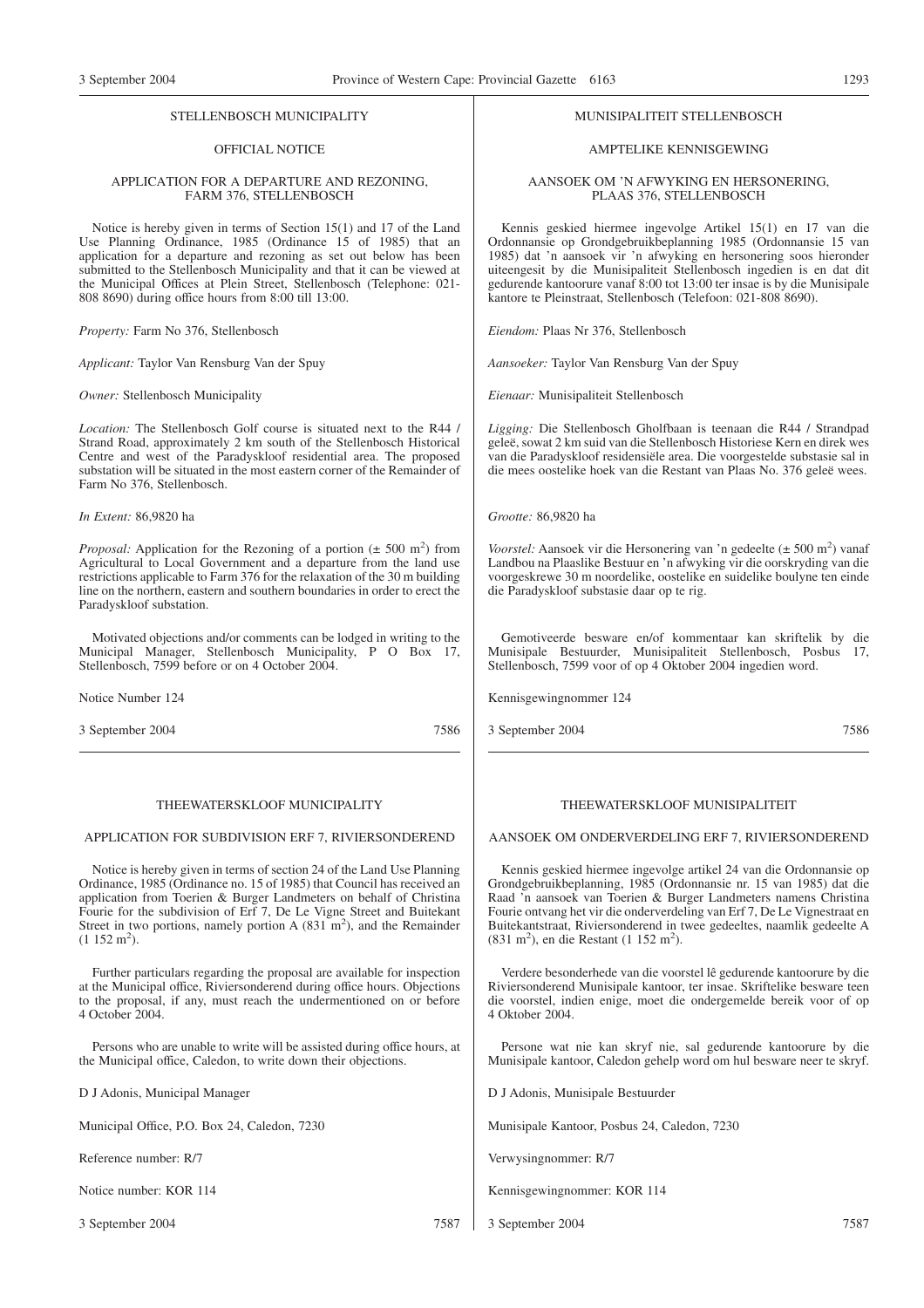#### THEEWATERSKLOOF MUNICIPALITY

#### APPLICATION FOR REZONING ERF 1177, CALEDON

Notice is hereby given in terms of section 17 of the Land Use Planning Ordinance, 1985 (Ordinance no. 15 of 1985) that Council has received an application from Mirinda de Beer (Town and Regional Planner) on behalf of ''Pentecostal Protestant Church'' for the rezoning of Erf 1177, Church Street, Caledon from Business zone I to Institutional zone II in order to use property for church purposes.

Further particulars regarding the proposal are available for inspection at the Municipal office, Villiersdorp during office hours. Objections to the proposal, if any, must reach the undermentioned on or before 4 October 2004.

Persons who are unable to write will be assisted during office hours, at the Municipal office, Caledon, to write down their objections.

D J Adonis, Municipal Manager

Municipal Office, P.O. Box 24, Caledon, 7230

Reference number: C/1177

Notice number: KOR 115

3 September 2004 7588

#### THEEWATERSKLOOF MUNICIPALITY

#### APPLICATION FOR REZONING AND SUBDIVISION: PORTION 3 OF THE FARM 452, CALEDON

Notice is hereby given in terms of the Ordinance, 1985 (Ordinnance no. 15 of 1985) that Council has received an application from Friedlaender Burger Volkman on behalf of Jutland Trust for:

- 1. The Subdivision of Portion 3 of the Farm 452 into two portions, namely Portion A (13.5 ha) and Remainder (90.7 ha), in terms of section 24 of the Land Use Planning Ordinance, 1985 (no 15 of 1985);
- 2. The Rezoning of the proposed Portion A of Portion 3 of the Farm 452 from Argricultural Zone I to Private Open Space Zone III (Nature Reserve) in terms of section 17 of the Land Use Planning Ordinance, 1985 (no 15 of 1985).

Further particulars regarding the proposal are available for inspection at the Municipal office, Caledon during office hours from 3 September to 4 October 2004.

Objections to the proposal, if any, must reach the undermentioned on or before 4 October 2004.

Persons who are unable to write will be assisted during office hours, at the Municipal office, Caledon, to write down their objections.

D J Adonis, Municipal Manager

Municipal Office, P.O. Box 24, Caledon, 7230

Reference no.: L/192

Notice no.: KOR 113

3 September 2004 7589

#### THEEWATERSKLOOF MUNISIPALITEIT

### AANSOEK OM HERSONERING ERF 1177, CALEDON

Kennis geskied hiermee in terme van artikel 17 van die Ordonnansie op Grondgebruikbeplanning, 1985 (Ordonnansie nr. 15 van 1985) dat die Raad 'n aansoek van Mirinda de Beer (Stads- en Streekbeplanner) namens Pinkster Protestante Kerk ontvang het vir die hersonering van Erf 1177, Kerkstraat, Caledon vanaf Sakesone I na Institusionele Sone II ten einde die perseel aan te wend vir Kerk doeleindes.

Verdere besonderhede van die voorstel lê gedurende kantoorure by die Caledon Munisipale Kantoor, ter insae vanaf 3 September 2004 tot 4 Oktober 2004. Skriftelike besware teen die voorstel, indien enige, moet die ondergemelde bereik voor of op 4 Oktober 2004.

Persone wat nie kan skryf nie, sal gedurende kantoorure by die Munisipale kantoor, Caledon gehelp word om hul besware neer te skryf.

D J Adonis, Munisipale Bestuurder

Munisipale Kantoor, Posbus 24, Caledon, 7230

Verwysingnommer: C/1177

Kennisgewingnommer: KOR 115

3 September 2004 7588

#### THEEWATERSKLOOF MUNISIPALITEIT

#### AANSOEK OM HERSONERING EN ONDERVERDELING: GEDEELTE 3 VAN DIE PLAAS 452, CALEDON

Kennis geskied hiermee in terme van die Ordonnansie op Grondgebruikbeplanning, 1985 (Ordonnansie nr. 15 van 1985) dat die Raad 'n aansoek ontvang het van Friedlaender Burger Volkman namens Jutland Trust vir:

- 1. Die Onderverdeling van Gedeelte 3 van die Plaas 452 in twee gedeeltes, naamlik, Gedeelte A (13.5 ha) en Restant (90.7 ha), ingevolge Artikel 24 van die Ordonnansie op Grondgebruikbeplanning, 1985 (nr. 15 van 1985);
- 2. Die Hersonering van voorgestelde Gedeelte A van Gedeelte 3 van die Plaas 452 van Landbousone I na Privaat Oopruimte Sone III (Natuurreservaat) ingevolge Artikel 17 van die Ordonnansie op Grondgebruikbeplanning, 1985 (nr. 15 van 1985).

Verdere besonderhede van die voorstel lê gedurende kantoorure by die Caledon Munisipale kantoor, ter insae vanaf 3 September tot 4 Oktober 2004.

Skriftelike besware teen die voorstel, indien enige, moet die ondergemelde bereik voor of op 4 Oktober 2004.

Persone wat nie kan skryf nie, sal gedurende kantoorure by die Munisipale kantoor, Caledon gehelp word om hul besware neer te skryf.

D J Adonis, Munisipale Bestuurder

Munisipale Kantoor, Posbus 24, Caledon, 7230

Verwysingnommer: L/192

- Kennisgewing: KOR 113
- 3 September 2004 7589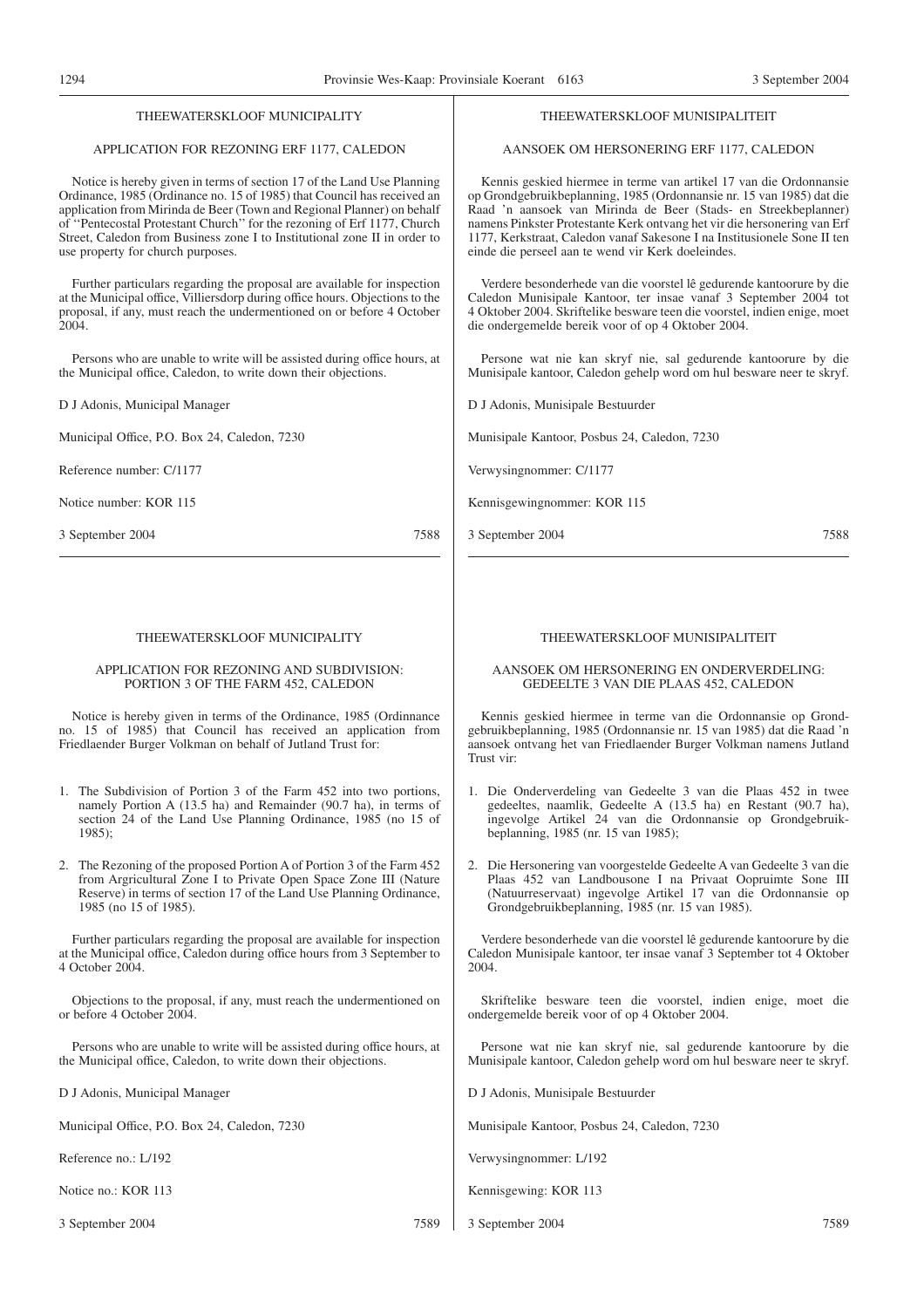#### THEEWATERSKLOOF MUNICIPALITY

#### APPLICATION FOR REZONING AND SUBDIVISION: FARM PAARDE VALLEY 237, CALEDON

Notice is hereby given in terms of the Ordinance, 1985 (Ordinance no. 15 of 1985) that Council has received an application from Wright Approach Consultancy on behalf of ''The Rosalia Trust'' for:

- 1. The Subdivision of Farm 237 into two portions, namely Portion I (538 ha) and Remainder (763 ha), in terms of section 24 of the Land Use Planning Ordinance, 1985 (no 15 of 1985);
- 2. The Rezoning of the proposed Portion 1 of Farm 237 from Agricultural Zone I to Open Space Zone III (Nature Reserve) in terms of section 17 of the Land Use Planning Ordinance, 1985 (no 15 of 1985);
- 3. The Rezoning of 36 "footprints" of approximately 300 m<sup>2</sup> on Portion 1 to Resort Zone II (Holiday housing), in terms of section 17 of the Land Use Planning Ordinance, 1985 (no 15 of 1985); and
- 4. Establishment of a Home Owners'Association, in terms of section 29 of the Land Use Planning Ordinance, 1985 (no 15 of 1985).

Further particulars regarding the proposal are available for inspection at the Municipal office, Caledon during office hours from 3 September 2004 to 4 October 2004.

Objections to the proposal, if any, must reach the undermentioned on or before 4 October 2004.

Persons who are unable to write will be assisted during office hours, at the Municipal office, Caledon, to write down their objections.

D J Adonis, Municipal Manager

Municipal Office, P.O. Box 24, Caledon, 7230

Reference no.: L/191

Notice number: KOR 112

3 September 2004 7590

#### THEEWATERSKLOOF MUNISIPALITEIT

AANSOEK OM HERSONERING EN ONDERVERDELING: PLAAS PAARDE VALLEI 237, CALEDON

Kennis geskied hiermee in terme van die Ordonnansie op Grondgebruikbeplanning, 1985 (Ordonnansie nr. 15 van 1985) dat die Raad 'n aansoek ontvang het van Wright Approach Consultancy namens ''The Rosalia Trust'' vir:

- 1. Die Onderverdeling van Plaas 237 in twee gedeeltes, naamlik, Gedeelte 1 (538 ha) en Restant (763 ha), ingevolge Artikel 24 van die Ordonnansie op Grondgebruikbeplanning, 1985 (nr. 15 van 1985);
- 2. Die Hersonering van voorgestelde Gedeelte 1 van die Plaas 237 van Landbousone I na Oopruimte Sone III (Natuurreservaat) ingevolge Artikel 17 van die Ordonnansie op Grondgebruikbeplanning, 1985 (nr. 15 van 1985);
- 3. Die Hersonering van 36 gedeeltes (300 m<sup>2</sup>) op Gedeelte 1 na Oordsone II (Vakansie akkommodasie), ingevolge Artikel 17 van die Ordonnansie op Grondgebruikbeplanning, 1985 (nr. 15 van 1985);
- 4. Die Stigting van ''Huis Eienaars Vereniging'', ingevolge Artikel 29 van die Ordonnansie op Grondgebruikbeplanning, 1985 (nr. 15 van 1985).

Verdere besonderhede van die voorstel lê gedurende kantoorure by die Caledon Munisipale Kantoor ter insae vanaf 3 September 2004 tot 4 Oktober 2004.

Skriftelike besware teen die voorstel, indien enige, moet die

Persone wat nie kan skryf nie, sal gedurende kantoorure by die Munisipale kantoor, Caledon gehelp word om hul besware neer te skryf.

Verwysingnommer: L/191

Kennisgewingnommer: KOR 112

3 September 2004 7590

#### DEPARTMENT OF TRANSPORT AND PUBLIC WORKS

#### BRANCH: PUBLIC WORKS

#### CHIEF DIRECTORATE: PROPERTY MANAGEMENT

#### PROPOSED LETTING OF PROVINCIAL PROPERTY

Notice is hereby given in terms of the provisions of the Western Cape Land Administration Act, 1998 (Act 6 of 1998) ("the Act") and its Regulations that it is the intention of the Province of the Western Cape to let the following premises:

(a) A premises with an extent of 334  $m^2$ , situated at Tygerberg Hospital, be leased to ABSA Bank for a period of three (3) years from 1 March 2004 to 28 February 2007.

The following further statutory information is furnished in terms of Section 3(4) of the Act:

The premises is situated at Tygerberg Hospital, Parow, in the Municipal Area of Tygerberg, Administrative District of Tygerberg.

The zoning of the property is for hospital purposes.

The proposed use of the property is for a financial institution.

(b) A premises with an extent of 16 m<sup>2</sup>, situated at Karl Bremer Hospital, be leased to Mobile Telephone Networks (Pty) Ltd. for a period of five (5) years from 1 September 2004 to 31 August 2009.

The following further statutory information is furnished in terms of Section 3(4) of the Act:

The premises is situated at Karl Bremer Hospital, Mike Pienaar Boulevard, Bellville, in the Municipal Area of Tygerberg, Administrative District of Tygerberg.

The zoning of the property is for hospital purposes.

# ondergemelde bereik voor of op 4 Oktober 2004. D J Adonis, Munisipale Bestuurder Munisipale Kantoor, Posbus 24, Caledon, 7230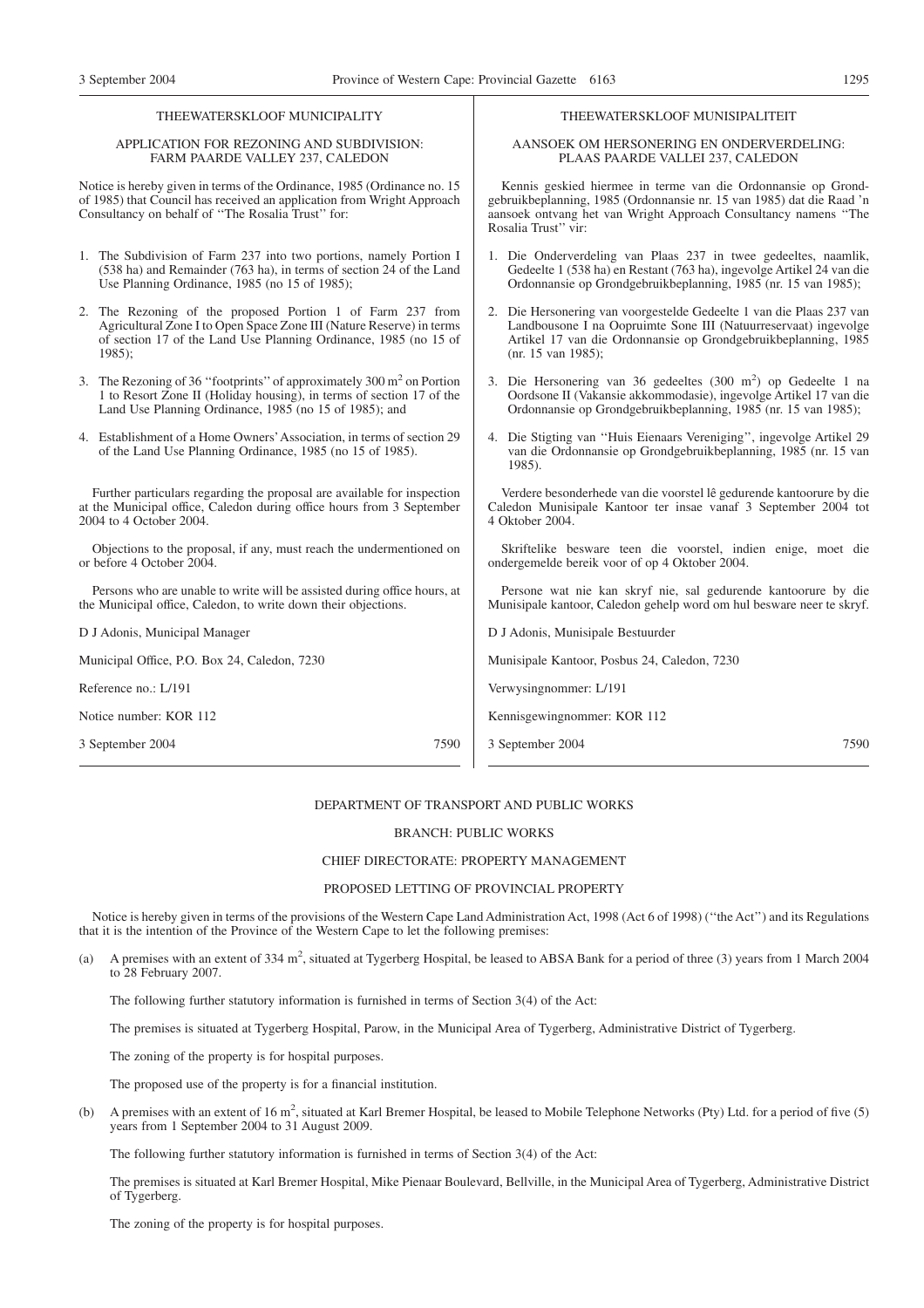The proposed use of the property is for a Telecommunications Radio Base Station.

(c) A premises with an extent of 5 847 m<sup>2</sup>, known as the former Van Wyksdorp School Hostel, be leased to Oasis Community Projects for a period of five (5) years from 1 March 2004 to 28 February 2009.

The following further statutory information is furnished in terms of Section 3(4) of the Act:

The premises is situated at former Van Wyksdorp School Hostel, Van Wyksdorp, Ladismith, in the Municipal Area of Ladismith, Administrative District of Ladismith.

The zoning of the property is for education purposes.

The proposed use of the property is for a Community and Training Centre.

(d)

A parking area with an extent of 1 862 m<sup>2</sup>, adjacent to the site of Vredehof Business Centre and Leeuwenhof Estate, be leased to Plougmann Incorporated for a period of five (5) years from 1 July 2004 to 30 June 2009.

The following further statutory information is furnished in terms of Section 3(4) of the Act:

The parking area is situated adjacent to the site of Vredehof Business Centre and Leeuwenhof Estate, Kloof Street, Tamboerskloof, Cape Town, in the Municipal Area of Cape Town, Administrative District of Cape Town.

The zoning of the property is for state purposes.

The proposed use of the property is for parking facilities.

(e) A premises situated at Seafare House, be leased to Labia Theatre (Pty) Ltd. for a period of three (3) years from 1 July 2004 to 30 June 2007.

The following further statutory information is furnished in terms of Section 3(4) of the Act:

The premises is situated at Seafare House, 68 Orange Street, Gardens, Cape Town, in the Municipal Area of Cape Town, Administrative District of Cape Town.

The zoning of the property is for state purposes.

The proposed use of the property is for a theatre, including the staging of live shows.

Interested parties are hereby invited to submit written representations in terms of Section 3(2) of the Act to the Assistant Executive Manager: Property Management, by mail to Private Bag X9160, Cape Town 8000, within twenty-one (21) days of the date upon which this notice last appears.

Full details of the property and the proposed letting are available for inspection during office hours (07:30 to 16:00, Mondays to Fridays) in the office of Ms. P.J. Gordon at (021) 483-5218, Chief Directorate Property Management, Room 4-46, 9 Dorp Street, Cape Town.

3 September 2004 7592

#### DEPARTEMENT VAN VERVOER EN PUBLIEKE WERKE

#### TAK: PUBLIEKE WERKE

#### HOOFDIREKTORAAT: EIENDOMSBESTUUR

#### VOORGESTELDE VERHURING VAN PROVINSIALE EIENDOM

Kennis geskied hiermee ingevolge die bepalings van die Wes-Kaapse Wet op Grondadministrasie, 1998 (Wet 6 van 1998) (''die Wet'') en die Regulasies daarvan dat die Provinsie Wes-Kaap van voorneme is om die volgende persele te verhuur:

(a) 'n Perseel met 'n oppervlakte van ongeveer 334 m<sup>2</sup>, geleë te Tygerberg Hospitaal, aan ABSA Bank vir 'n tydperk van drie (3) jaar vanaf 1 Maart 2004 tot 28 Februarie 2007 verhuur word.

Die volgende verdere statutêre inligting word ingevolge Artikel 3(4) van die Wet voorsien:

Die perseel is geleë te Tygerberg Hospitaal, Parow, in die Munisipale Gebied van Tygerberg, Administratiewe Distrik van Tygerberg.

Die sonering van die gemelde eiendom is vir hospitaaldoeleindes.

Die voorgestelde gebruik van die eiendom is vir 'n finansiële instituut.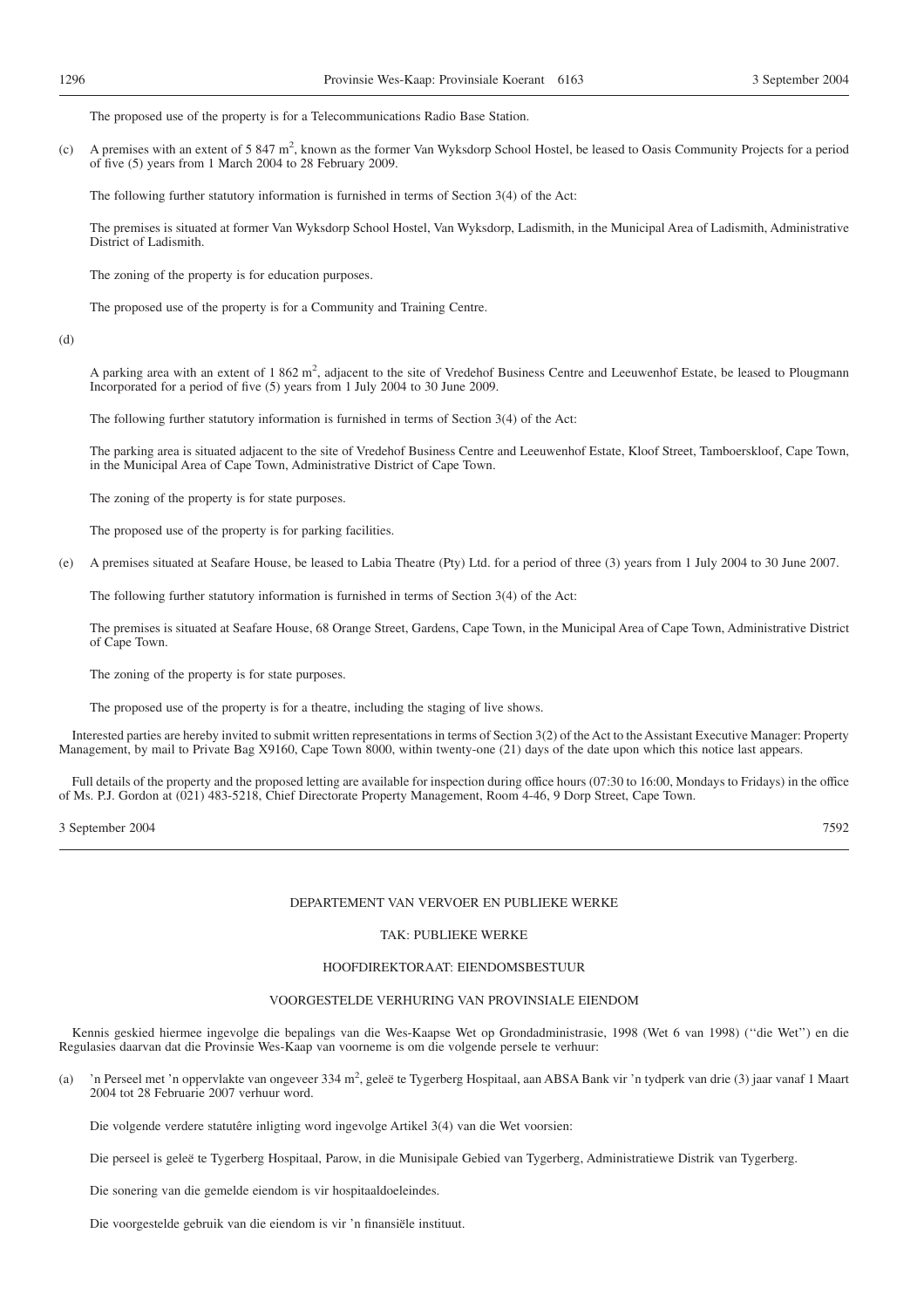(b) 'n Perseel met 'n oppervlakte van ongeveer 16 m<sup>2</sup>, geleë te Karl Bremer Hospitaal, aan Mobiele Telefoon Netwerk (Edms) Bpk vir 'n tydperk van vyf (5) jaar vanaf 1 September 2004 tot 31 Augustus 2009 verhuur word.

Die volgende verdere statutêre inligting word ingevolge Artikel 3(4) van die Wet voorsien:

Die perseel is geleë te Karl Bremer Hospitaal, Mike Pienaar Boulevard, Bellville, in die Munisipale Gebied van Tygerberg, Administratiewe Distrik van Tygerberg.

Die sonering van die gemelde eiendom is vir hospitaaldoeleindes.

Die voorgestelde gebruik van die eiendom is vir 'n Telekommunikasie Radio Basis.

(c) 'n Perseel met 'n oppervlakte van 5 847 m2 , voorheen bekend as Vanwyksdorp Skool Hostel, aan Oasis Gemeenskapsprojek vir 'n tydperk van vyf (5) jaar vanaf 1 Maart 2004 tot 28 Februarie 2009 verhuur word.

Die volgende statutêre inligting word ingevolge Artikel 3(4) van die Wet voorsien:

Die perseel is geleë te die voormalige Vanwyksdorp Skool Hostel, Vanwyksdorp, Ladismith, in die Munisipale Gebied van Ladismith, Administratiewe Distrik van Ladismith.

Die sonering van die eiendom is vir onderwysdoeleindes.

Die voorgestelde gebruik van die eiendom is vir Gemeenskap- en Opleidingsentrum.

(d) 'n Parkeerarea met 'n oppervlakte van 1 862 m<sup>2</sup>, aangrensend aan Vredehof Besigheidssentrum en Leeuwenhof Landgoed, aan Plougmann Incorporated vir 'n tydperk van vyf (5) jaar vanaf 1 Julie 2004 tot 30 Junie 2009 verhuur word.

Die volgende statutêre inligting word ingevolge Artikel 3(4) van die Wet voorsien:

Die parkeerarea is geleë aangrensend aan Vredehof Besigheidssentrum en Leeuwenhof Landgoed, Kloofstraat, Tamboerskloof, Kaapstad, in die Munisipale Area van Kaapstad, Administratiewe Distrik van Kaapstad.

Die sonering van die eiendom is vir staatsdoeleindes.

Die voorgestelde gebruik van die eiendom is vir parkering doeleindes.

(e) 'n Perseel geleë te Seafare House, aan Labia Teater (Edms) Bpk. vir 'n tydperk van drie (3) jaar vanaf 1 Julie 2004 tot 30 Junie 2007 verhuur word.

Die volgende statutêre inligting word ingevolge Artikel 3(4) van die Wet voorsien:

Die perseel is geleë te Seafare House, Oranjestraat 68, Kaapstad, in die Munisipale Area van Kaapstad, Administratiewe Distrik van Kaapstad.

Die sonering van die eiendom is vir staatsdoeleindes.

Die voorgestelde gebruik van die eiendom is vir teaterdoeleindes, insluitend verhoogvermaak.

Belanghebbendes word hiermee gevra om binne een-en-twintig (21) dae vanaf die datum van die laaste verskyning van hierdie kennisgewing, aanbiedinge ingevolge Artikel 3(2) van die Wet aan die Assistent Uitvoerende Bestuurder: Eiendomsbestuur by Privaatsak X9160, Kaapstad, 8000 te pos.

Volle besonderhede van die eiendom vir die voorgestelde verhuring is beskikbaar vir inspeksie gedurende kantoorure (07:30-16:00, Maandae tot Vrydae) in die kantoor van me. P.J. Gordon by (021) 483-5218 van die Hoofdirektoraat: Eiendomsbestuur, Kamer 4-46, Dorpstraat 9, Kaapstad.

3 September 2004 7592

#### ISEBE LEZOTHUTHO NEMISEBENZI YAKWARHULUMENTE

#### ISETYANA LEZEMISEBENZI YAKWARHULUMENTE MIHLABA

#### ICANDELO LOMLAWULI OYINTLOKO OSINGETHE EZEMIHLABA

#### ISINDULULO SOKUQASHISWA KOMHLABA WEPHONDO

Kukhutshwa isaziso ngokwemiqathango yomthetho oyiWestern Cape Land Administration Act, 1998 (Act 6 of 1998) (''the Act'') kunye neMimiselo yokuba yinjongo yeCandelo loMlawuli oyiNtloko wezoLawulo Mihlaba, neSebe lezoThutho neMisebenzi yakwaRhulumente ukuqeshisa ngale mihlaba ilandelayo: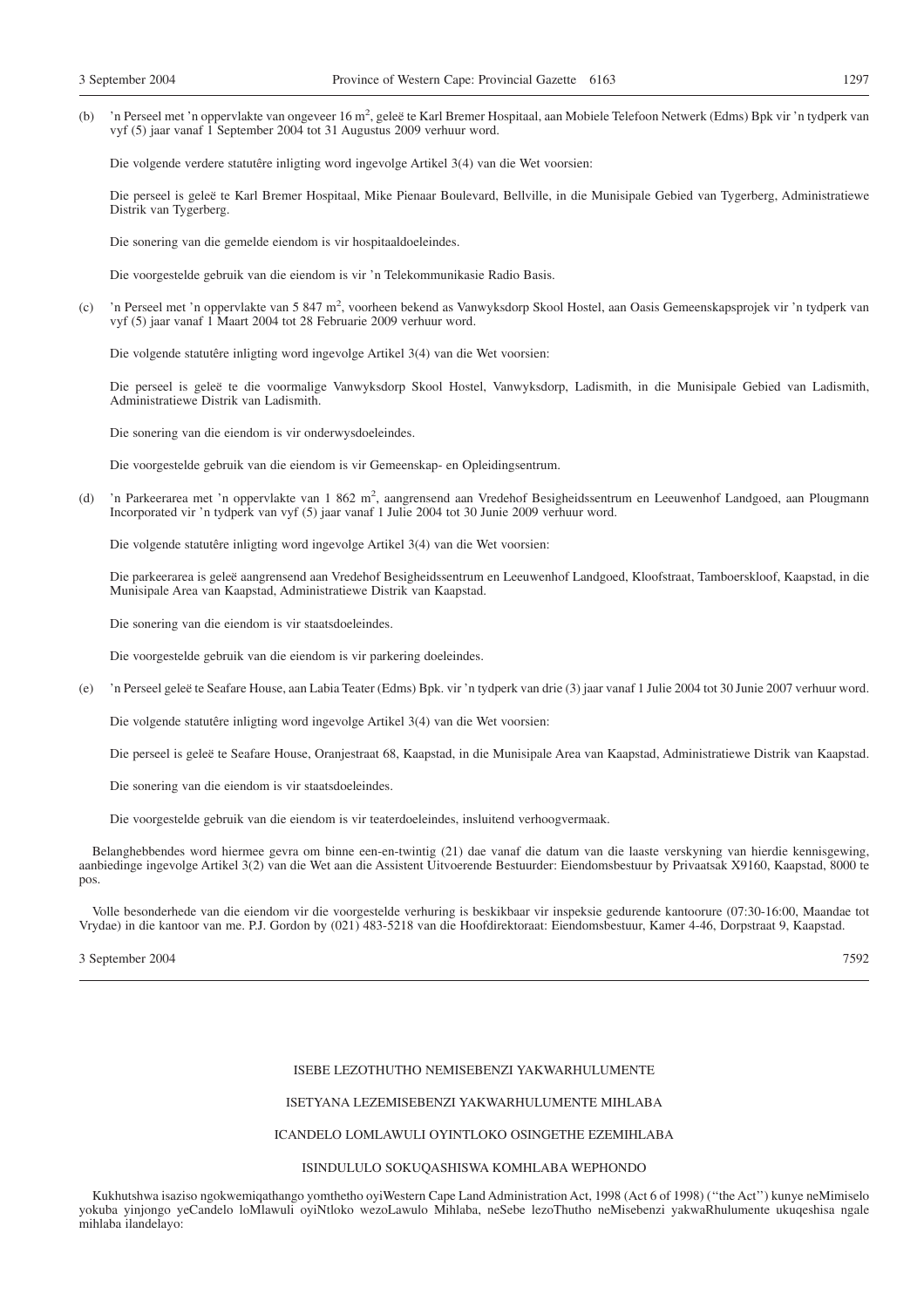(a) Imihlaba ebukhulu bungange-334 m<sup>2</sup>, ezikwiSibhedlele iTygerberg, nesiza kuqeshisa kwiBhanki yakwa-ABSA isithuba esingangeminyaka emithathu (3) ukusuka kumhla 1 kuMatshi 2004 ukuya kowama-28 kuFebruwari 2007.

Le nkcazelo ilandelayo isemthethweni ibandakanywe ngokwemiqathango yeCandelo 3(4) lalo Mthetho:

Imihlaba ekwiSibhedlele iTygerberg, eParow kuMmandla woMasipala waseTygerberg, kwiSithili soLawulo saseTygerberg.

Lo mhlaba ucandelwe iinjongo zesibhedlele.

Umhlaba lo uza kusetyenziswa njengeziko lezemali.

(b) Imihlaba ebukhulu bungange-16 m<sup>2</sup>, ukwiSibhedlele iKarl Bremer uza kuqeshisa kwinkampani iMobile Telephone Networks (Pty) Ltd. isithuba esingangeminyaka emihlanu ukusuka kumhla 1 kuSeptemba 2004 ukuya kowama-31 ku-Agasti 2009.

Le nkcazelo ilandelayo isemthethweni ibandakanywe ngokwemiqathango yeCandelo 3(4) lalo Mthetho:

Imihlaba ekwiSibhedlele iKarl Bremer, iMike Pienaar Boulevard, eBellville, kuMmandla woMasipala waseTygerberg, kuLawulo lweSithili saseTygerberg.

Lo mhlaba ucandelwe iinjongo zesibhedlele.

Umhlaba lo uza kusetyenziswa njengeziko lonxibelelwano, iTelecommunications Radio Base Station.

(c) Imihlaba ebukhulu bungange-5 847 m<sup>2</sup>, nowaziwa njengeyayisakuba yiVan Wyksdorp School Hostel, iza kuqeshisa kwi-Oasis Community Projects, isithuba esingangeminyaka emihlanu (5) ukusuka kumhla 1 kuMatshi 2004 ukuya kowama-28 kuFebruwari.

Le nkcazelo ilandelayo isemthethweni ibandakanywe ngokwemiqathango yeCandelo 3(4) lalo Mthetho:

Le mihlaba iseVan Wyksdorp School Hostel, eVan Wyksdorp, eLadismith, kuMmandla woMasipala waseLadismith, kwiSithili soLawulo saseLadismith.

Lo mhlaba ucandelwe iinjongo zemfundo.

Umhlaba lo uza kusetyenziswa njengeZiko loLuntu noQeqesho.

(d) Indawo yokupaka iimoto ebukhulu bungange-1 862 m<sup>2</sup>, nemelene nesiza iVredehof Business Centre neLeeuwenhof Estate iza kuqeshisa kwinkampani iPlougmann Incorporated, isithuba esingangeminyaka emihlanu (5) ukusuka kumhla 1 kuJulayi 2004 ukuya kowama-30 kuJuni 2009.

Le nkcazelo ilandelayo isemthethweni ibandakanywe ngokwemiqathango yeCandelo 3(4) lalo Mthetho:

Indawo yokupaka iimoto nemelene nesiza iVredehof Business Centre neLeeuwenhof Estate, eKapa, kuMmandla woMasipala waseKapa, kuLawulo IweSithili saseKapa.

Lo mhlaba ucandelwe iinjongo zikarhulumente.

Umhlaba lo uza kusetyenziswa njengendawo yokupaka.

(e) Imihlaba eseSeafare House, iza kuqeshisa kwiLibia Theather (Pty) Ltd. isithuba seminyaka emithathu (3) ukusuka kumhla 1 kuJulayi 2004 ukuya kumahla wama-30 kuJuni 2007. iSithuba esingangeminyaka emihlanu ukusuka kumhla 1 kuSeptemba 2004 ukuya kowama-31 kuAgasti 2009.

Le nkcazelo ilandelayo isemthethweni ibandakanywe ngokwemiqathango yeCandelo 3(4) lalo Mthetho:

Imihlaba eseSeafare House, 68 Orange Street, Gardens, eKapa, kuMmandla woMasipala waseKapa, kwiSithili soLawulo saseKapa.

Lo mhlaba ucandelwe iinjongo zikarhulumente.

Umhlaba lo uza kusetyenziswa njengethiyetha, equka namaqonga okwenza imiboniso.

Kumemelelwa amaqela achaphazelekayo ukuba angenise naziphi na iziphakamiso anazo ngokwemiqathango yecandelo 3(2) lalo Mthetho, kuManejala oNcedisayo weSigqeba esiLawulayo soLawulo Mihlaba-Assistant Executive Manager: Property Management, by mail to Private Bag X9160, Cape Town 8000, zingedlulanga iintsuku ezingamashumi amabini ananye (21) emva komhla esigqibele ukuvela ngawo esi saziso.

Iinkcukacha ezipheleleyo malunga nolu qashiso luphakanyiswayo ziyafumaneka ukuze zihlolwe ngamaxesha omsebenzi (07:30 ukuya 16:00, ngeMivulo ukuya kooLwezihanu) kuNks P.J. Gordon ku-(021) 483-5218, iCandelo loMlawuli oyiNtloko wezoLawulo Mihlaba, kwiGumbi 4-46, 9 Dorp Street, eKapa.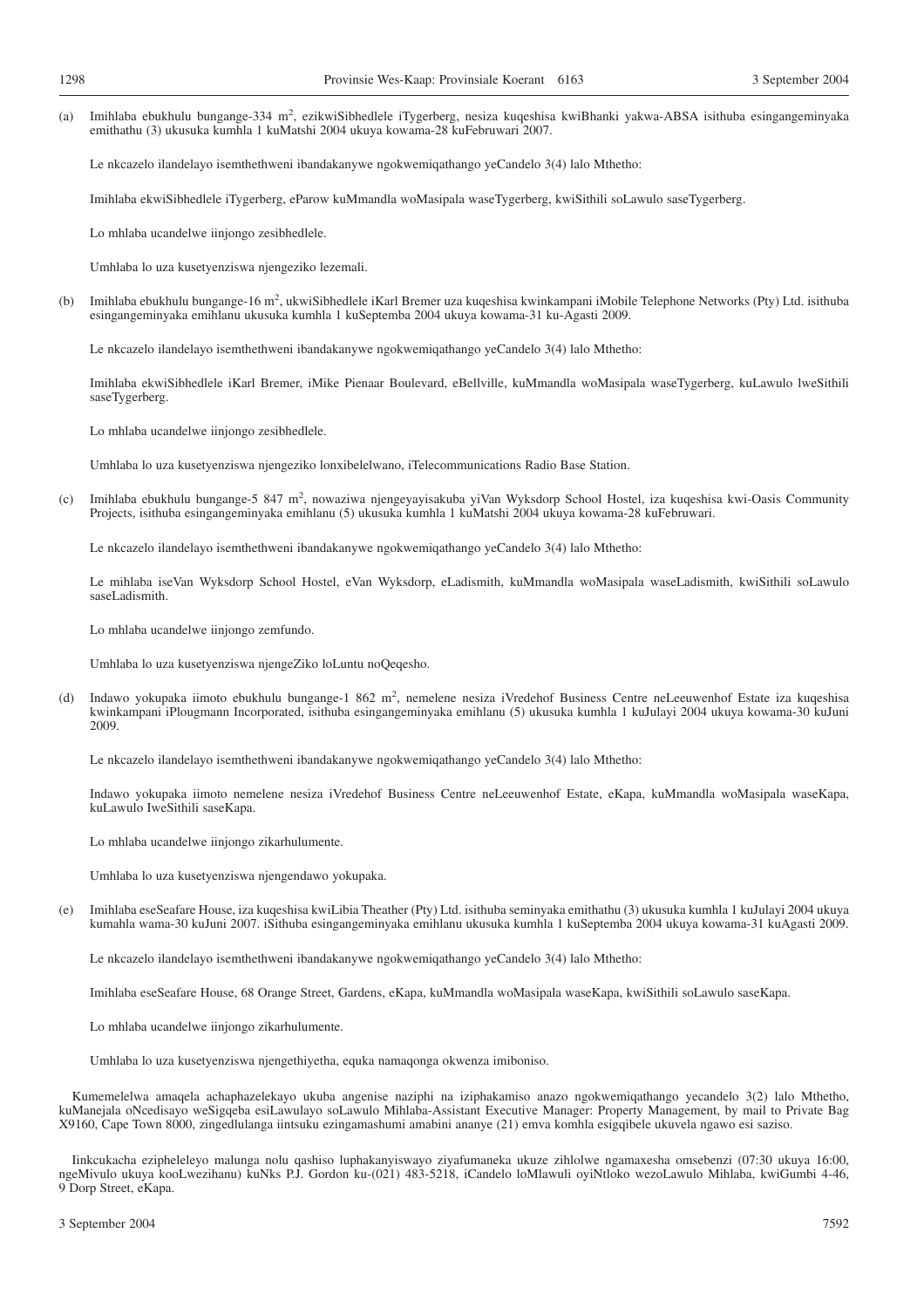#### KNYSNA MUNICIPALITY

LAND USE REGULATION ACT, 1987 (ACT 15 OF 1987)

#### LOCAL GOVERNMENT ACT: MUNICIPAL SYSTEMS, 2004 (ACT 32 OF 2000)

#### PROPOSED REZONING, SUBDIVISION AND CONSOLIDATION OF PORTIONS OF THE REMAINDER OF ERF 9612 KNYSNA AND 9790 KNYSNA

Notice is hereby given in terms of Section 13(C) of Act 15 of 1987 that the undermentioned application has been received by the Municipal Manager, Ngqushwa Municipality and is open for inspection at the Municipal Building, Peddie, and the Fish River Sun Hotel. Any objections, with full reasons therefor, should be lodged in writing with the Municipal Manager, P O Box 539, Peddie, 5640, on or before 4 October 2004.

Notice is further given in terms of Section 21(4) of the Local Government Act: Municipal Systems 2000 (Act 32 of 2000) that people who cannot write can approach the Municipality section during normal office hours at the Municipal Offices, Peddie where the secretary will refer you to the responsible official who will assist you in putting your comments or objections in writing.

#### *Nature of Application*

| The application involves the development of a residential estate on the<br>property of the following changes are proposed.                       | Die aansoek is vir 'n ruiling van land tussen die Westford Brug Privaat<br>Natuurreservaat en die Westford Brug Huiseienaarsvereniging met die<br>doelwit om drie addisionele erwe te ontwikkel. Die volgende<br>veranderings is voorgestel. |
|--------------------------------------------------------------------------------------------------------------------------------------------------|----------------------------------------------------------------------------------------------------------------------------------------------------------------------------------------------------------------------------------------------|
| 1. Rezoning of 4 638 m <sup>2</sup> currently part of Remainder of Erf 9612 from<br>Open Space III to Resort II;                                 | 1. Hersonering van 4 638 m <sup>2</sup> huidiglik deel van die Restant van Erf<br>9612 van Oopruimtesone III na Oordsone II;                                                                                                                 |
| Rezoning of 5604,98 m <sup>2</sup> currently part of Erf 9790 from Resort II to<br>Open Space III                                                | Hersonering van 5 604,98 m <sup>2</sup> huidiglik deel van Erf 9790 van<br>Oordsone II na Oopruimtesone III                                                                                                                                  |
| 2. Subdivision of a portion measuring $4638,49 \text{ m}^2$ out of the Remainder<br>of Erf 9612 and consolidation of that portion with Erf 9790; | 2. Onderverdeling van 'n gedeelte van 4 638 m <sup>2</sup> uit die Restant van Erf<br>9612 en konsolidasie van die gedeelte met Erf 9790;                                                                                                    |
| Subdivision of a portion measuring $5604,98 \text{ m}^2$ out of Erf 9790 and<br>consolidation of that portion with the Remainder of Erf 9612;    | Onderverdeling van 'n gedeelte van $5604,98$ m <sup>2</sup> uit Erf en<br>konsolidasie van die gedeelte met die Restant van Erf 9612;                                                                                                        |
| Subdivision of a portion measuring $532,64$ m <sup>2</sup> out of Erf 8790 and<br>consolidation of that portion with Remainder of Farm 488;      | Onderverdeling van 'n gedeelte van 532,64 m <sup>2</sup> uit Erf 9790 en<br>konsolidasie van die gedeelte met die Restant van Plaas 488;                                                                                                     |
| Subdivision of a portion measuring $532.3 \text{ m}^2$ out of Remainder of<br>Farm 488 and consolidation of that portion with Erf 9790; and      | Onderverdeling van 'n gedeelte van 532,3 m <sup>2</sup> uit die Restant van Plaas<br>488 en konsolidasie van die gedeelte met Erf 9790; en                                                                                                   |
| Subdivision of three new erven of between 2 100 $m2$ and 2 600 $m2$ out<br>of Erf 9790.                                                          | Onderverdeling van drie nuwe erwe van tussen 2 100 m <sup>2</sup> en 2 600 m <sup>2</sup><br>uit Erf 9790.                                                                                                                                   |
| Applicant                                                                                                                                        | Aansoeker                                                                                                                                                                                                                                    |
| CNdV South Cape Planning & Design CC                                                                                                             | CNdV South Cape Planning & Design CC                                                                                                                                                                                                         |
| Environmental Planners, Town & Regional Planners.                                                                                                | Environmental Planners, Town & Regional Planners.                                                                                                                                                                                            |
| 101C Thesen House, Long Street, Knysna.                                                                                                          | 101C Thesen House, Long Street, Knysna.                                                                                                                                                                                                      |
| P O Box 1215, Knysna 6570.                                                                                                                       | P O Box 1215, Knysna 6570.                                                                                                                                                                                                                   |
| Telephone (044)3827053.                                                                                                                          | Telephone (044)3827053.                                                                                                                                                                                                                      |
| Fax (044)3827054                                                                                                                                 | Fax (044)3827054                                                                                                                                                                                                                             |
| E-mail southcape@cndv.co.za.                                                                                                                     | E-mail southcape@cndv.co.za.                                                                                                                                                                                                                 |
| 7593<br>3 September 2004                                                                                                                         | 7593<br>3 September 2004                                                                                                                                                                                                                     |

#### MUNISIPALITEIT KNYSNA

ORDONNANSIE OP GRONDGEBRUIKBEPLANNING, 1985 (ORDONNANSIE 15 VAN 1985)

#### WET OP PLAASLIKE REGERING: MUNISIPALE STELSELS, 2000 (WET 32 VAN 2000)

#### VOORGESTELDE HERSONERING ONDERVERVERDELING EN KONSOLIDASIE VAN GEDEELTES VAN DIE RESTANT VAN ERF 9612 KNYSNA EN ERF 9790 KNYSNA

Kennis geskied hiermee ingevolge Artikel 17(2)(a) en 24(2)(a) van Ordonnansie 15 van 1985 dat die onderstaande aansoek deur die Munisipale Bestuurder ontvang is en ter insae lê by die Munisipale Gebou, Clydestraat, Knysna. Enige besware met volledige redes daarvoor, moet skriftelik by die Munisipale Bestuurder, Posbus 21, Knysna, 6570 ingedien word op of voor 24 September 2004, met vermelding van bogenoemde Ordonnansie en beswaarmaker se erfnommer.

Ingevolge Artikel 21(4) van die Wet op Plaaslike Regering: Munisipale Stelsels, 2000 (Wet 32 van 2000) word hiermee verder kennis gegee dat persone wat nie kan skryf nie die Stadsbeplanningafdeling kan nader tydens normale kantoorure waar die Sekretaresse u sal verwys na die betrokke amptenaar wat u sal help om u kommentaar of besware op skrif te stel.

#### *Aard van Aansoek*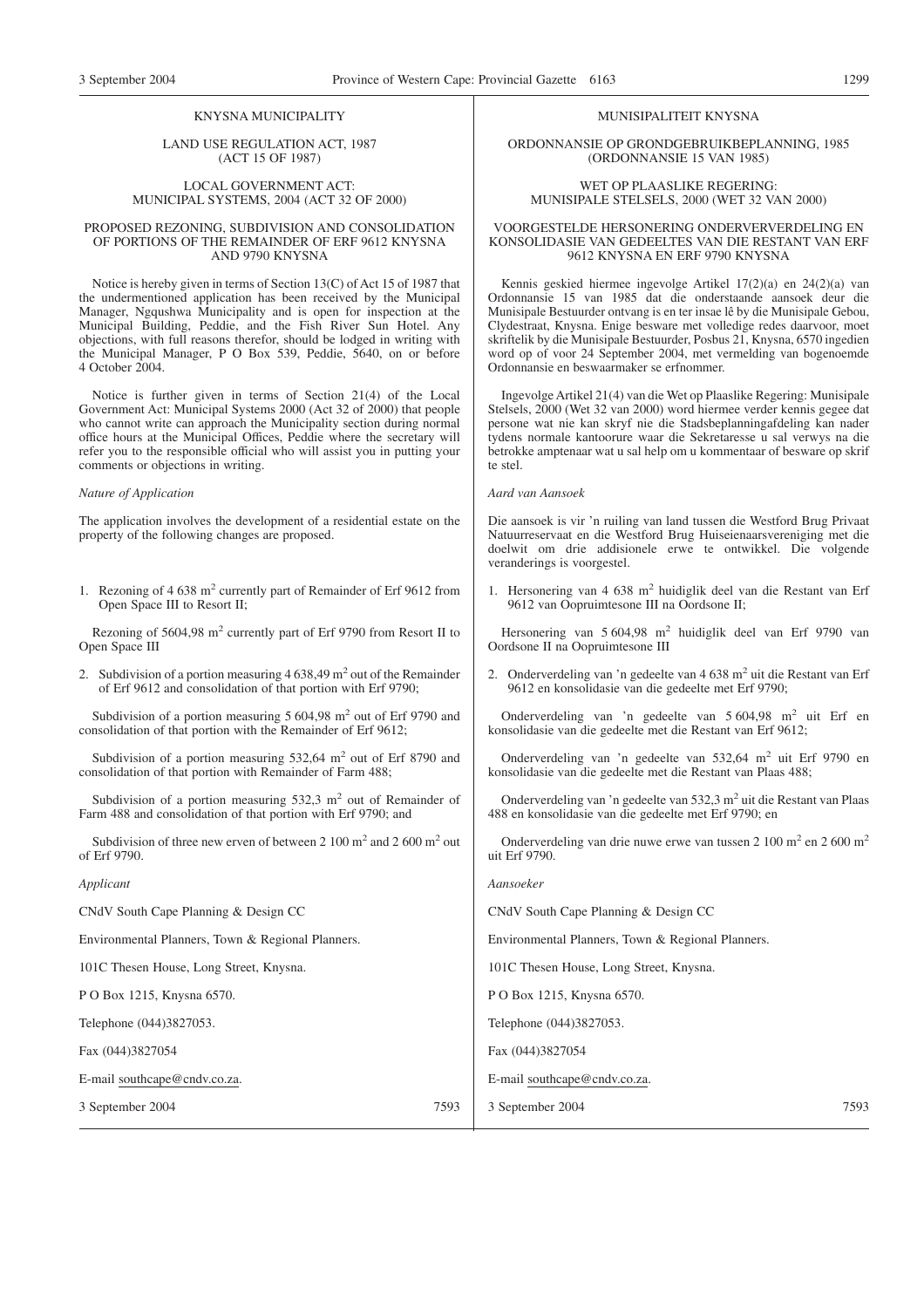# *SUID-AFRIKA EERSTE –* KOOP SUID-AFRIKAANS VERVAARDIGDE GOEDERE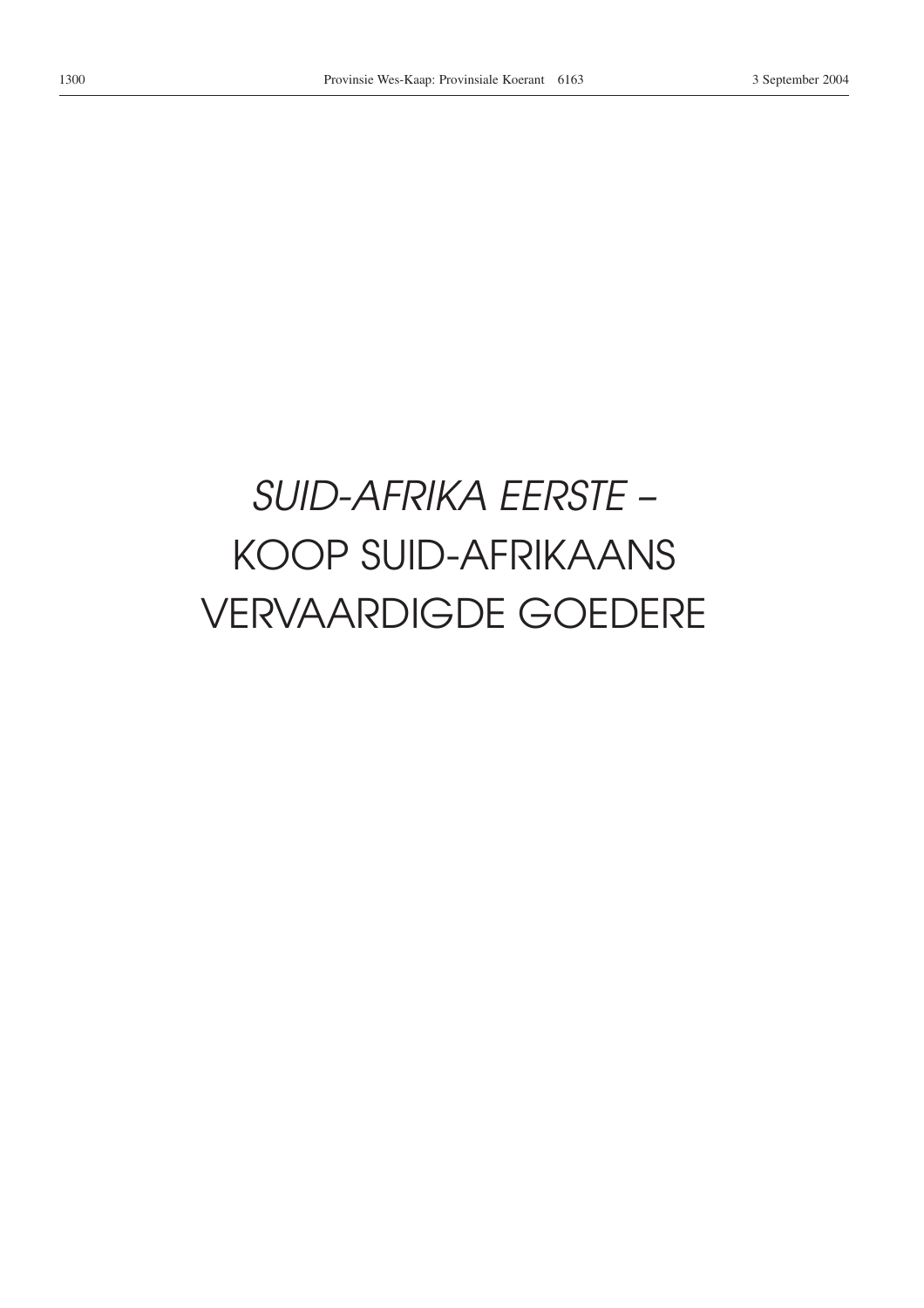# *SOUTH AFRICA FIRST –* BUY SOUTH AFRICAN MANUFACTURED GOODS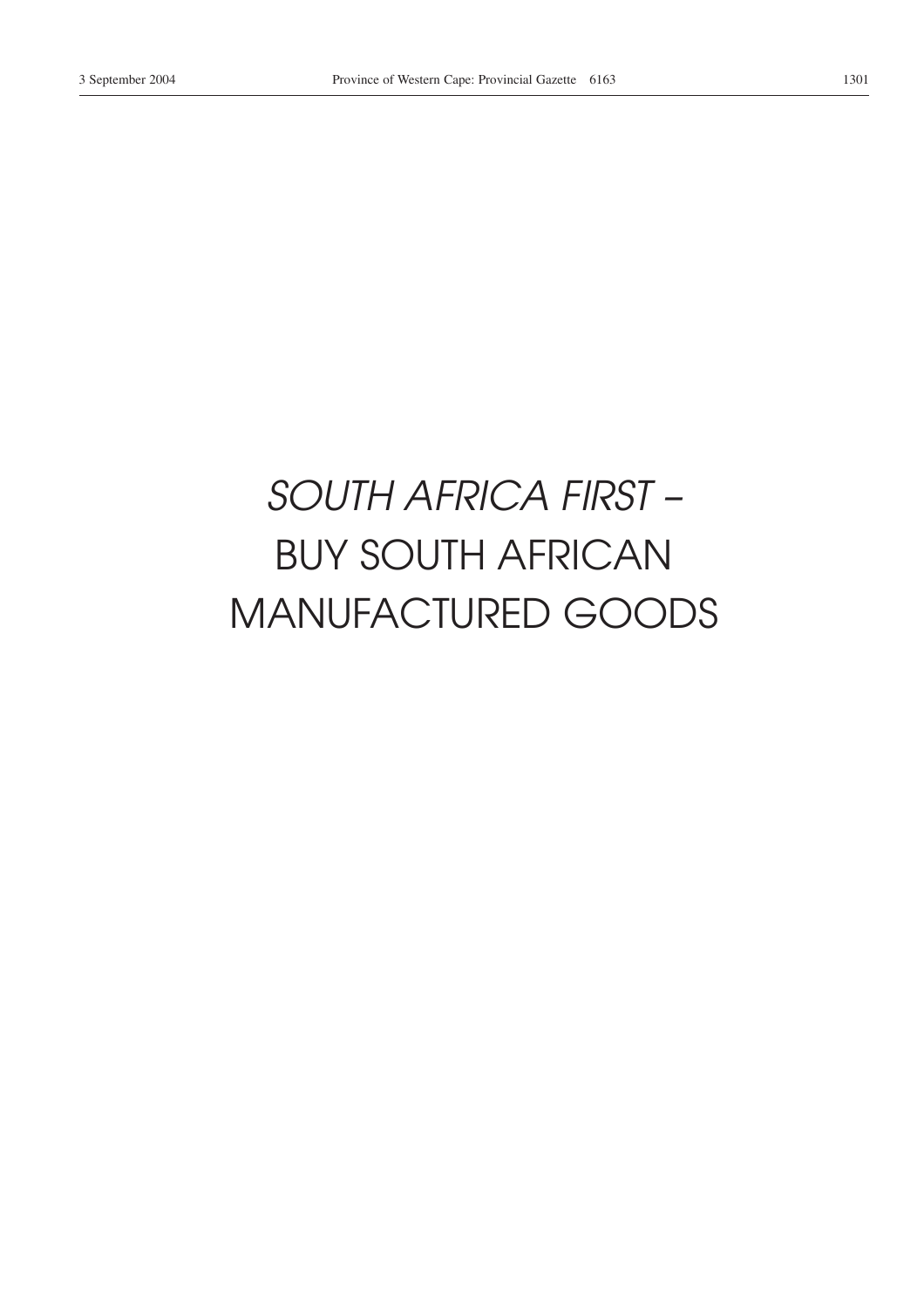# *SUID-AFRIKA EERSTE –* KOOP SUID-AFRIKAANS VERVAARDIGDE GOEDERE

# *SOUTH AFRICA FIRST –* BUY SOUTH AFRICAN MANUFACTURED GOODS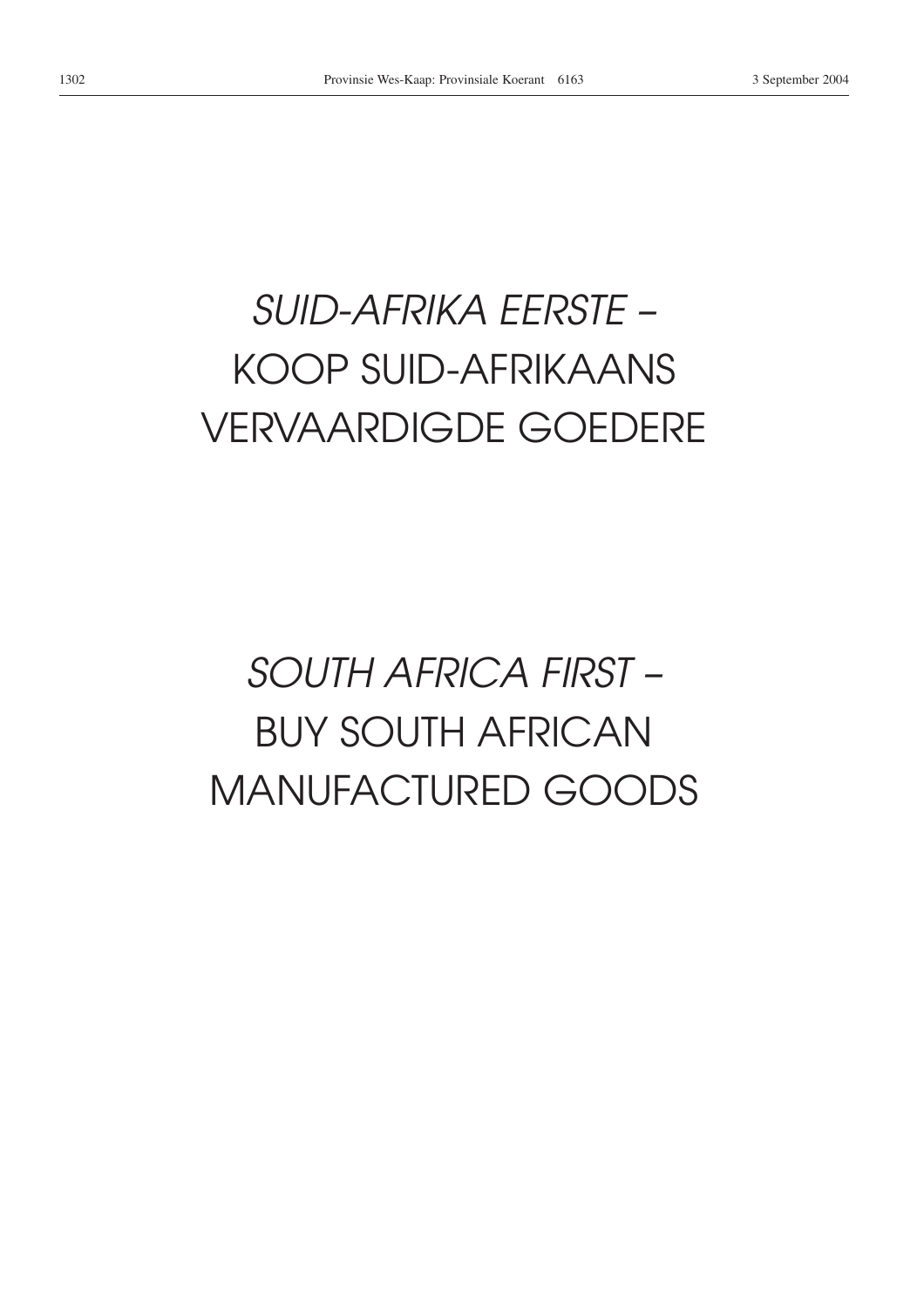| The "Provincial Gazette" of the<br><b>Western Cape</b>                                                                                                                                                                              | Die "Provinsiale Koerant" van die<br><b>Wes-Kaap</b>                                                                                                                                                                                                                |
|-------------------------------------------------------------------------------------------------------------------------------------------------------------------------------------------------------------------------------------|---------------------------------------------------------------------------------------------------------------------------------------------------------------------------------------------------------------------------------------------------------------------|
| appears every Friday, or if that day is a public holiday, on the last preceding<br>working day.                                                                                                                                     | verskyn elke Vrydag of, as die dag 'n openbare vakansiedag is, op die laaste vorige<br>werkdag.                                                                                                                                                                     |
|                                                                                                                                                                                                                                     |                                                                                                                                                                                                                                                                     |
| <b>Subscription Rates</b>                                                                                                                                                                                                           | Tarief van Intekengelde                                                                                                                                                                                                                                             |
| R112,25 per annum, throughout the Republic of South Africa.                                                                                                                                                                         | R112,25 per jaar, in die Republiek van Suid-Afrika.                                                                                                                                                                                                                 |
| R112,25 + postage per annum, Foreign Countries.                                                                                                                                                                                     | R112,25 + posgeld per jaar, Buiteland.                                                                                                                                                                                                                              |
| Subscriptions are payable in advance.                                                                                                                                                                                               | Intekengeld moet vooruitbetaal word.                                                                                                                                                                                                                                |
| Single copies are obtainable at Room 9-06, Provincial Building, 4 Dorp Street,<br>Cape Town 8001, at R3,00 per copy.                                                                                                                | Los eksemplare is verkrygbaar by Kamer 9-06, Provinsiale-gebou,<br>Dorpstraat 4, Kaapstad 8001, teen R3,00 per eksemplaar.                                                                                                                                          |
|                                                                                                                                                                                                                                     |                                                                                                                                                                                                                                                                     |
| Advertisement Tariff                                                                                                                                                                                                                | Advertensietarief                                                                                                                                                                                                                                                   |
| First insertion, R15,85 per cm, double column.                                                                                                                                                                                      | Eerste plasing, R15,85 per cm, dubbelkolom.                                                                                                                                                                                                                         |
| Fractions of cm are reckoned as a cm.                                                                                                                                                                                               | Gedeeltes van 'n cm word as een cm beskou.                                                                                                                                                                                                                          |
|                                                                                                                                                                                                                                     |                                                                                                                                                                                                                                                                     |
| Notices must reach the Director-General not later than 10:00 on the last working<br>day but one before the issue of the Gazette.                                                                                                    | Kennisgewings moet die Direkteur-generaal uiterlik om 10:00 op die voorlaaste<br>werkdag voor die uitgawe van die Koerant bereik.                                                                                                                                   |
| Whilst every effort will be made to ensure that notices are published as submitted<br>and on the date desired, the Administration does not accept responsibility for<br>errors, omissions, late publications or failure to publish. | Hoewel alle pogings aangewend sal word om te sorg dat kennisgewings soos<br>ingedien en op die verlange datum gepubliseer word, aanvaar die Administrasie nie<br>verantwoordelikheid vir foute, weglatings, laat publikasies of versuim om dit te<br>publiseer nie. |
| All correspondence must be addressed to the Director-General, P.O. Box 659,<br>Cape Town 8000, and cheques, bank drafts, postal orders and money orders must<br>be made payable to the Provincial Administration Western Cape.      | Alle briefwisseling moet aan die Direkteur-generaal, Posbus 659, Kaapstad<br>8000, gerig word en tjeks, bankwissels, posorders en poswissels moet aan die<br>Provinsiale Administrasie Wes-Kaap.                                                                    |
|                                                                                                                                                                                                                                     |                                                                                                                                                                                                                                                                     |